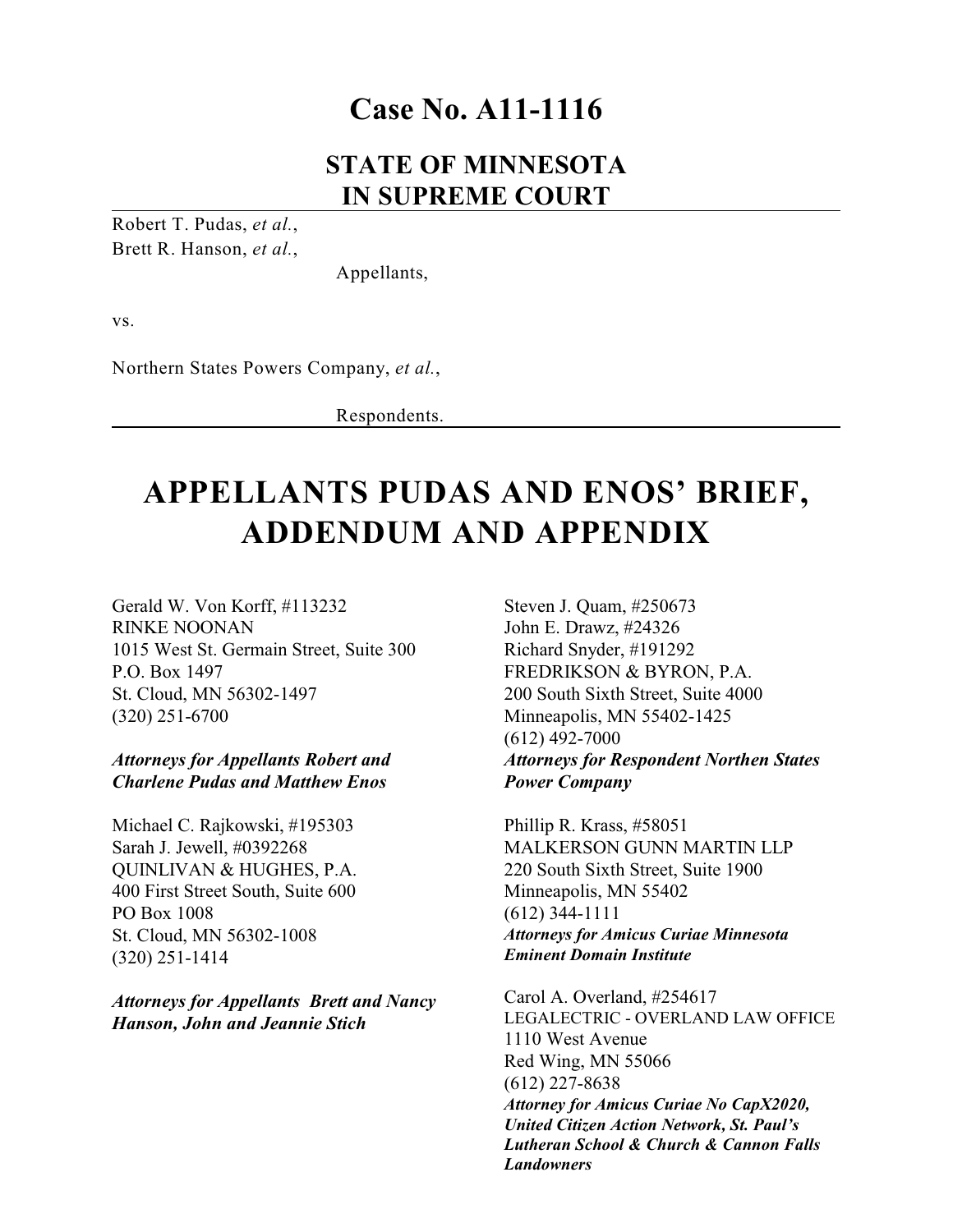# **TABLE OF CONTENTS**

# PAGE

| I.   |           | STATEMENT OF FACTS AND PROCEDURAL HISTORY 1                                                                                                                                                                                                                                                |
|------|-----------|--------------------------------------------------------------------------------------------------------------------------------------------------------------------------------------------------------------------------------------------------------------------------------------------|
|      | A.        | NSP Routes the Transmission Line through the Back-yards of the                                                                                                                                                                                                                             |
|      | <b>B.</b> |                                                                                                                                                                                                                                                                                            |
|      | $C$ .     | Court Rulings on Relocation and Minimum Compensation. 8                                                                                                                                                                                                                                    |
| II.  |           |                                                                                                                                                                                                                                                                                            |
| III. |           |                                                                                                                                                                                                                                                                                            |
|      | A.        | The Legislature Granted Transmission Line Condemnees the Right to<br>Require Condemnation of their Homes as a Remedy for Unrecognized<br>and Uncompensated Economic Damage and Concerns About Health and                                                                                   |
|      | <b>B.</b> | The Legislature Chose a Chapter 117 Condemnation as the Vehicle to<br>Implement the Acquisition Required After a Homeowner Election. 22                                                                                                                                                    |
|      | $C$ .     | Electing Homeowners Have Relocation Rights Because their Homes are                                                                                                                                                                                                                         |
|      | D.        | The History of Amendments to Chapter 117 and the Power Plant<br>Siting Act Show the Legislative Intent that Relocation Protections<br>and Minimum Compensation apply to Homeowners Electing Under                                                                                          |
|      | Ε.        | Denying Relocation Rights would Subject Electing Landowners to the<br>Very Evils that the Relocation Act is Designed to Correct by Allowing<br>Utilities to Force Electing Landowners to Relocate Before Receiving<br>Compensation Sufficient to a Find Suitable Replacement Dwelling.  39 |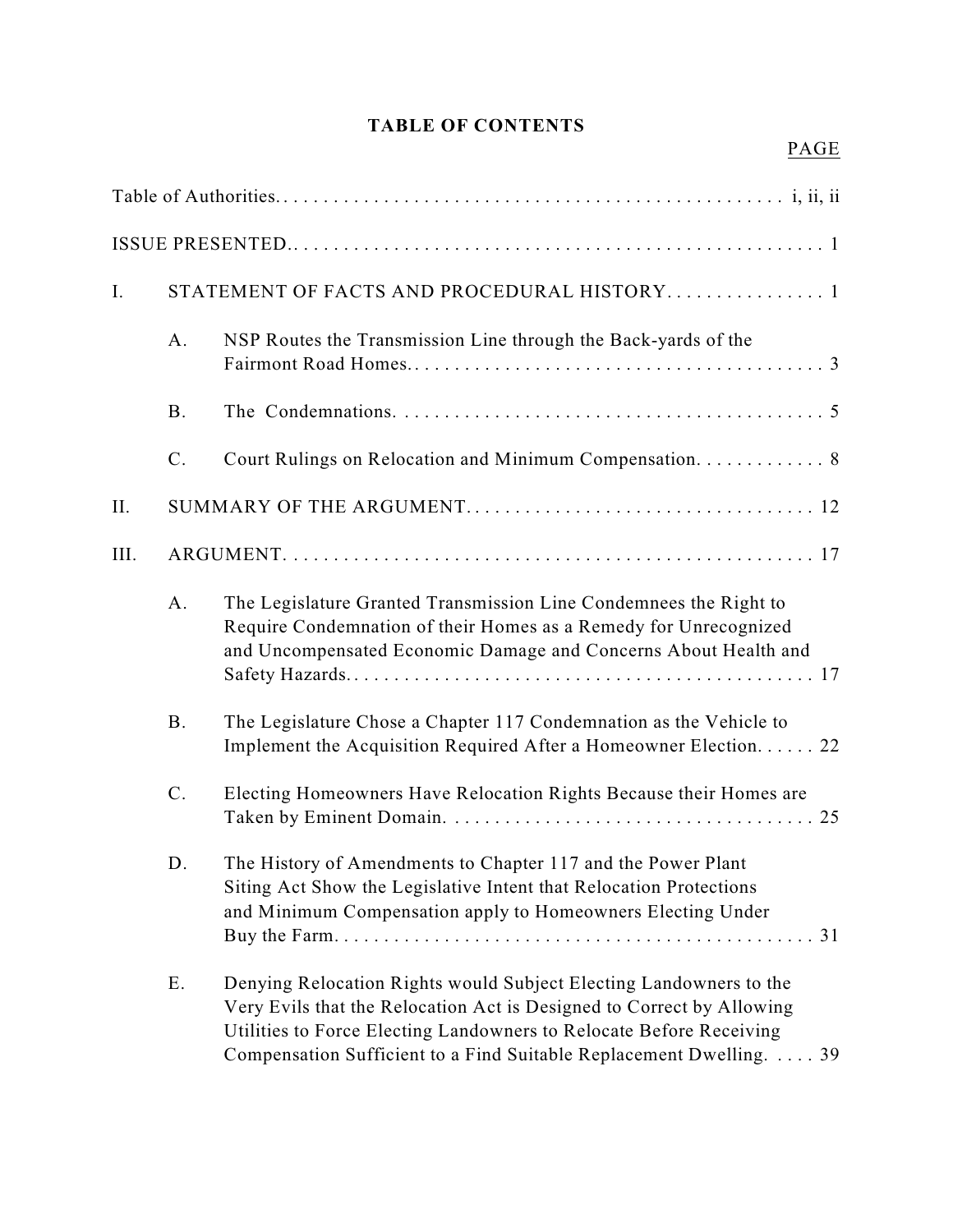| <b>F.</b> | Electing Homeowners Must Relocate Because they are Condemnees<br>and are Thus Entitled to Minimum Compensation. 44 |  |
|-----------|--------------------------------------------------------------------------------------------------------------------|--|
|           |                                                                                                                    |  |
| ADDENDUM  |                                                                                                                    |  |

# APPENDIX

CERTIFICATE AS TO BRIEF LENGTH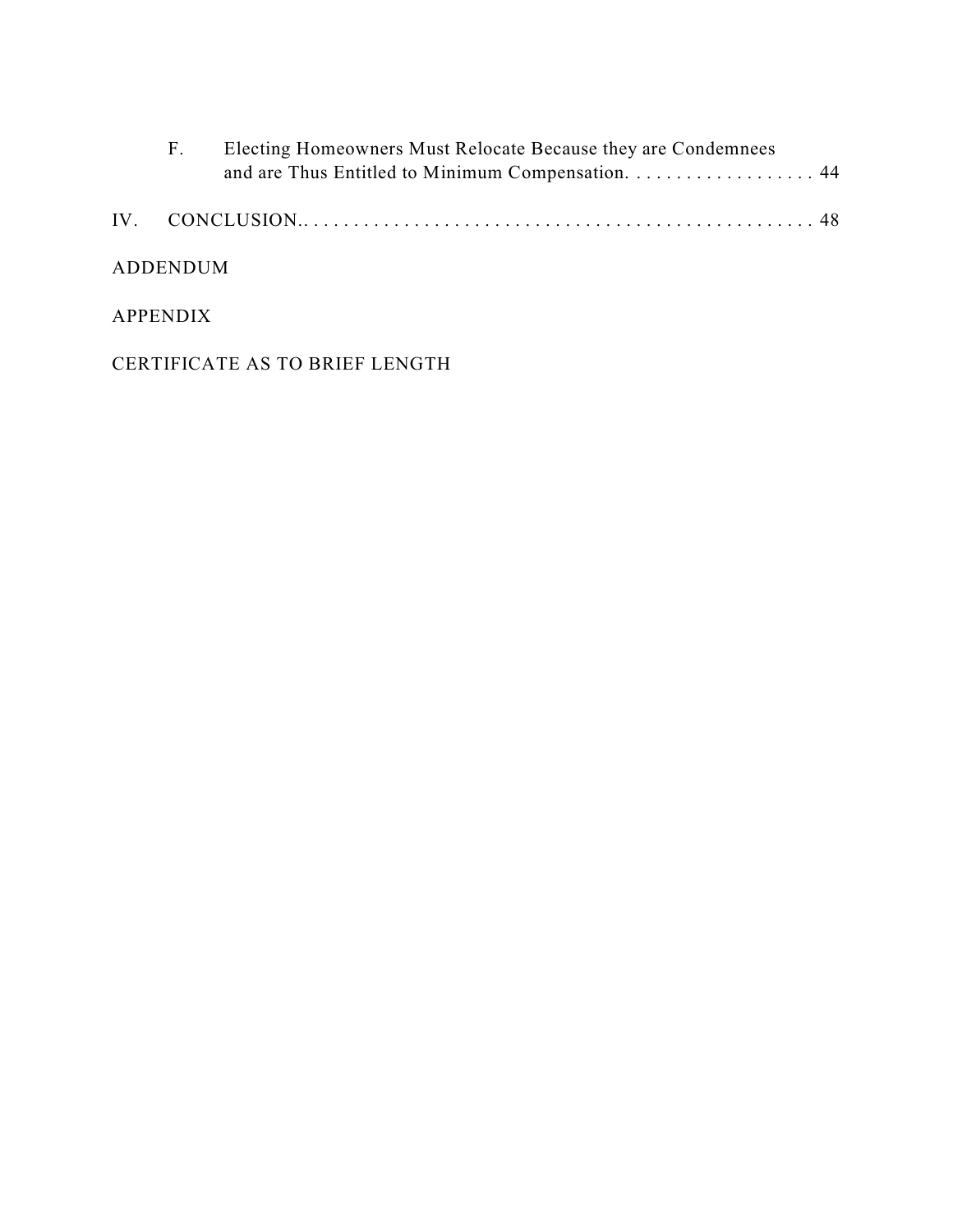# **TABLE OF AUTHORITIES**

# **Cases:**

| Cooperative Power Association v. Aasand                              |
|----------------------------------------------------------------------|
|                                                                      |
| Kelo v. City of New London                                           |
|                                                                      |
| Moorer v. Department of Housing & Urban Development                  |
|                                                                      |
| No Power Line, Inc. v. Minnesota Environmental Quality Council       |
|                                                                      |
| Norfolk Redevelopment & Hous. Auth. v. Chesapeake & Potomac Tel. Co. |
|                                                                      |
| People For Environmental Enlightenment and Responsibility            |
| (PEER), Inc v. MEQC                                                  |
|                                                                      |
| <b>Minnesota Statutes/Rules:</b>                                     |
|                                                                      |
|                                                                      |
|                                                                      |
|                                                                      |
|                                                                      |
|                                                                      |
|                                                                      |
|                                                                      |
|                                                                      |
|                                                                      |
|                                                                      |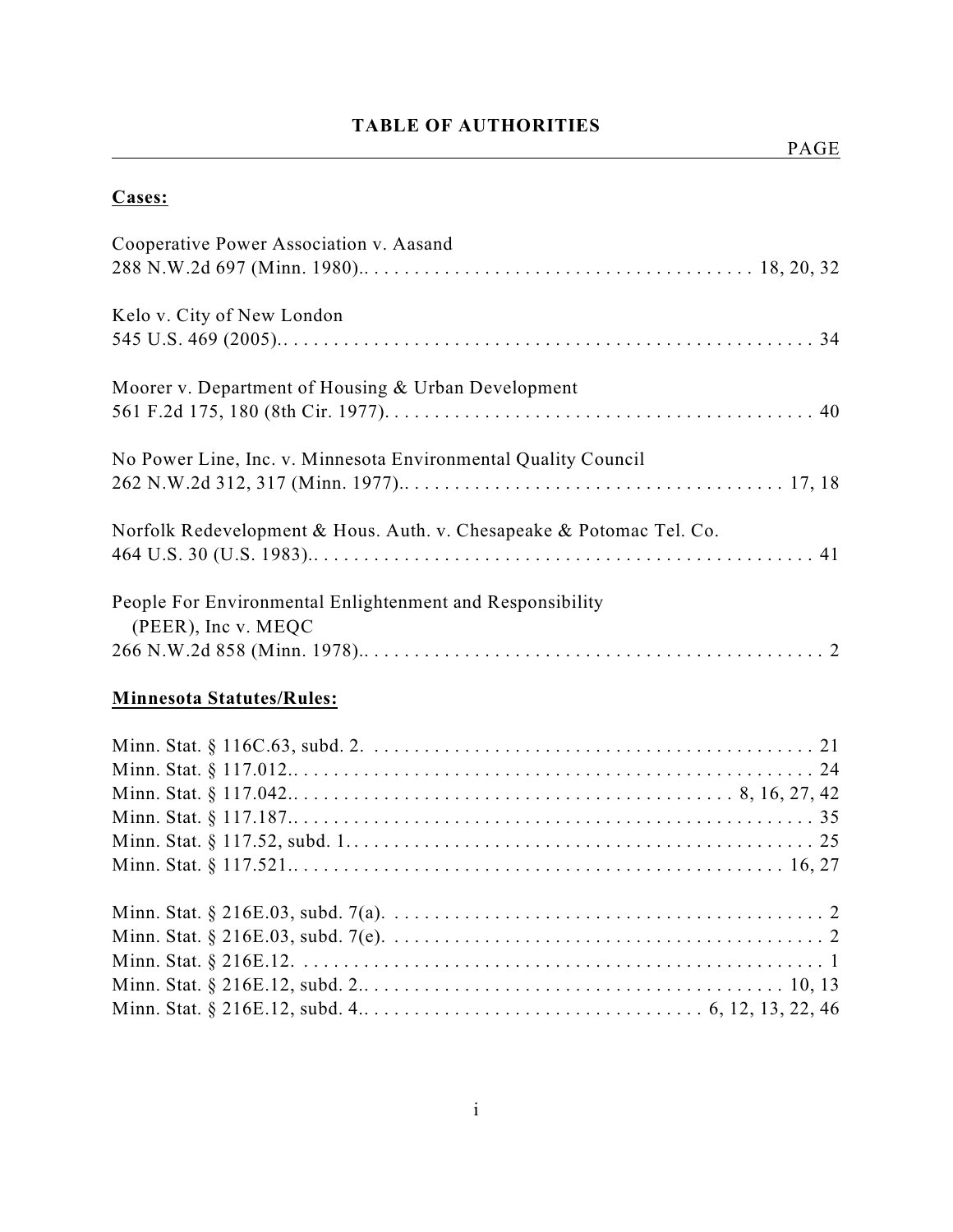# **Federal Statutes/Regulations:**

# **Other Authorities:**

| Biennial Report to the Legislature on the Minnesota Power Plant Siting Act  |  |
|-----------------------------------------------------------------------------|--|
| Casper & Wellstone, Powerline, The First Battle of America's Energy War 18  |  |
| Conference Report on H.R.2, H. Rept. 100-27, 133 Cong Rec H 1333. 28        |  |
| Furby, Electric Power Transmission Lines, Property Values, and Compensation |  |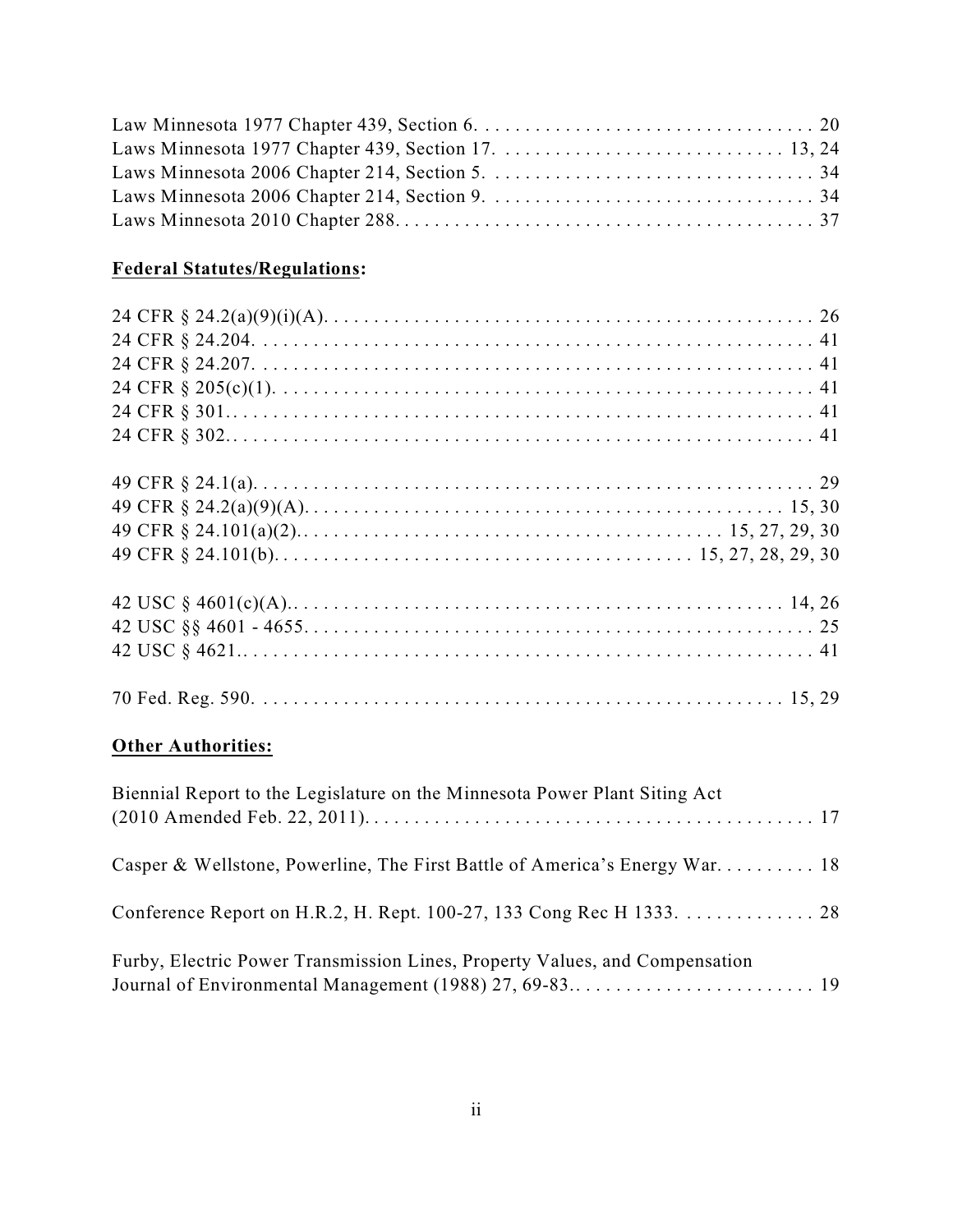| <b>ICNIRP</b> (International Commission for Non-Ionizing Radiation Protection) Standing |  |
|-----------------------------------------------------------------------------------------|--|
| Committee on Epidemiology, Review of the Epidemiologic Literature on EMF and            |  |
| Health, Environmental Health Perspectives Supplements Volume 109, Number S6,            |  |
|                                                                                         |  |
| Wertheimer N, Leeper E. Electrical wiring configurations and childhood cancer,          |  |
|                                                                                         |  |
| Brodeur P. The Great Power Line Cover-Up: How the Utilities and Government              |  |
| Are Trying to Hide the Cancer Hazard Posed by Electromagnetic Fields                    |  |
|                                                                                         |  |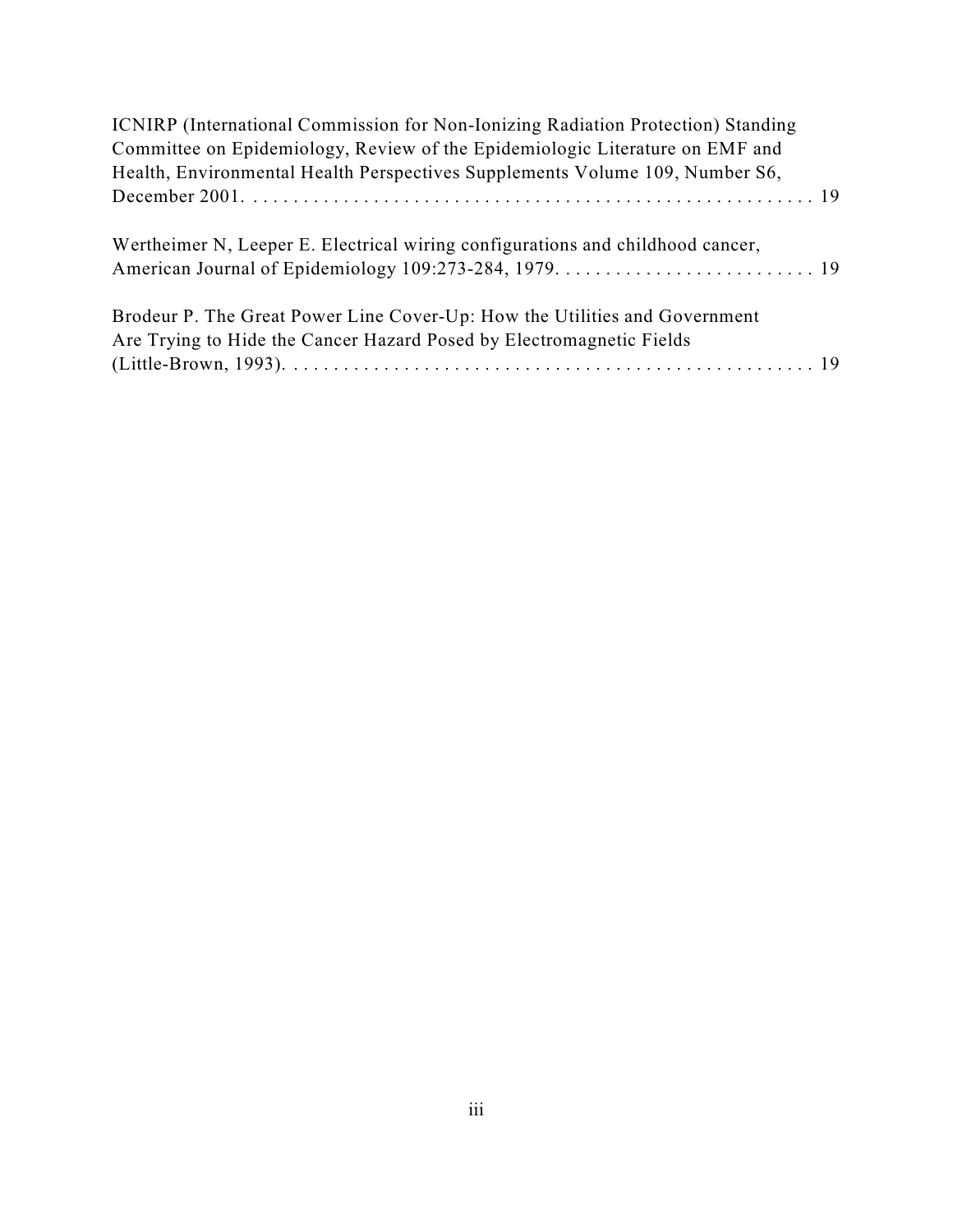#### **ISSUE PRESENTED**

When a homeowner exercises rights under Minn. Stat.  $\S 216E.12$ , which expressly triggers the rights, protections, and procedures of Minnesota Statutes Chapter 117, must NSP provide relocation benefits under Minn. Stat. § 117.52 and minimum compensation under  $\S 117.187$  to the homeowner, if NSP proceeds to take the property in fee under section 216E.12, subd. 4**.**

#### **I. STATEMENT OF FACTS AND PROCEDURAL HISTORY**

The Pudas, Enos, Stich and Hanson families all reside on the same block of Fairmont Road Southeast of St. Cloud. NSP decided to locate a high voltage transmission line and three towers in the back yards of these homes. The transmission line is part of the project initiated in 2004 by CapX 2020, an entity composed of Great River Energy, Minnesota Power, Otter Tail Power Company and NSP (Xcel Energy), jointly formed to construct two 345 kilovolt transmission lines to deliver power from South Dakota and North Dakota. Minnesota's Power Plant Siting Act, Chapter 216E, grants to public utilities the State's power of eminent domain to take property for high voltage transmission lines over routes approved and selected through certificate of need<sup>1</sup> and route siting<sup>2</sup> proceedings. Minn. Stat. § 216E.12<sup>3</sup>. NSP commenced three separate

See Minn. Stat. §§216B.2421 (large energy facility); 216B.243 (CON required) <sup>1</sup> http://www.puc.state.mn.us/portal/groups/public/documents/pdf\_files/001075.pdf (description of CON process);

http://www.puc.state.mn.us/portal/groups/public/documents/pdf\_files/001077.pdf (Flow Chart for CON process)

 $\alpha$ <sup>2</sup> Application to the Minnesota Public Utilities Commission for a Route Permit for the Monticello to St. Cloud 345 kV Transmission Line Project, Docket # ET-2, E002/TL-09-246, April 8, 2009. See: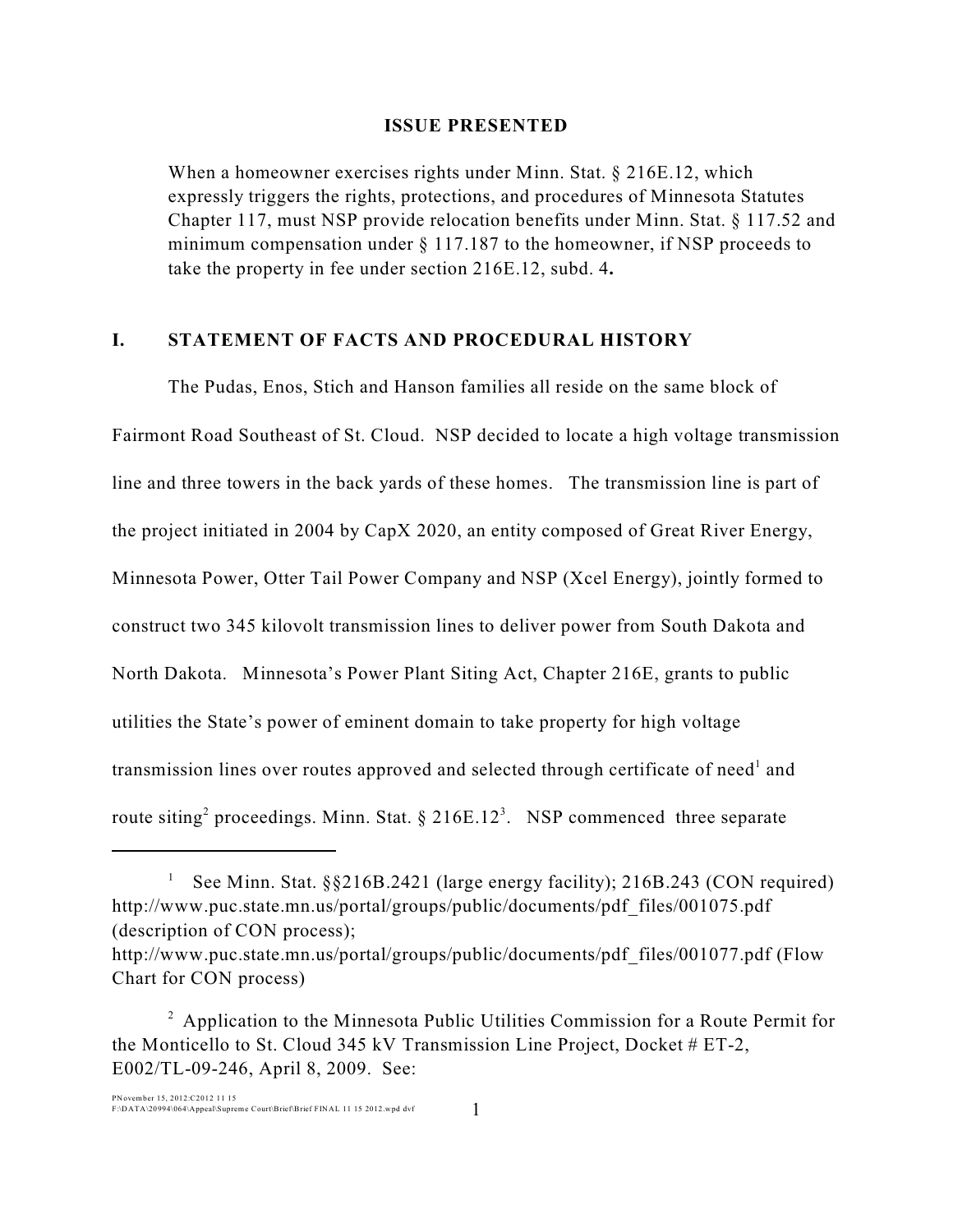certificate of need proceedings before the Public Utilities Commission for the Brookings-Twin Cities, Monticello-St. Cloud, and St. Cloud-Fargo routes respectively. Chapter 216E establishes a number of route location principles including a goal to avoid homes where possible. See Minn. Stat. § 216E.03 subdiv. 7(a). But environmental law and the Power Plant Siting Act also express an overriding anti-proliferation principle preferring the location of high voltage lines on or near existing highway or transmission line rights of way, and at times, the non-proliferation principle supercedes the goal of avoiding damage to homes. See Minn. Stat. § 216E.03 subdivision 7(e); PEER v. MEQC, 266 N.W.2d 858. Minn. App. (1978).

After receiving a certificate of need for the Monticello-St. Cloud route segment, NSP initiated route proceedings. The Power Plant Siting Act requires NSP to designate a "preferred route" and at least one alternative route for consideration by the PUC. An environmental impact statement was then prepared for presentation at the route siting hearings. The route siting hearings involved informal public hearings followed by the taking of testimony before an administrative law judge, and then Public Commission adoption of a permitted route. The route permit designated a route location ranging from

http://www.capx2020.com/Regulatory/State/Minnesota/MSC-route-permit-app.html

 $3$  Section 216E.12 includes the following grant: "The power of eminent domain shall continue to exist for utilities and may be used according to law to accomplish any of the purposes and objectives of this chapter, including acquisition of the right to utilize existing high-voltage transmission facilities which are capable of expansion or modification to accommodate both existing and proposed conductors."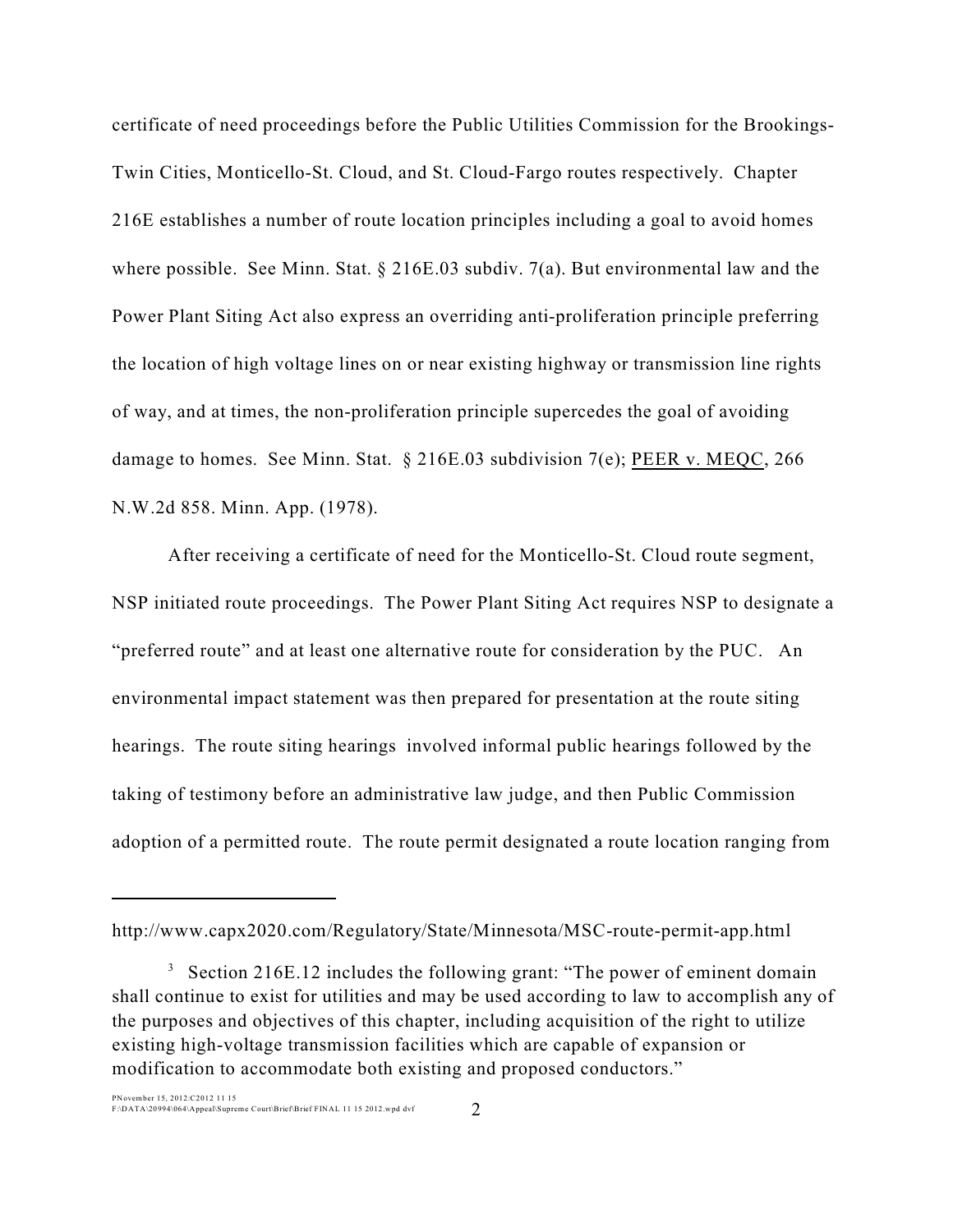600 feet to 1.5 miles in width, within which NSP was free to locate the actual right of way. The route granted by the PUC generally follows and abuts the existing I-94 highway right-of-way.

#### **A. NSP Routes the Transmission Line through the Backyards of the Fairmont Road Homes.**

Throughout much of the Monticello to Fargo route segments, route designers were able to locate the transmission line on the I-94 corridor and still avoid conflict with homes. However, on a small stretch of I-94, just southeast of St. Cloud, residential homes closely abut the I-94 right of way on both sides of the freeway. Rather than depart from the freeway, the route permit authorized NSP to locate the transmission line through the backyards of the six homes located on Fairmont Road.

 The four homeowners represented in these proceedings, Pudas, Enos, Hanson and Stich, are all neighbors living on that same block of Fairmont Road. Each of the four families decided that they couldn't accept living under the line because it would radically change the character of their homes. See Pudas Affidavit, Appendix (App. A-1 - App. A-16); Hanson and Stich affidavits, Appellant Hanson & Stich Brief, Appendix (A. App. 078 - A. App. 091). Safety considerations arising from the 345 KV voltage required removal of trees and shrubs within the transmission line easement, and consequently the trees that once shielded backyards from I-94 were removed. Pudas Affidavit, Appendix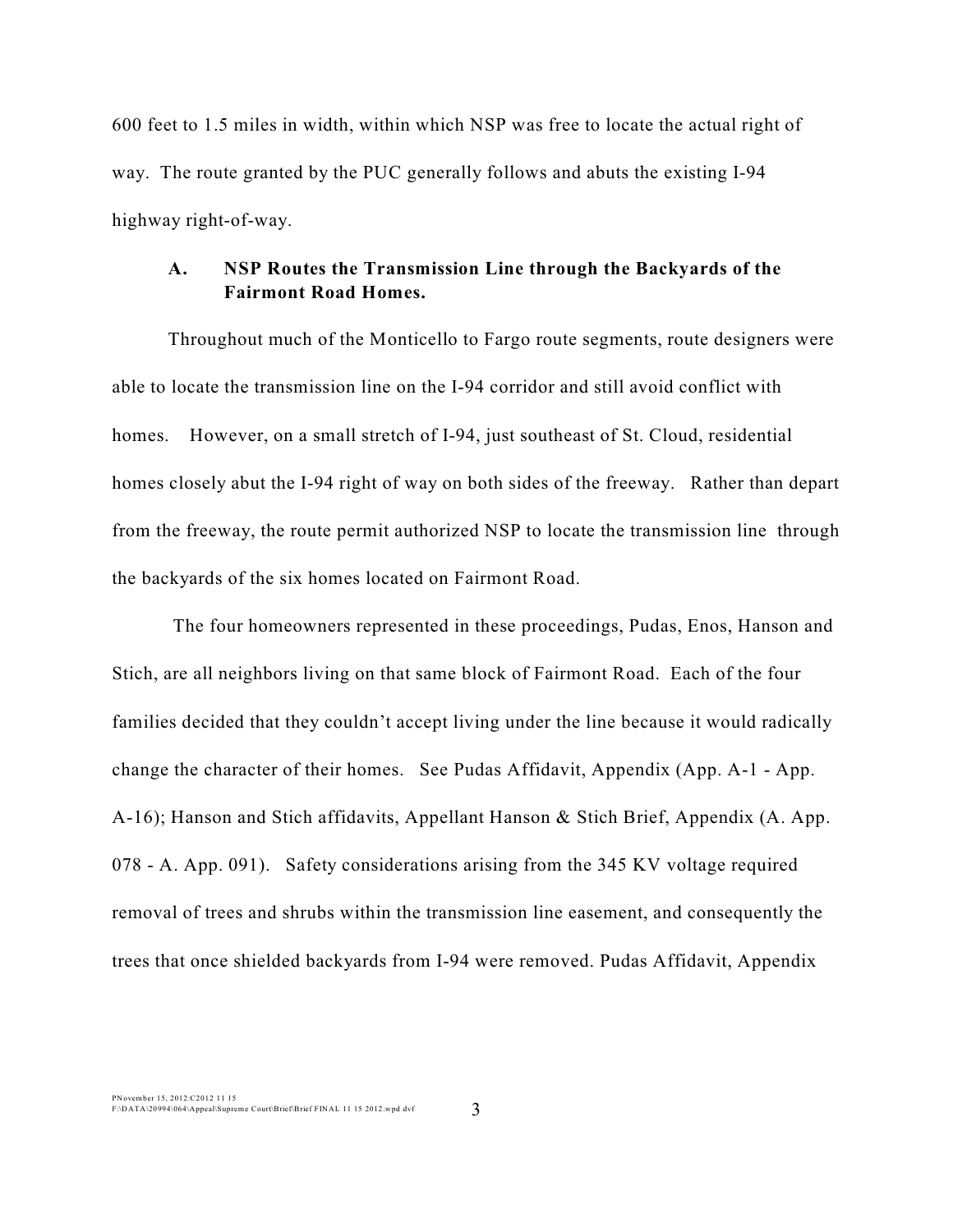(App. A-1 - App. A-5); Jeannie Stich Affidavit Paragraph  $26<sup>4</sup>$  One hundred thirty to one hundred fifty foot towers would be constructed in the backyards of the Pudas, Hanson and Stich homesteads<sup>5</sup>, and the families felt that these towers ruined the home environment that they cherished. NSP also sought and obtained by quick-take blanket temporary easements for construction and permanent blanket easements for future maintenance and installation of additional lines, and these easements described the entire parcel, including the home without physical restriction. Landowners expressed concern about living with children in a construction zone and health and safety concerns for children living under the transmission line after the transmission line was energized.

By way of example, the Pudas home was located on 2.3 acres of land which, before the taking, was screened from adjoining I-94 by over 200 evergreen trees and surrounded by mature oaks, affording the Pudas what they described as "a peaceful, retreat-like yard", a place that they could raise their children. In the summer, their large tree-enclosed yard was used by the family for gardening, lawn games, entertainment,

<sup>&</sup>lt;sup>4</sup> "Now that the NSP/CapX2020 easement has been granted, construction of the high voltage line will soon commence in the backyard, over 100 of our trees will be taken out when the construction starts. . . The place where we played baseball, football, soccer and other games is in the easement area. That place will no longer be a safe area where the kids can play those games." Jeannie Stich Affidavit, Paragraph 26.

 $<sup>5</sup>$  Mr. Hanson's affidavit, paragraph 5 explains: "The ... easement will run the</sup> entire width of our property. The easement will take 75 feet lengthwise of our entire parcel, also located in our backyard. The high voltage electrical transmission line being installed will sit atop a 150 foot tall steel tower. The height of the tower will be more than twice as tall as our tallest trees. The tower will soar so high above the tree line that it will stand out like a sore thumb and will be an eyesore to the entire neighborhood."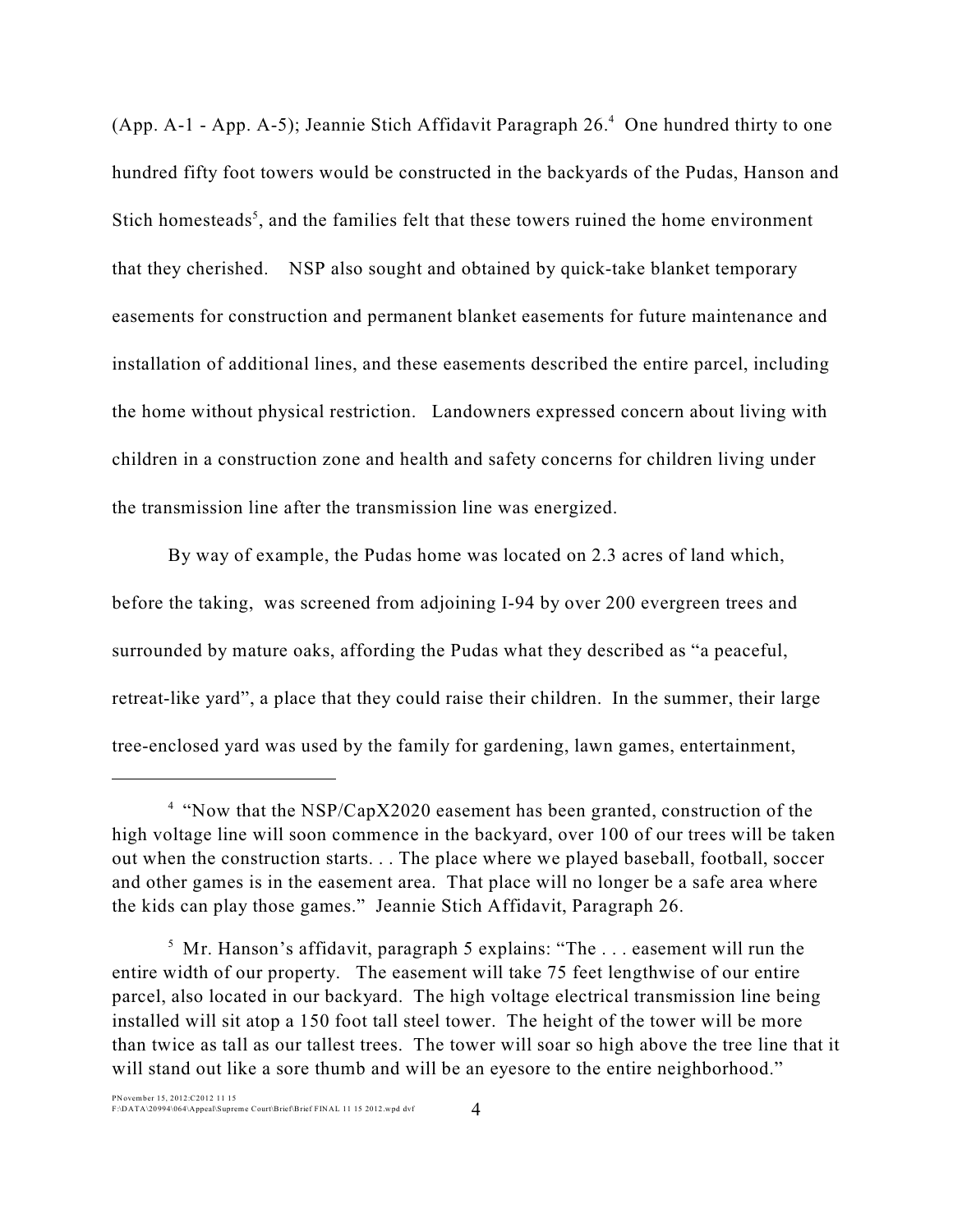hunting and other activities. NSP's transmission line easement for the line and tower occupied about 2/3 of the Pudas residential property. Pictures of their back yard showing the trees that were designated for removal are found at App. A-6 - App. A-16 of this brief.

#### **B. The Condemnations.**

After receiving its route permit for the Monticello to St. Cloud route segment, NSP commenced two separate eminent domain proceedings in Stearns County. The first petition dated October 21, 2010, NSP v. Spear, et al<sup>6</sup>, sought rapid winter access to certain sites where NSP needed to place construction equipment on frozen ground, and included the Pudas family homestead. The second petition, dated December 1, 2010, NSP v. Aleckson, et al, included the homes of the Enos, Stich and Hanson families<sup>7</sup>. NSP also sought quick-take access to the Pudas, Enos, Stich and Hanson homes for construction purposes. At about the same time, to carry the Monticello-St. Cloud segment through Wright County, NSP commenced eminent domain proceedings in Wright County, Northern States Power Company, et al. v. Scott J. Sypnieski<sup>8</sup>, which

 $8$  Wright County CV-10-7551

 $6$  Northern States Power v. Spears, et al, 73-CV-10-9472 involved parcels upon which NSP wanted quick takes allowing winter access so that heavy equipment could cross wet areas while the ground was still frozen. For this reason, at times, the Spears litigation is referred to as the "wet" proceeding. The Pudas family's parcel is included in the Spears proceedings.

 $773$ -CV-10-10828, sometimes referred to as the "dry" case.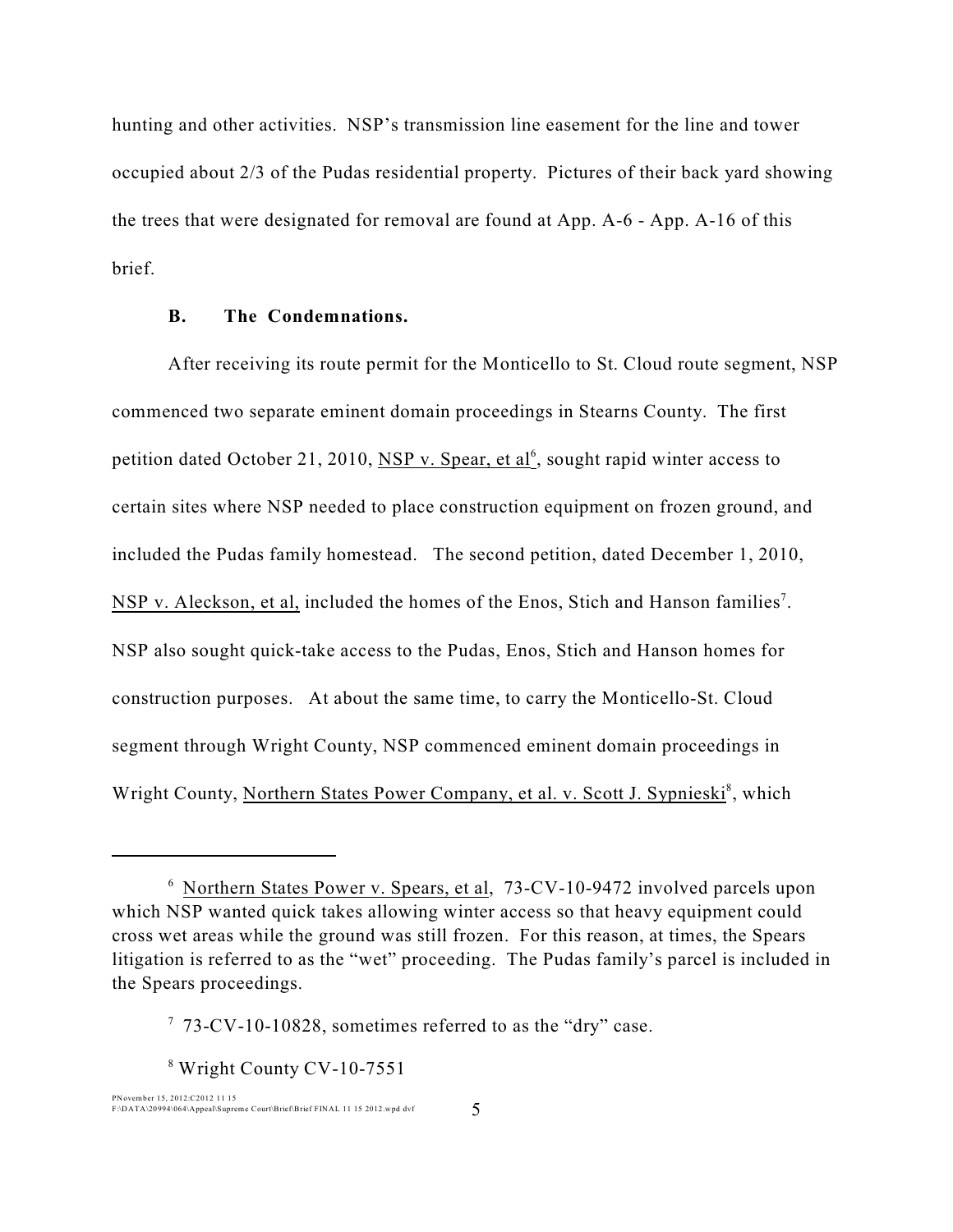encompassed the homes of Stice and Shore, discussed in the Wright County order located at Appendix (App. A-23 - App. A-37).

NSP served each of the Fairmont Road neighbors with a condemnation petition seeking right-of-way easements describing the location of an easement for high voltage lines and towers. In each case, the petition also sought blanket temporary easements covering the entire homestead parcel for construction access, and a blanket permanent easement covering the entire parcel for future repair, maintenance or replacement of the lines<sup>9</sup>. Under the Power Plant Siting Act, the Fairmont Road homeowners had 60 days to decide whether they were willing to accept an easement and remain on the property, or instead trigger the "Buy the Farm" provisions of section  $216E<sub>10</sub><sup>10</sup>$  and each made that election within the statutory time period.

In each case, the landowner elections placed the landowners in the position of Chapter 117 condemnees for their entire homesteads<sup>11</sup>. In this regard, the "Buy-the-

A sample easement is found at Appendix (App. A-38). Each petition defines the term "Parcel" as the entire homestead property and then takes a blanket construction and maintenance easement covering "the parcel."

 $10$  Subdivision 4 of section 216E. 12 states: When private real property that is homestead......is proposed to be acquired for the construction of a site or route for a high-voltage transmission line with a capacity of 200 kilovolts or more by eminent domain proceedings, the fee owner....shall have the option to require the utility to condemn a fee interest in any amount of contiguous, commercially viable land which the owner .....wholly owns....(emphasis added).

 $<sup>11</sup>$  The option granted by section 216E.12, subdivision 4, requires the utility to</sup> condemn the fee. Moreover, section 216E.12, subdivision 4, converts any easement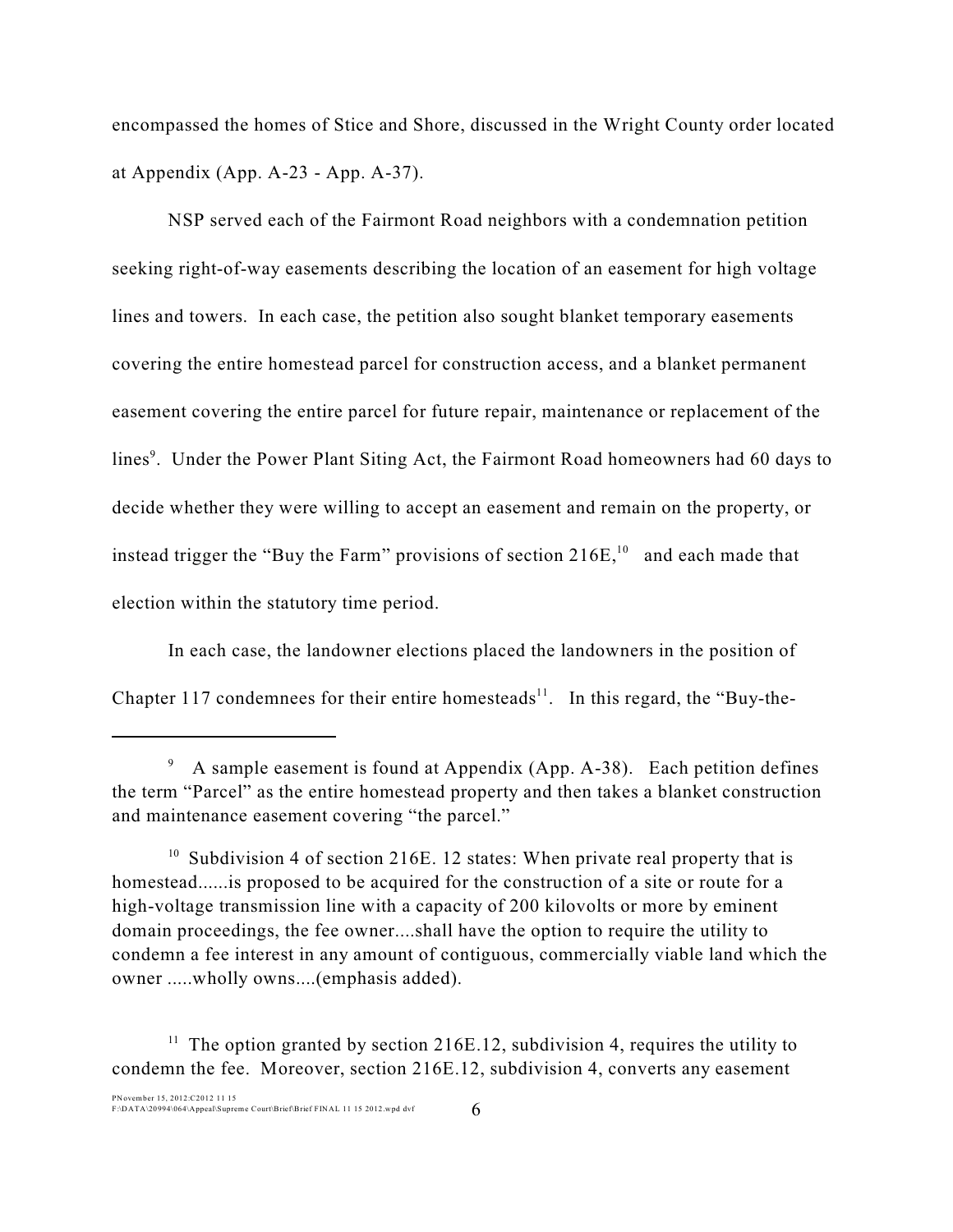Farm" moniker placed on these provisions is misleading, and the phrase "Condemn the Farm" (or "Condemn the Home") would be more appropriate. After the election occurs, NSP is granted full powers of eminent domain, and the designated property is subject to the takings procedure under the provisions of Chapter 117. There can be no question that NSP has condemned the Pudas, Enos, Stich and Hanson homes. Each of the homes have been the subject of appraisals prepared by both parties for submission at a Commissioners' hearing, as provided by Chapter 117. Condemnation Commissioners were designated to determine the fair market value, exactly as provided by Chapter 117. As of the writing of this brief, a taking price has been set by the Commissioners for each of the properties, and NSP has appealed the Commissioners' award in each of these cases. $12$ 

Although the election converted the takings to a fee taking of each of the four homes, NSP sought quick-take authority for the easement only and denied the families' requests for immediate relocation services. The Court's quick-take order granted NSP title and possession of the transmission line and construction easements, upon deposit in

interest to a fee taking. "Upon the owner's election made under this subdivision, the easement interest over and adjacent to the lands designated by the owner to be acquired in fee, sought in the condemnation petition for a right-of-way for a high-voltage transmission line with a capacity of 200 kilovolts or more shall automatically be converted into a fee taking." In each of these cases, NSP had covered the entire homestead with temporary and permanent blanket easements.

<sup>&</sup>lt;sup>12</sup>Under the Court of Appeals' decision, without Relocation Act Protection, that means that NSP has the right to take possession by tendering only 3/4 of the commissioners' award.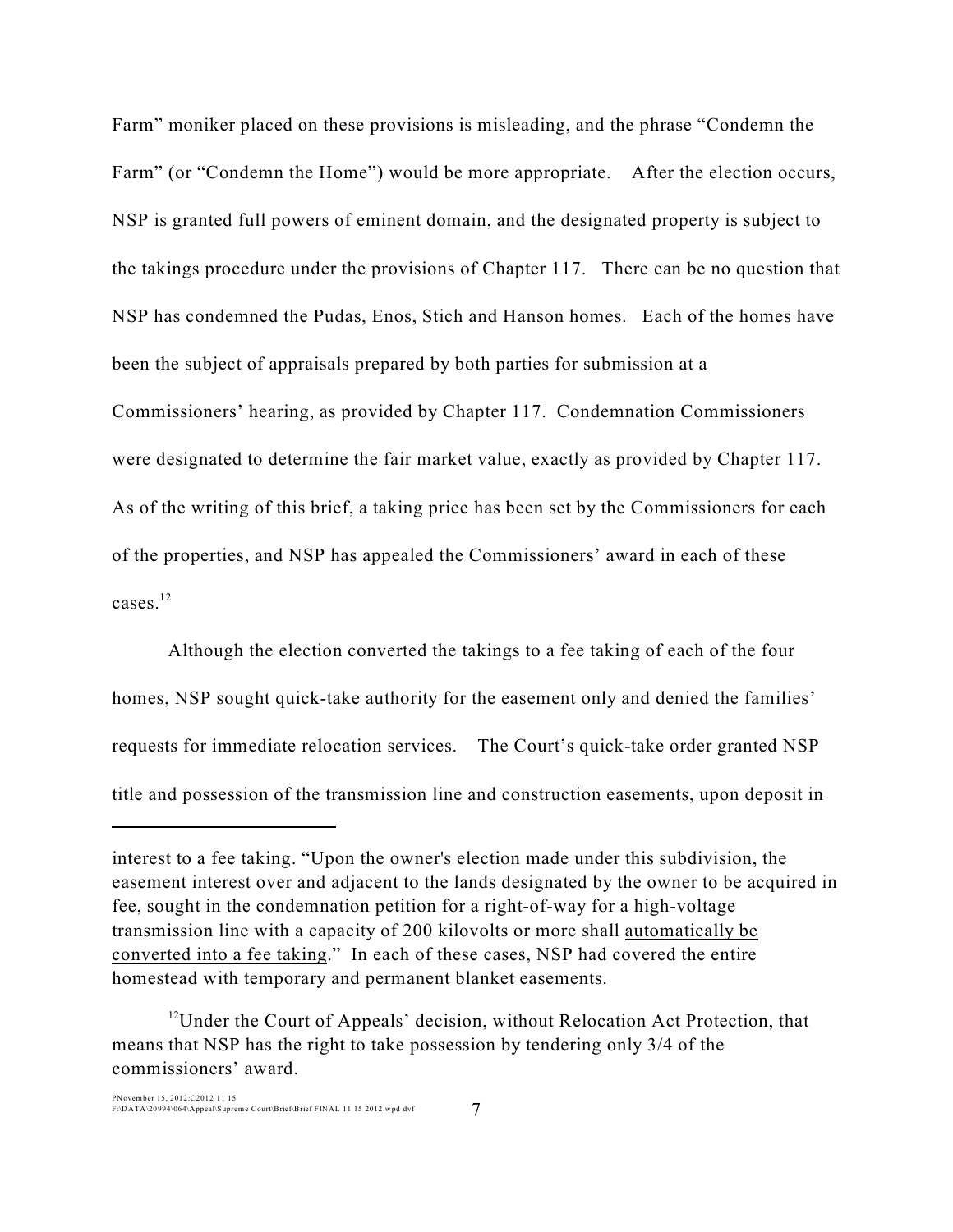court of NSP's appraised value for the easement only. For the four parcels the deposit amount ranged from \$24,000 to \$48,000 representing NSP's appraisal of the value of the easements (right of way, construction, and future maintenance access) together with any severance damages to the remaining home parcels<sup>13</sup>. Minn. Stat.  $\S$  117.042. NSP now planned to move forward with construction and ultimately to power up the lines while the homeowners remained on the premises.

As explained below, NSP's position that relocation protections did not apply meant that construction activity could commence and that the landowners could be forced to live with tower and line construction and tree removal in their backyards, and even remain with a fully powered-up transmission line in their backyard, before they received enough money to find a replacement home. NSP's position that minimum compensation provisions did not apply, left the parties, as well, with a dispute over what the Condemnation Commissioners should be asked to determine.

#### **C. Court Rulings on Relocation and Minimum Compensation**.

To resolve this dispute, both landowners and NSP sought an order from the district court resolving the relocation dispute and providing instructions to the Commissioners on whether they should apply the minimum compensation provisions to their deliberations.

<sup>&</sup>lt;sup>13</sup> NSP's appraisal of the easement typically includes a "before and after" opinion of value, arriving at the easement value by comparing the fair market value of the property without the easement, transmission lines and tower, to the value of the property with the easements, towers and lines in place.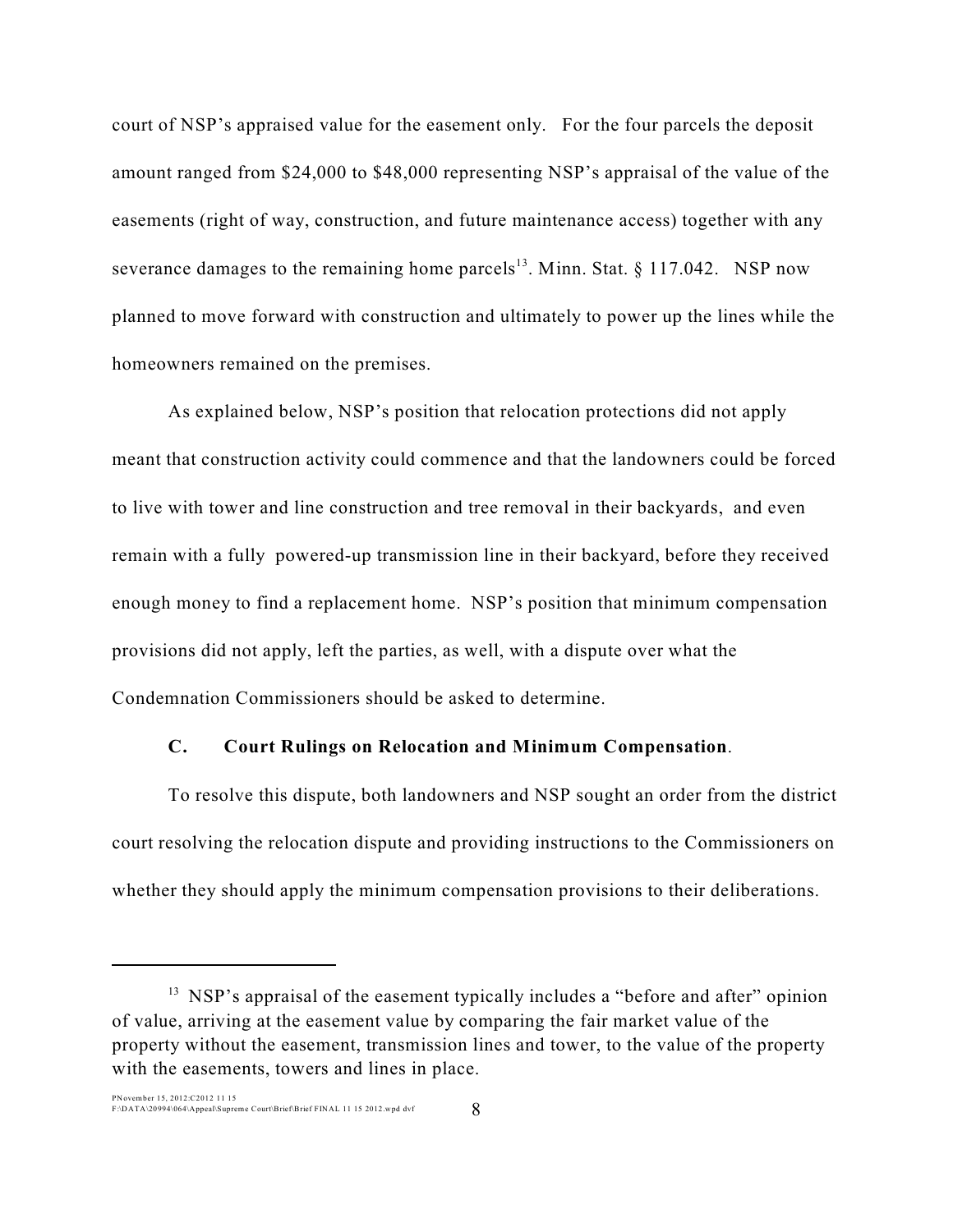In the meantime, in order to get off of their properties promptly, three of the homeowners (Pudas, Stich and Hanson) agreed provisionally to accept less than the fair market value and minimum compensation that they believed was fair, and they then used those funds to buy replacement homes. Under the terms of these three agreements, each of those three homeowners reserved the right to claim that the fair market value of their homes was higher than NSP's appraisals suggested, reserved the right to seek minimum compensation under section 117.587, and reserved the right to seek compensation for the relocation benefits, services and payments which NSP refused to provide. These three landowners, accordingly, temporarily absorbed the moving and other relocation costs, until the legal and factual disputes were resolved. The fourth homeowner, Enos, has failed to arrive at an agreement with NSP, and he and his family remain on the premises, living now with a powered-up line until such time this matter is resolved. Without relocation act protections, all four of the families are entitled to only 75% of the commissioners' condemnation award until NSP's appeal is tried to a jury to completion.

The Stearns County District Court resolved the motions of NSP and the homeowners by ordering NSP to apply the relocation act provisions and by instructing the Condemnation Commissioners to apply the minimum compensation provisions of Chapter 117. Appendix (App. A-17 - App. A-22). In its memorandum, the district court pointed out that neither Chapter 216E nor Chapter 117 contain any language excepting the condemnations arising from landowner elections from minimum compensation and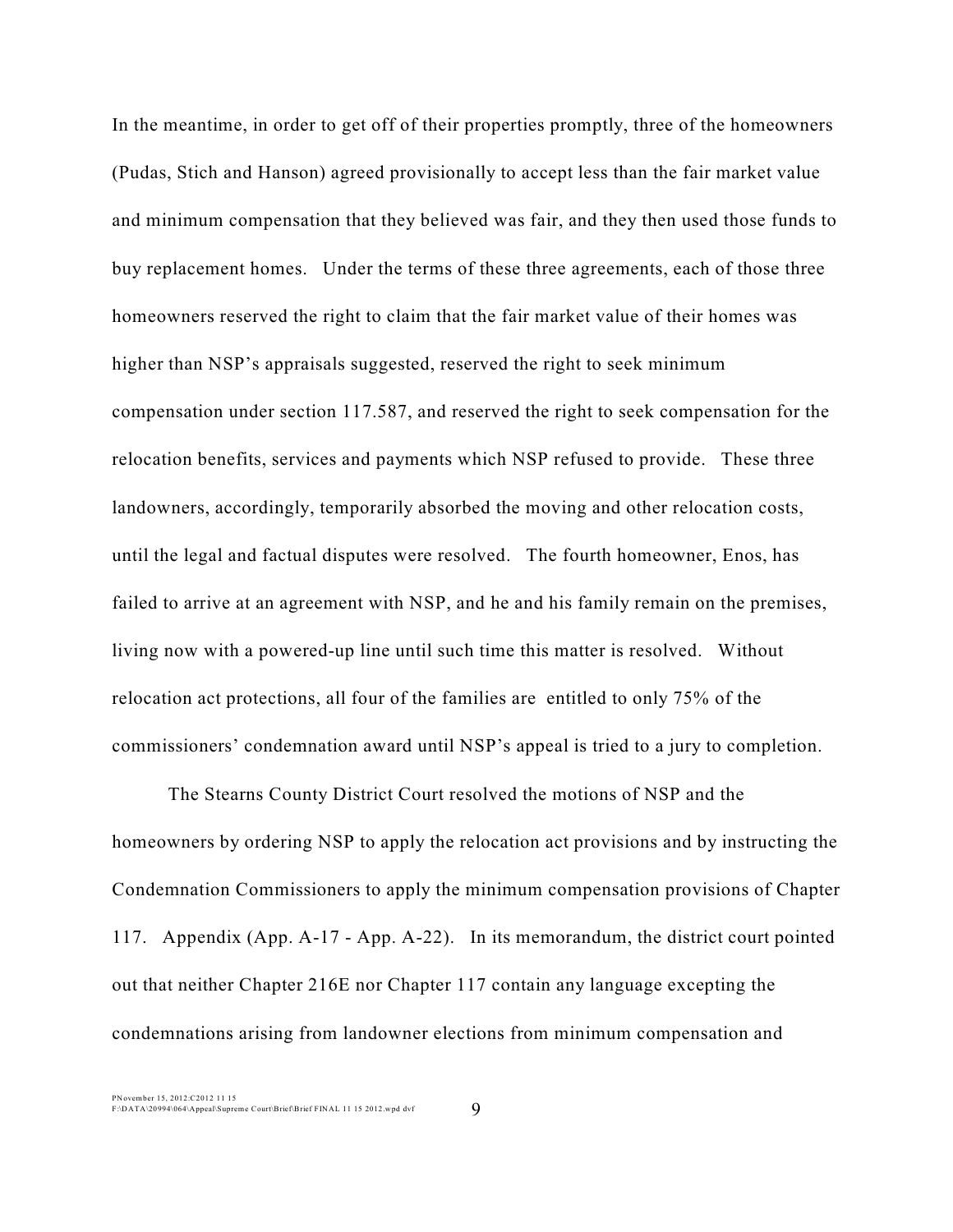relocation:

A critical starting point in this statutory analysis is that in proceedings for the acquisition of property for the "construction of a route or a site, the proceedings shall be conducted in the manner proscribed in chapter 117, except as otherwise specifically provided in this section." Minn. Stat. § 216E.12, subd. 2 (emphasis added). Upon review of Minnesota Statutes Chapter 216E, the Court finds that the legislature did not see fit to except minimum compensation under Minn. Stat. § 117.187 or relocation benefits under Minn. Stat. § 117.52 from Chapter 216E proceedings.

NSP's motion for district court certification of the question for appellate review was denied, but the Court of Appeals granted interlocutory review. In the meantime, a similar process in Wright County led to an order recognizing relocation and minimum compensation from the Wright County judge handling condemnations in that county. The Wright County District Court explained:

"Notably, Minn. Stat. section 216E subd. 2-states,- `[i]n eminent proceedings by a utility for the acquisition of real property proposed for construction of a route or a site, the proceedings shall be conducted in the manner prescribed in chapter 117, except as otherwise specifically provided in this section.' nowhere does section 216E.12 state that minimum compensation or relocation benefits are excluded." Decision, Appendix (App. A-23 - App. A-37).

Before the Court of Appeals rendered its decision, the Commissioners' hearings were held on all four properties. Each of the Commissioners' awards determined that the fair market value of the respective homes was higher than opined by NSP's appraiser, and in addition, in each case, the Commissioners awarded the landowner minimum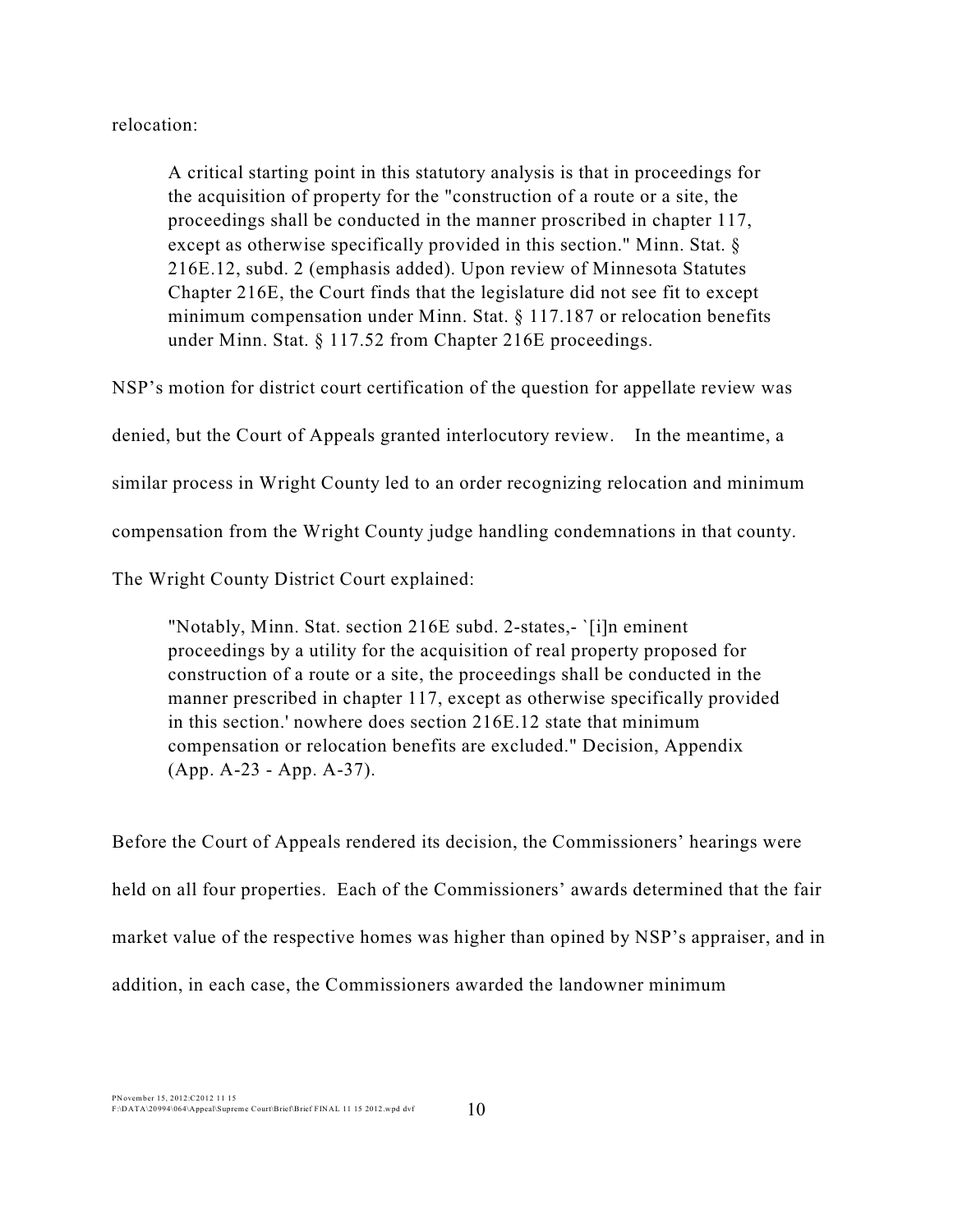compensation<sup>14</sup>. NSP has appealed all four awards, but has not paid anything additional to the landowners, nor has it deposited additional funds in Court.

In the Court of Appeals, NSP argued that the "by using terms such as 'option', 'elects,' and 'election,' the statute makes clear that the decision to remain on the property or move elsewhere is the landowner's decision alone." NSP Court of Appeals Brief pages 6-7. In so doing, NSP has consistently focused on the alleged voluntary nature of the landowner's initial decision to trigger the condemnation process, but not the compulsory nature of the process that follows. The Court of Appeals analogized the landowner's actions to the temporary sale, referred to in the Congressional Conference report, and reasoned that because the process is essentially a voluntary sale, the following language in the Congressional Conference hearings was instructive. The opinion quoted a portion of the language of the in the Conference Report as follows:

"In certain cases, where a property owner voluntarily agrees to sell his or her property and moves from the property in connection with the sale, the move should not be considered to be permanent displacement as a direct result of the project." Slip opinion at page 8.

(In Part C of our Brief, we show that the opinion fundamentally misunderstands the way in which the federal and Minnesota relocation laws treat voluntary purchases.) With

<sup>&</sup>lt;sup>14</sup> NSP's appraisal of the Pudas homestead was \$240,000. The Commissioners found that the fair market value of the homestead was \$290,000. They awarded \$35,000 in minimum compensation. NSP's appraisal of the Enos homestead was \$152,000. The Commissioners found that the fair market value of the homestead was \$165,000. They awarded \$15,000 in minimum compensation.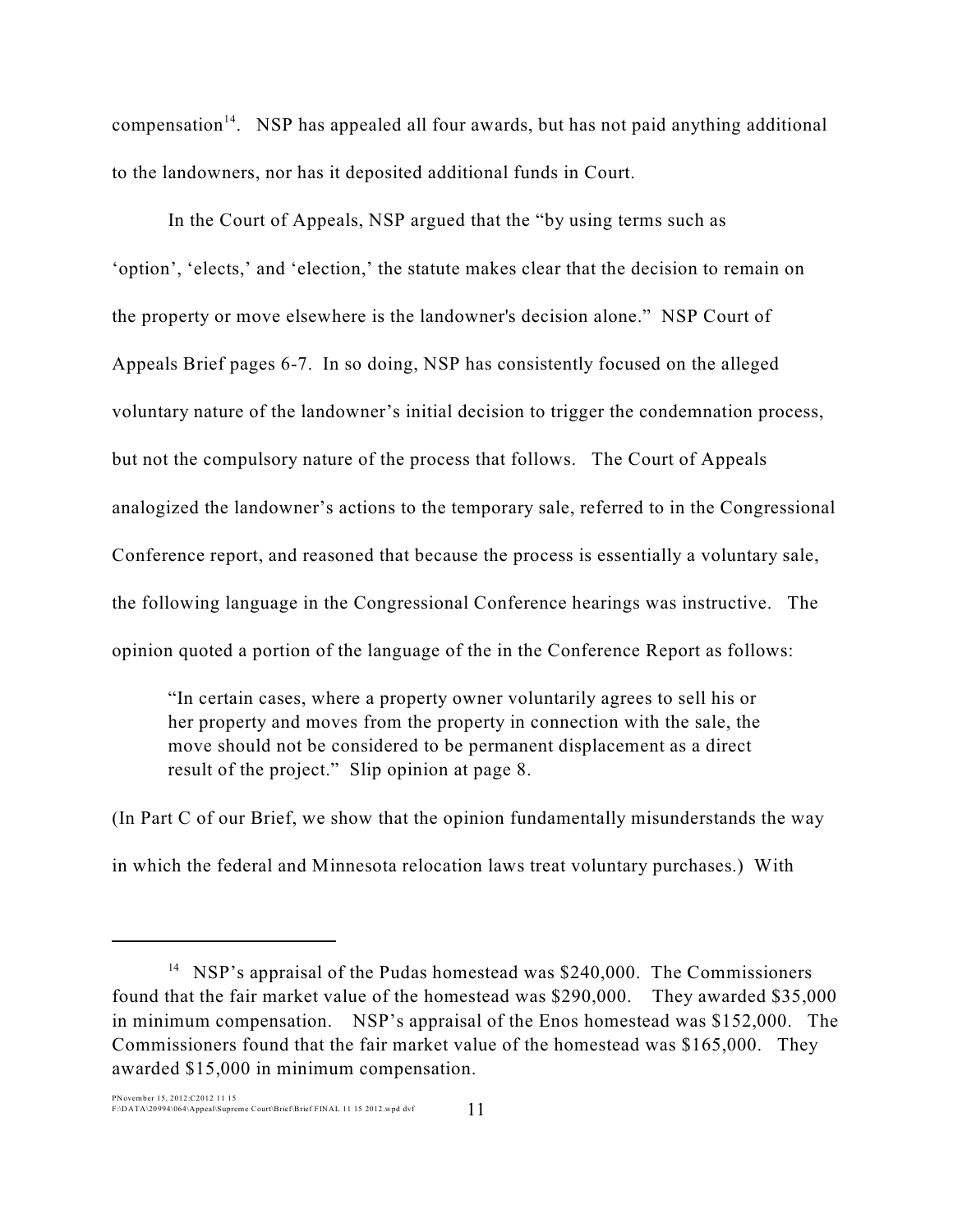respect to minimum compensation, the Court of Appeals reasoned that the phrase "must relocate" would be superfluous if applied to circumstances where the landowner elects to be subjected to condemnation, and therefore minimum compensation does not apply. This Court then granted discretionary review of the Court of Appeals' reversal of the Stearns County order.

#### **II. SUMMARY OF THE ARGUMENT**

This case requires examination of the interrelationship of the Power Plant Siting Act, Chapter 216E, Minnesota's Eminent Domain laws, Chapter 117, the state relocation and minimum compensation provisions Sections 117.52 and 117.187, and the federal Relocation Act. 42 USC Sections 4601, et seq. In subsequent sections we show that the plain statutory language of the statutes and federal regulations clearly and unequivocally require that these homeowners are entitled to relocation benefits, services and payments because the power plant siting act explicitly calls for the taking of their property by condemnation.

The Power Plant Siting Act prevents a high voltage transmission line project from forcing homeowners to live with a high voltage transmission line. Minn. Stat. § 216E.12 subd. 4. It does this by allowing the condemning utility to site its transmission line on residential parcels, even where the line occupies a significant portion of the residential property, as is the case here. But if the homeowners decide that the impact of the transmission line and towers located in their yards is unacceptable, they have the right to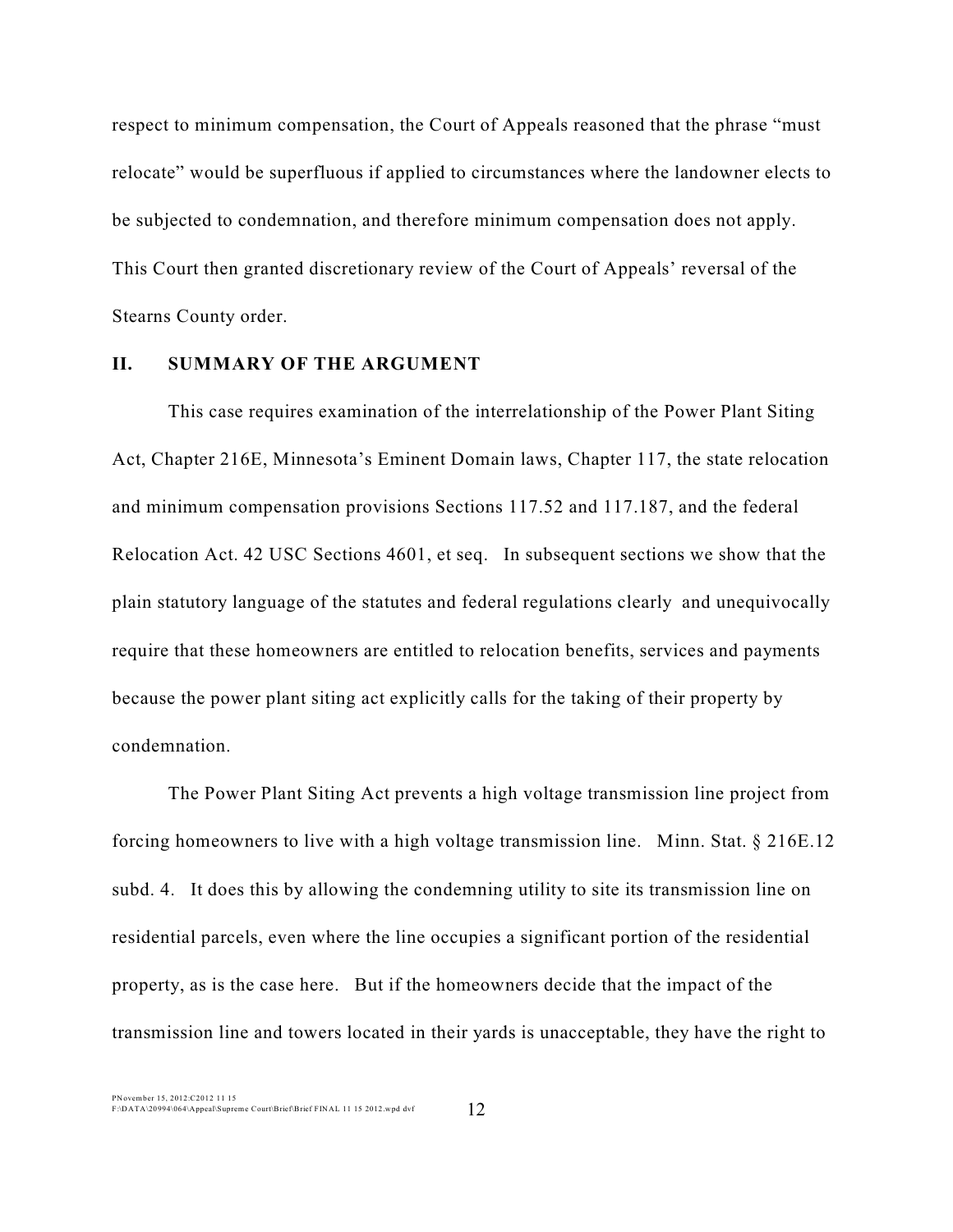require the utility to condemn their entire property instead. The Court of Appeals majority opinion fails to recognize as significant that the Power Plant Siting Act makes condemnation, not voluntary purchase, the vehicle for that acquisition.

Subdivisions  $2^{15}$  and  $4^{16}$  of Section 216E.12 both state that when a landowner makes an election to require condemnation of their home, the acquisition of the fee must be accomplished by condemnation pursuant to Chapter 117. Subdivision 2 explicitly states that all rights under Chapter 117 apply to the condemnation that follows "except as otherwise specifically provided in this section," and relocation and minimum compensation are not excepted in that section. The legislature could not have been clearer in manifesting its intent that all of the rights found in Chapter 117 apply to condemnees under this process. Subdivision 2 of the same section states that the "proceedings shall be conducted in the manner prescribed in chapter 117." In short, section 216E.12 confers upon homeowners the right to elect acquisition by eminent domain, including relocation rights and minimum compensation. The effect of the

 $15$  Section 216E.012 subdivision 2 states: "In eminent domain proceedings by a utility for the acquisition of real property proposed for construction of a route or a site, the proceedings shall be conducted in the manner prescribed in chapter 117, except as otherwise specifically provided in this section." Laws Minnesota 1977 Chapter 439 section 17.

 $16$  Subdivision 4 of section 216E. 12 states: "When private real property that is homestead......is proposed to be acquired for the construction of a site or route for a high-voltage transmission line with a capacity of 200 kilovolts or more by eminent domain proceedings, the fee owner....shall have the option to require the utility to condemn a fee interest in any amount of contiguous, commercially viable land which the owner .....wholly owns....(emphasis added)."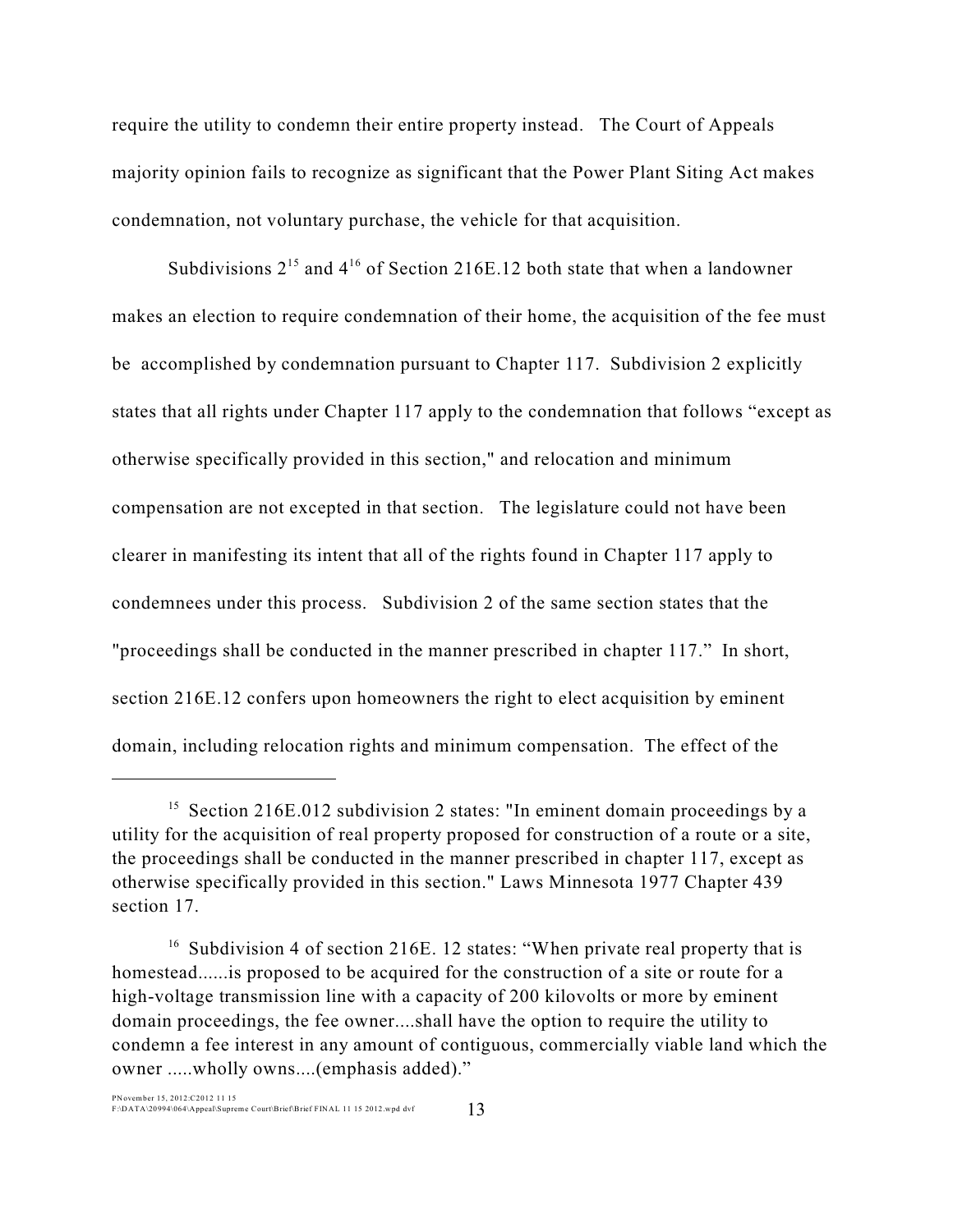election is to require the utility to condemn a fee interest in the property.

The Federal Relocation Act defines a displaced person as "any person who moves from real property . . . as a direct result of . . . the acquisition of such real property in whole or in part for a program or project . . . " 42 USC  $\S$  4601(c)(A)<sup>17</sup>. It seems undeniable therefore that a condemnation is in the direct chain of causation leading to the ultimate movement of these families. See Civ Jig 27.10 ("direct cause is a cause that had a substantial part in bringing about the [event]."). The first step in the chain of causation is NSP's decision to locate the transmission line in the backyard of these families, knowing that the legislature denies NSP the right to co-locate high voltage lines without the family's consent. (In fact, in a number of locations, after learning that families intended to elect, NSP relocated the line outside the property boundaries for this very reason). The second step in the chain of causation is the families' conclusion that they cannot bear to live and raise a family with a transmission line and towers in their backyards. But the ultimate cause is the condemnation conducted by NSP pursuant to section 216E.12 subdivision 4. The Power Plant Siting Act specifically instructs that the homes of the Fairmont Road families will be taken by condemnation. After these families make their election, they must relocate because they are the subject of a

<sup>&</sup>lt;sup>17</sup> The term "displaced person" means, except as provided in subparagraph  $(B)$ -(I) any person who moves from real property, or moves his personal property from real property– (I) as a direct result of a written notice of intent to acquire or the acquisition of such real property in whole or in part for a program or project undertaken by a Federal agency or with Federal financial assistance...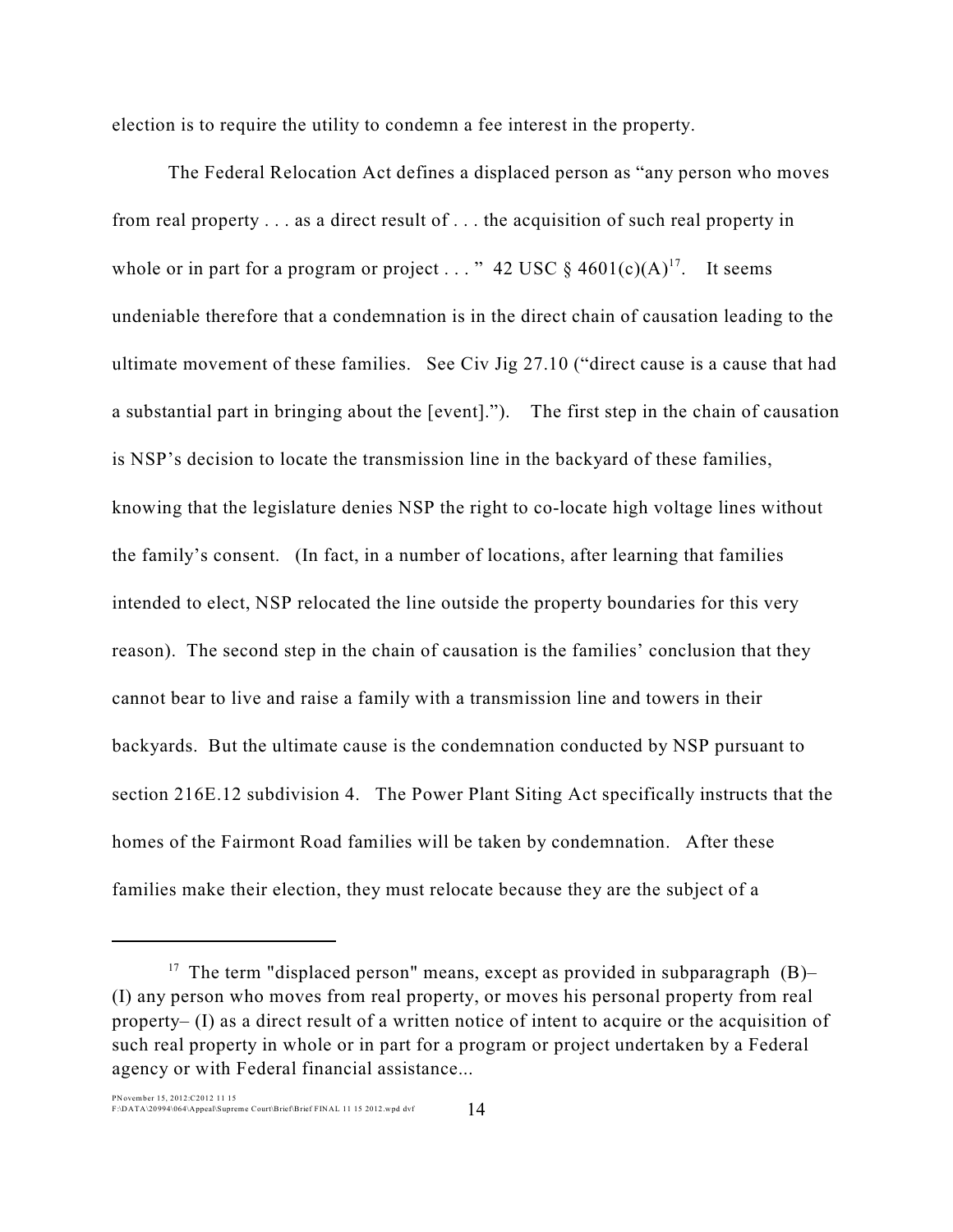condemnation action and their position is indistinguishable from any other condemnee in that regard.

The majority opinion completely misread the federal relocation regulations and the legislative history of the federal Relocation Act and concluded, erroneously, that the Act denies relocation benefits to persons who elect to sell their property to a condemning authority. On the contrary, the Federal Relocation Act applies to "all acquisitions of real property or displacements of persons resulting from..... programs or projects." 70 Fed. Reg. 590 (Jan 4, 2005) (Preamble to discussion of Rule on adoption). The definition of displaced person is triggered by an acquisition: a taking by eminent domain is simply not required, 49 CFR  $\S 24.2(a)(9)(A)$ , although in the case of electing landowners, the acquisition is effected through condemnation. When the acquiring entity consummates a truly voluntary sale, if the acquiring authority has eminent domain power, relocation benefits are still due unless the acquiring authority notifies the potential seller in advance that if negotiations fail, there will be no use of the power of eminent domain to take the property. 49 CFR  $\S$  24.101(a)(2) (federal acquiring authority); 49 CFR §24.101(b) (recipient of governmental financial assistance). To repeat, a person who relocates after a voluntary acquisition by a condemning authority is a displaced person under the regulations, unless the taking authority promises not to use its condemnation power to acquire the property. The fact that the acquisitions here are consummated by a taking plainly triggers relocation benefits under both the state and federal Relocation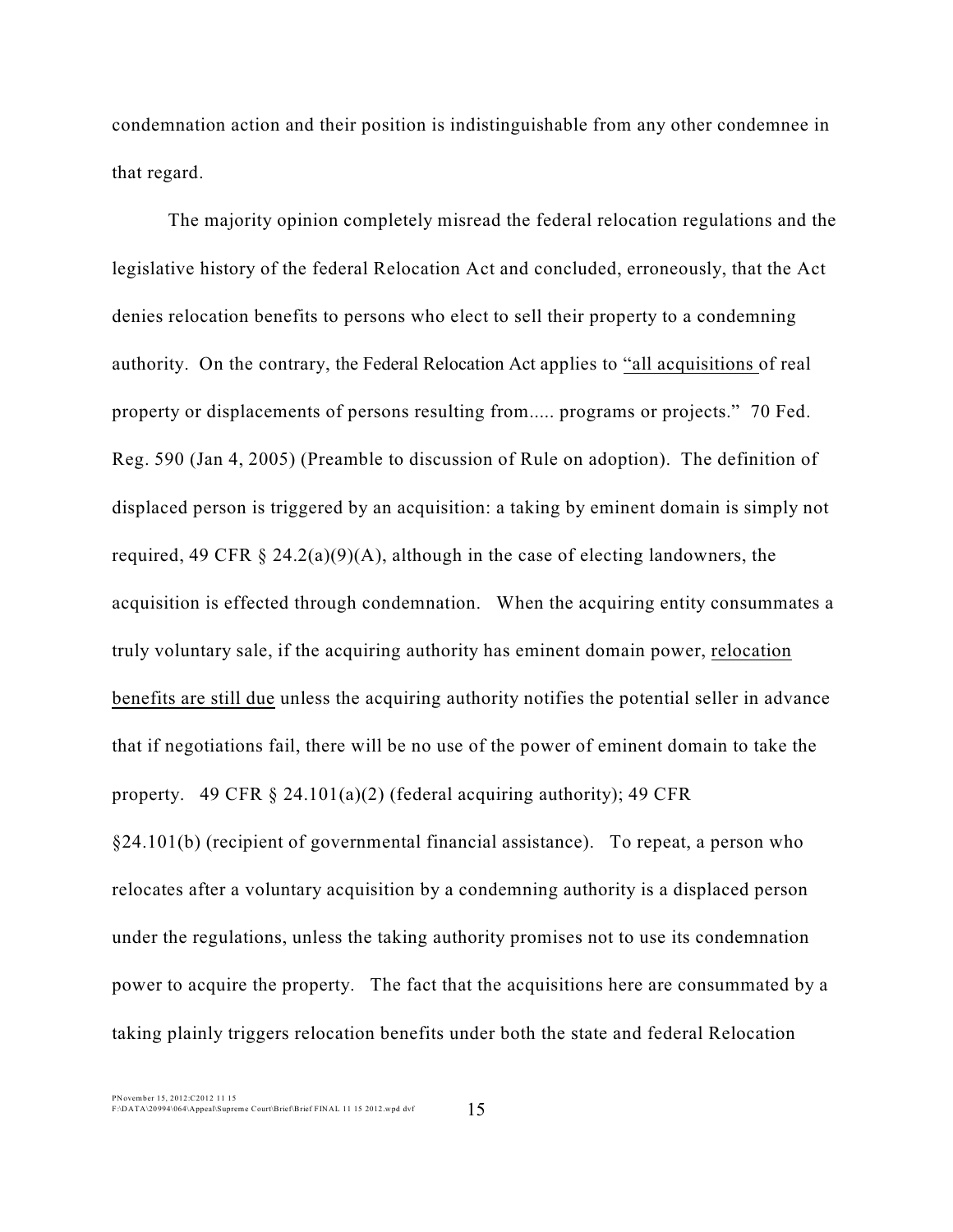Acts. See also Minn. Stat. § 117.521 (constraining waiver of relocation act benefits).

Denial of Relocation-Act protection has a practical consequence that our legislature could not possibly have contemplated when it provided that electing homeowners are entitled to all of the rights found in Chapter 117. Without relocation protection, a condemning power company is given the discretion to force the property owner to leave or stay at the power company's discretion and to withhold full compensation for the duration of the proceedings. Minn. Stat. §117.042. Without relocation protections, when the condemnation award issues, if the power company demands possession, the property owner must relocate, but by appealing the award, the condemning authority can require that relocation by tendering only 3/4 of the condemnation award. This power, to decide whether the landowner must stay during construction or must leave before receiving full compensation, creates an unfairness and inequality in bargaining power that the Relocation Act was designed to remedy. Although NSP claims that condemnees would not be displaced persons, in fact, NSP's position would allow a private company the right to exercise the public's eminent domain power to force homeowners to relocate without having anywhere near enough money to acquire a replacement home.

With respect to minimum compensation, although the plain language "must relocate" should be dispositive, the legislative history of the minimum compensation provisions also supports our position. In 2006, as part of eminent domain reform, the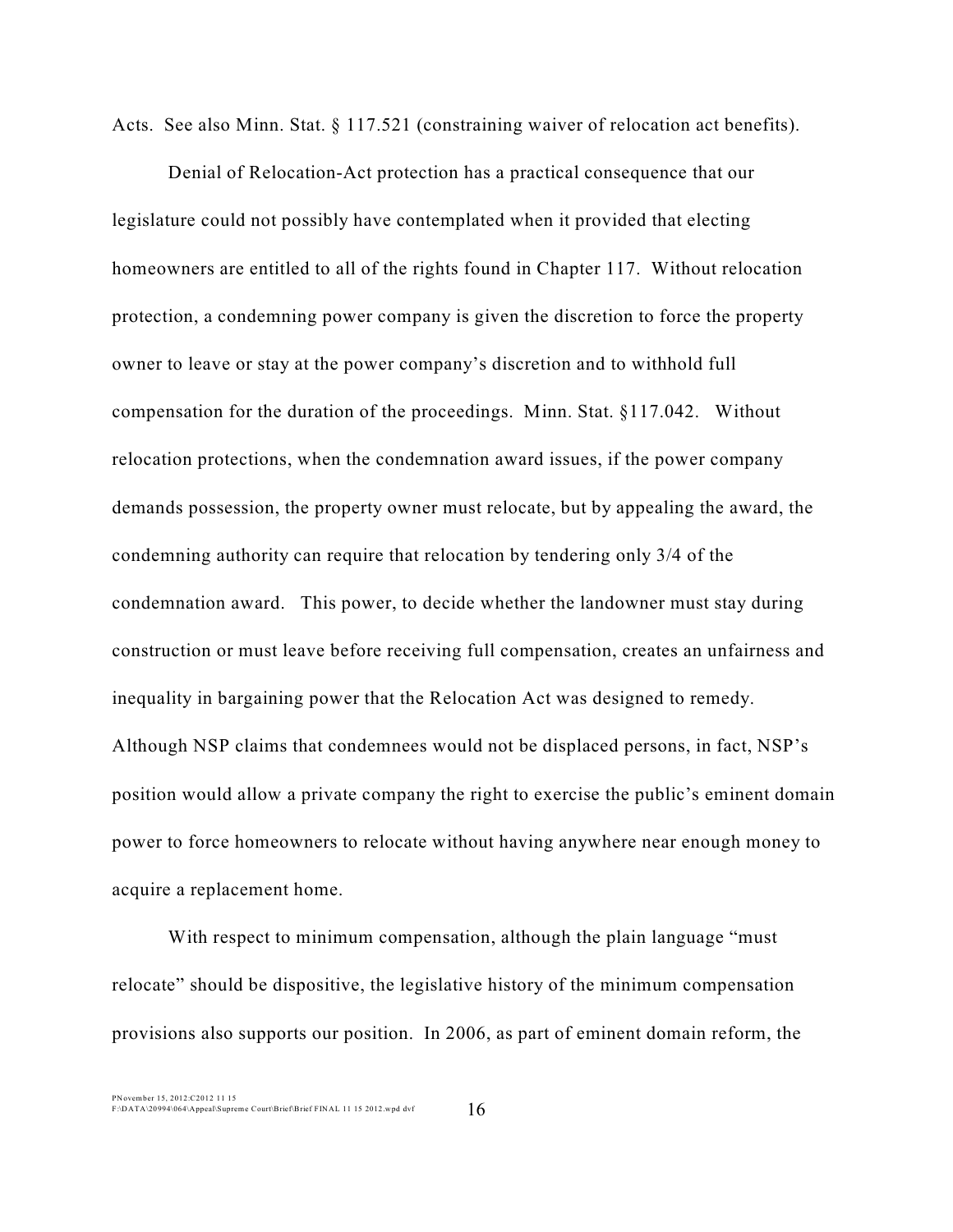legislature added the right to minimum compensation "when an owner must relocate," but denied that right as to takings by public service corporations, including power companies.

 In 2009, after committee hearings which focused on potential unfairness to homeowners and farms that would likely result from impending CapX 2020 right of way condemnations, the legislature removed the public service corporation exemption as to high voltage transmission takings and thus extended the right to minimum compensation for public service condemnees. The four homeowners here must relocate because their property is being taken by eminent domain and the legislature's action in 2009 confirms that conclusion.

#### **III. ARGUMENT**

# **A. The Legislature Granted Transmission Line Condemnees the Right to Require Condemnation of their Homes as a Remedy for Unrecognized and Uncompensated Economic Damage and Concerns About Health and Safety Hazards.**

The legislature passed the 1973 Power Plant Siting  $Act^{18}$  to facilitate construction

of Minnesota's first major high voltage trunk power line, running from Minneapolis to

Underwood, North Dakota<sup>19</sup> The 1973 Act created a two step administrative process

 $18$  Minnesota Laws 1973, chapter 591, codified at Minnesota Statutes sections 116C.51 – 116C.69, The Act was and later recodified to Chapter 216E in 2005. Biennial Report to the Legislature on the Minnesota Power Plant Siting Act (2010 Amended Feb. 22, 2011)

<sup>19</sup> Prior to May 24, 1973, the effective date of the Power Plant Siting Act (PPSA), the location and construction of electrical transmission lines were not regulated on a statewide basis. Instead, a public utility that wished to construct a transmission line had to secure permits from the local authorities of the counties and municipalities through which it proposed to locate its facilities. No Power Line, Inc. v. Minnesota Environmental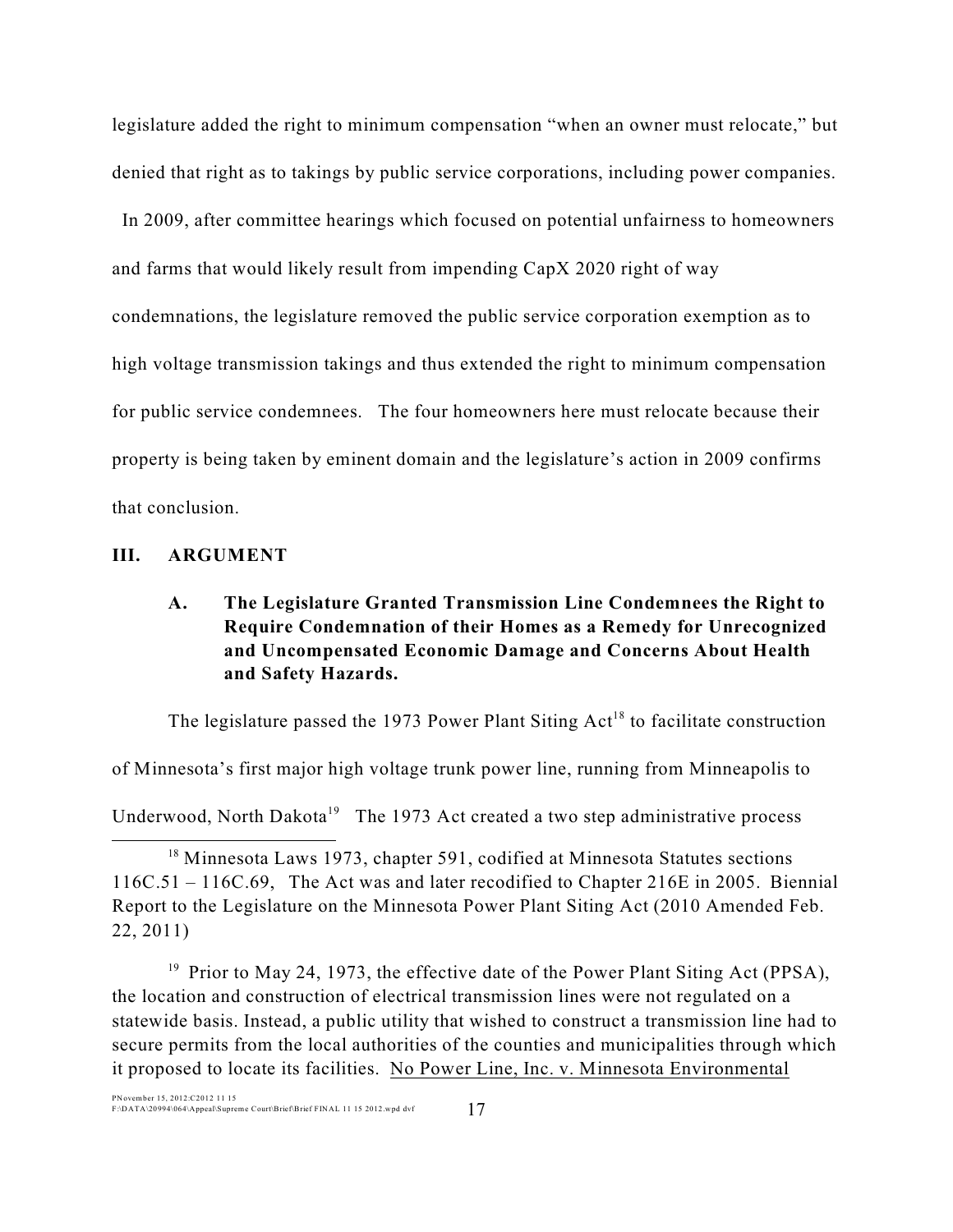leading first to a certificate of need, followed by a siting process that grants a utility the right to locate and take transmission line easement within an administratively designated right of way,<sup>20</sup> and that procedure continues today. The first use of the Siting Act to locate high voltage lines northwesterly through Wright, Sherburne, Stearns and Polk Counties engendered tremendous controversy and at times even violence.<sup> $21$ </sup> Homeowners and farmers consistently complained that location of high voltage lines across their properties near homes and farmsteads inflicted unrecognized and uncompensated economic damage and unacceptable health hazards. Concerns about EMF, stray voltage and other feared or potential threats to the health of humans $^{22}$  and livestock had dominated the testimony of a significant subgroup of citizens at these hearings, and those

Quality Council, 262 N.W.2d 312, 317 (Minn. 1977).

<sup>20</sup> The Supreme Court has stated: "The enactment of  $\S$  116C.63, subd. 4 reflects a creative legislative response to a conflict between rural landowners and utilities concerning HVTL right-of-ways. Opponents of the utilities, resisting further encroachments upon the rural landscape and fearing the effects upon the rural environment and public health, not only challenge the placement and erection of high voltage transmission lines, but question whether the rural community's sacrifice to the commonwealth serves a greater social good. The legislature, sensitive to these concerns but perceiving the occasion as demanding the construction of additional power-generating plants and high voltage transmission lines, enacted § 116C.63, subd. in partial response. Cooperative Power Association v. Aasand, 288 N.W.2d 697 (Minn. 1980). Appendix (App. A-40 - App. A-42).

<sup>21</sup> Casper & Wellstone, Powerline, The First Battle of America's Energy War; See also Biennial Report, supra at page 11.

 $22$  See Casper supra at pages 75-77.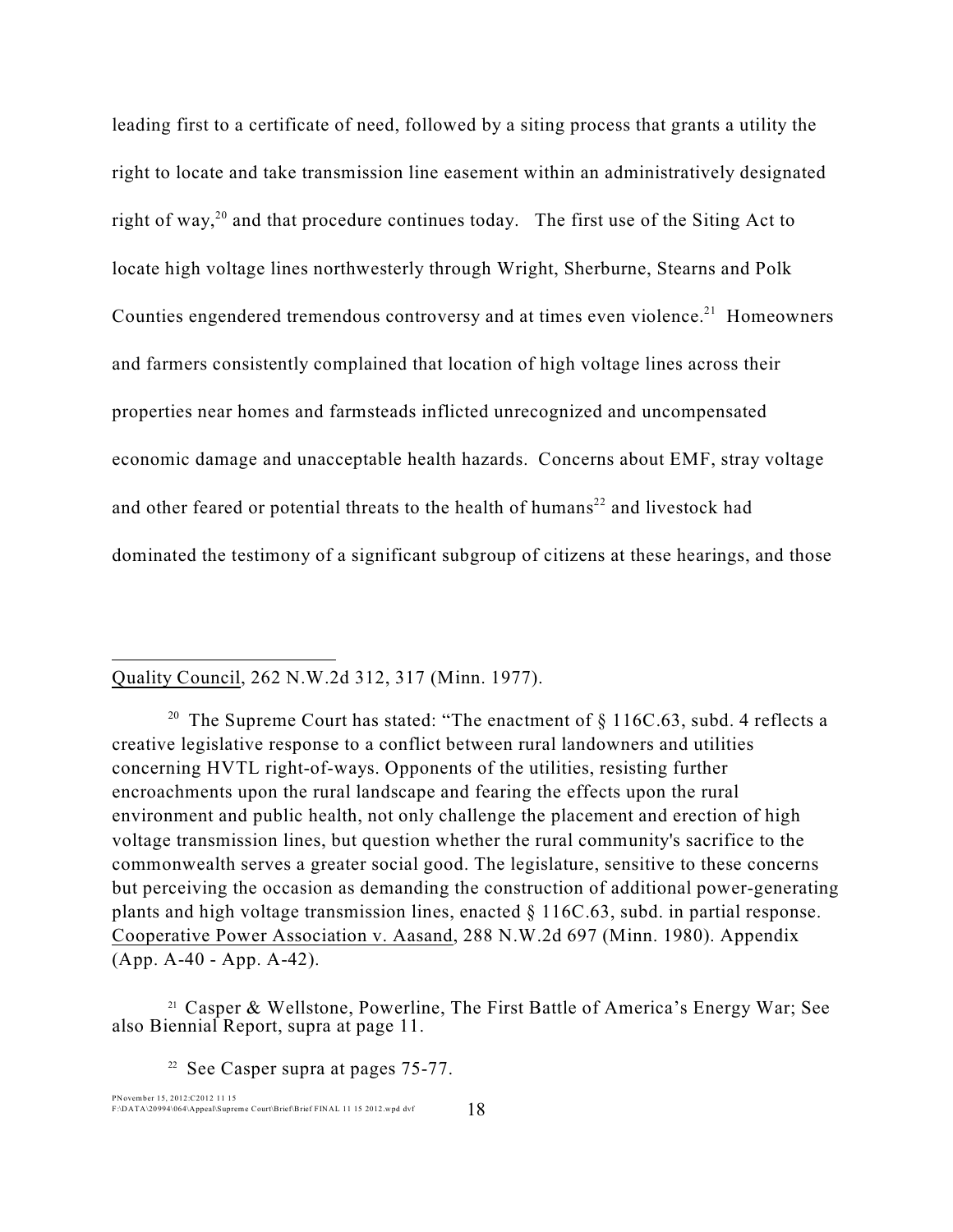concerns survive today,<sup>23</sup> fueled by recurring studies associating high voltage lines with childhood leukemia. $^{24}$  An additional frequent concern among landowners and their advocates has been the belief that the location of a transmission line within home and farm right of way is likely to reduce the value of the parcel as a result of stigma and actual depredation<sup>25</sup> in ways that are difficult to quantify and prove because of the wide range of study results. Many landowners felt that condemnation procedures left them uncompensated for the losses and left them holding homes with significantly reduced market appeal. As this Court in Aasand explained:

The enactment of  $\S 116C.63$ , subd. 4 reflects a creative legislative response to a conflict between rural landowners and utilities concerning HVTL right-of-ways. Opponents of the utilities, resisting further encroachments upon the rural landscape and fearing the effects upon the rural environment and public health, not only challenge the placement and erection of high voltage transmission lines, but question whether the rural community's sacrifice to the commonweal serves a greater social good. The legislature,

<sup>24</sup> ICNIRP (International Commission for Non-Ionizing Radiation Protection) Standing Committee on Epidemiology, Review of the Epidemiologic Literature on EMF and Health, Environmental Health Perspectives Supplements Volume 109, Number S6, December 2001; see, e.g., Wertheimer N, Leeper E. Electrical wiring configurations and childhood cancer. American Journal of Epidemiology 109:273-284, 1979; Brodeur P. The Great Power Line Cover-Up: How the Utilities and Government Are Trying to Hide the Cancer Hazard Posed by Electromagnetic Fields. (Little-Brown, 1993).

 $25$  See, e.g., Furby, Electric Power Transmission Lines, Property Values, and Compensation Journal of Environmental Management (1988) 27, 69-83.

 $23$  In the Matter of the Application for a Route Permit for the Fargo to St. Cloud 345 kV Transmission Line Project OAH 15-2500-20995-2 PUC E-002, ET-2fTL-09-1056 pages 21-24. Examples of concerns expressed in current proceedings may be found in Final Environmental Impact Statement, January 7, 2011, PUC Docket No. E002, ET2/TL-09-1056 as well as the administrative record. The proceedings of the PUC and administrative law judge are available online.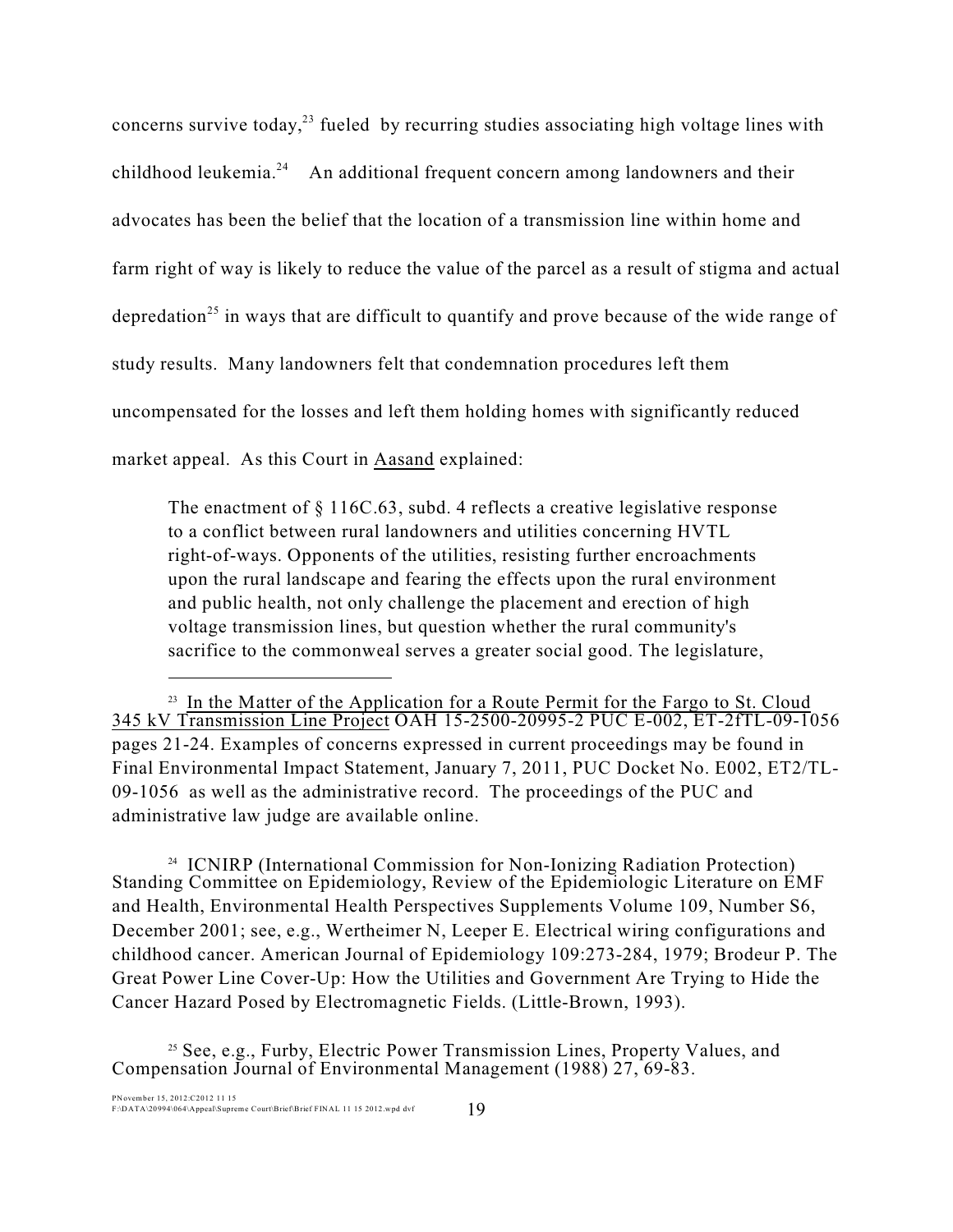sensitive to these concerns but perceiving the occasion as demanding the construction of additional power-generating plants and high voltage transmission lines, enacted  $\S 116C.63$ , subd. 4 in partial response. Cooperative Power Association v. Aasand, 288 N.W.2d 697 (1980).

The new siting provisions<sup>26</sup> sought to address landowner opposition by assuring

them that power companies could not force families to have to live in close proximity to

these lines. Minn. Stat § 116C.63, subdivision 4, now recodified to section 216E.12,

subdivision 4, granted property owners the right to refuse to share their properties with a

high voltage transmission line easement. As the Aasand Court explained:

Section 116C.63, subd. 4 requires as a condition precedent to the exercise of the power of eminent domain delegated to utilities, the additional purchase from landowners electing under the statute of any property contiguous to easements condemned for the purpose of a HVTL right-of-way. The statute defines such acquisitions to be for a public purpose. In this manner, the legislature affords landowners not wishing to be adjacent to such right-of-ways the opportunity to obtain expeditiously the fair market value of their property and go elsewhere. The statute, in so doing, responds to parties most affected by the operation of high voltage transmission lines; the statute eases the difficulties of relocation by shifting the transaction cost of locating a willing purchaser for the burdened property from landowner to utility.

As we have said, this statutory opportunity somehow gained the popular name "Buy the

<sup>&</sup>lt;sup>26</sup> The 1977 amendment was predicated on the following legislative declaration: The legislature hereby declares it to be the policy of the state to locate large electric power facilities in an orderly manner compatible with environmental preservation and the efficient use of resources. In accordance with, this policy the board shall choose locations that minimize adverse human and environmental impact while insuring continuing electric power system reliability and integrity and insuring that electric energy needs are met and fulfilled in an orderly and timely fashion. Laws 1977 Chapter 439 § 6 (originally codified to Minnesota Statutes 1977 116C.53, subd 1).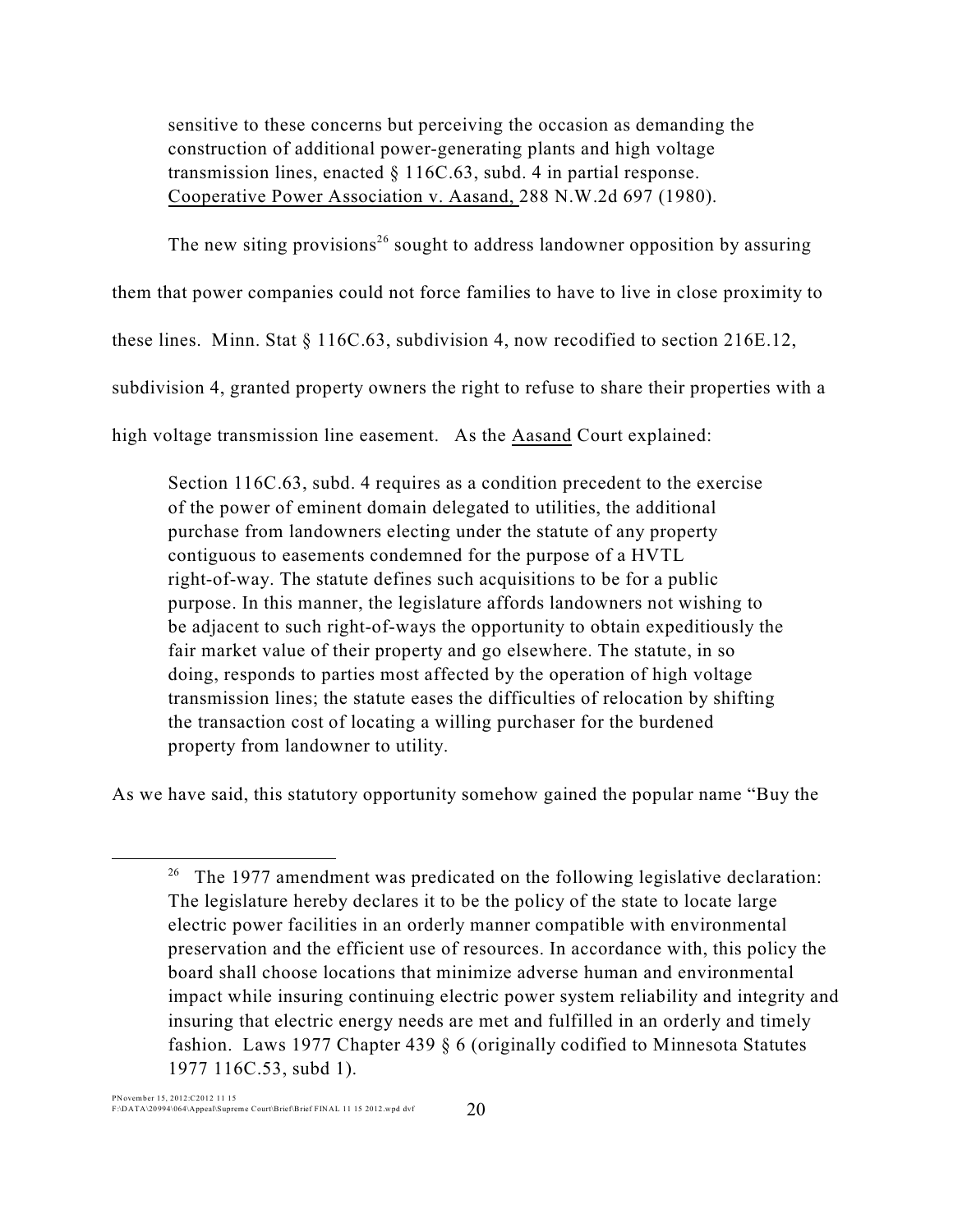Farm," but that name is a misnomer, because the vehicle for implementing the new landowner right was condemnation, not voluntary sale. The amendments included an express determination that acquisitions conducted under the revised statute would be conducted under newly revised Chapter 117. Minn. Stat. § 116C.63, subd. 2. The Act determined that the additional land "shall be considered an acquisition for a public purpose and for use in the utility's business, for purposes of chapter 117." Because the Court of Appeals relied on the voluntary acquisition exception in federal relocation regulations, it is important to emphasize that the legislature explicitly chose condemnation, not voluntary sale, as the mechanism to implement the new right, and we hammer that point home in the next sections of this argument.

The existence of the statutory election markedly eases the task of route designation, because the Public Utilities Commission and NSP can respond to landowner objections to proposals to site transmission lines on farms and residence by explaining that if the landowner finds the location offensive, they can utilize the statutory election. Without the statutory election procedure, the Fairmont road homeowners might, with considerable justification, have opposed the siting of these lines on their properties on the grounds that it created unacceptable damage to their homes. But if NSP is criticized in route siting proceedings for cramming these lines too tightly on residential properties, NSP can respond that any landowner who regards the damage as unacceptable can elect to be condemned. Instead of taking these homes outright in the first instance, NSP can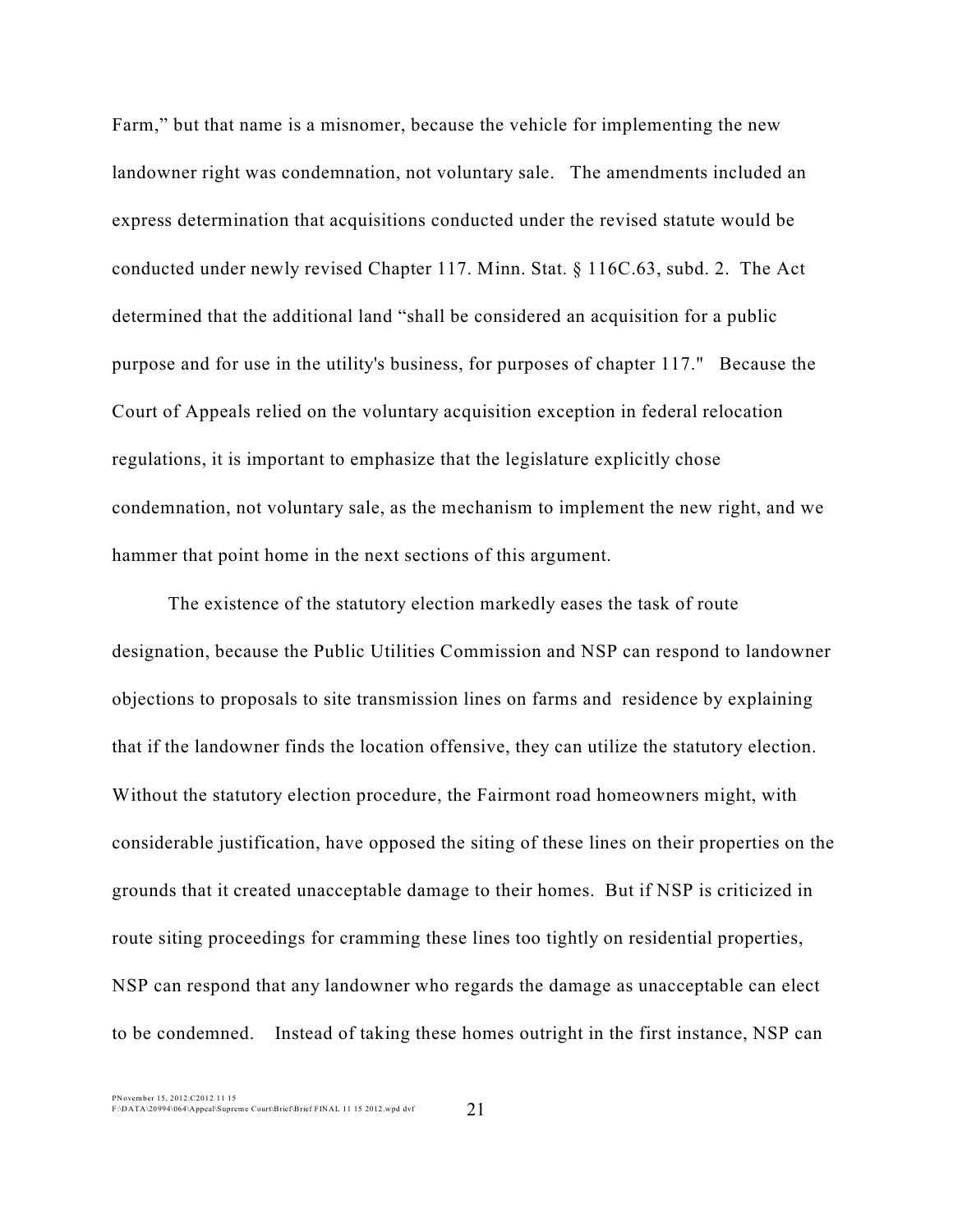justify its decision to co-locate in the back yard of homeowners by pointing out that the family can always elect condemnation. In fact, the Court of Appeals' decision actually gives NSP an incentive not to condemn homes, even where the transmission line causes unacceptable damage, because taking a home evades relocation and minimum compensation obligations simply by forcing the homeowners to make the election themselves.

### **B. The Legislature Chose a Chapter 117 Condemnation as the Vehicle to Implement the Acquisition Required After a Homeowner Election.**

Subdivision 4 of section 216E.12 makes it crystal clear that the legislature's

intention was that the Fairmont Road properties will be taken by eminent domain.

Subdivision 4 of section 216E. 12 states:

When private real property that is homestead......is proposed to be acquired for the construction of a site or route for a high-voltage transmission line with a capacity of 200 kilovolts or more by eminent domain proceedings, the fee owner....shall have the option to require the utility to condemn a fee interest in any amount of contiguous, commercially viable land which the owner .....wholly owns....(emphasis added).

This statutory language leaves no doubt that once a family decides that it does not wish to reside with a transmission line or utility tower in its back yard, the mechanism of acquisition is condemnation. The condemnation process, not the homeowner, will determine the price that the homeowner will receive. Once the homeowner makes the statutory election, the election cannot be modified. Subdivision 4 states: "The owner or, when applicable, the contract vendee shall have only one such option and may not expand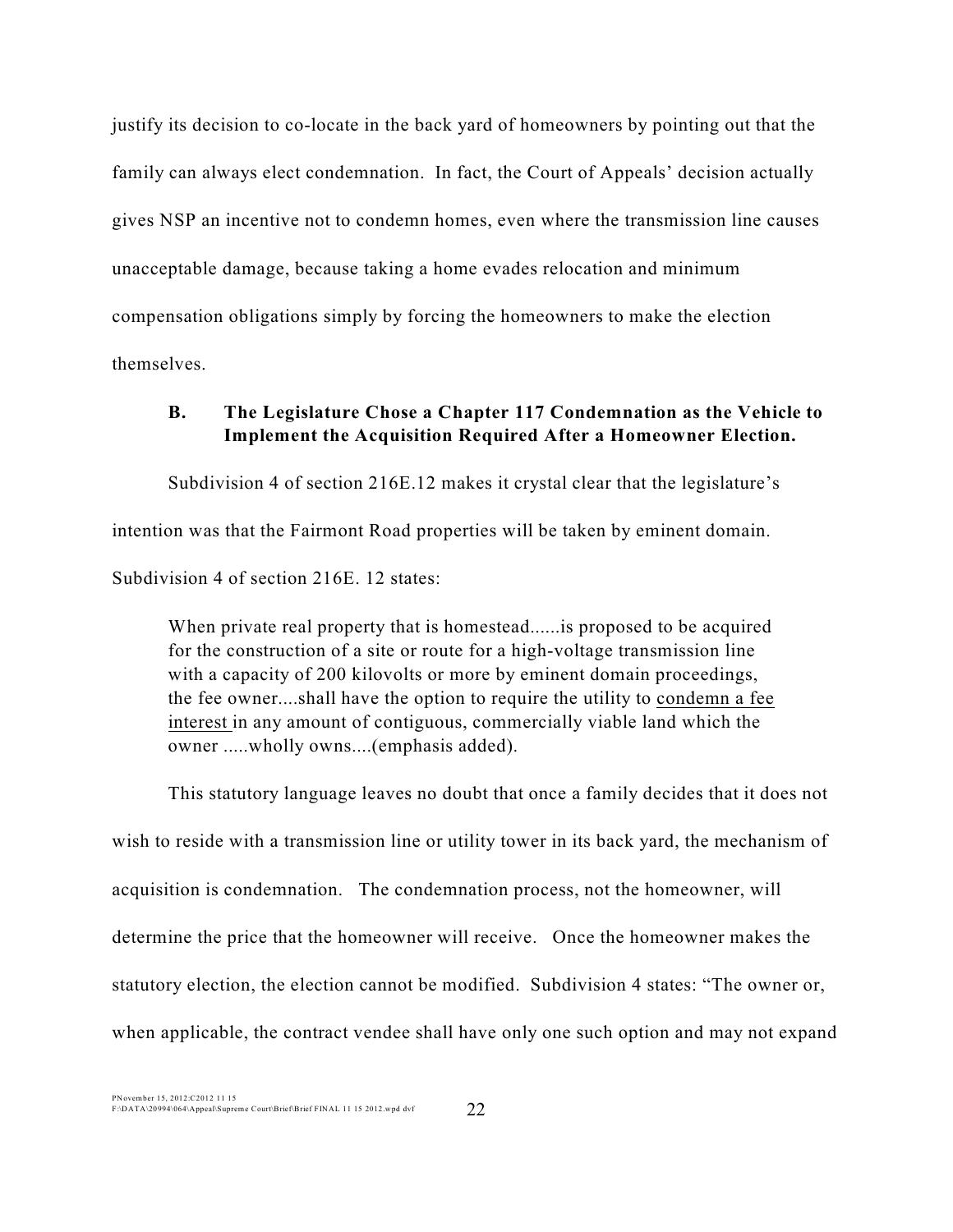or otherwise modify an election without the consent of the utility." In other words, once the homeowner jumps off the election cliff, a condemnation proceeds exactly as it would if the condemning utility had chosen to condemn the home in the first place. In addition, the legislature inserted an automatic easement conversion provision that enlarges the election to include all portions of the property designated as covered by an easement. Subdivision 4 provides as follows:

Upon the owner's election made under this subdivision, the easement interest over and adjacent to the lands designated by the owner to be acquired in fee, sought in the condemnation petition for a right-of-way for a high-voltage transmission line with a capacity of 200 kilovolts or more shall automatically be converted into a fee taking.

The condemnation, not the homeowner, will determine the time that the homeowner must move. The condemnation statute (and relocation regulations), not the homeowner, will determine whether the condemnor can withhold the full purchase price until after the landowner is forced to move. Once the landowner serves an election notice, the landowner thus loses all control of the acquisition, which is now conducted in every respect under the provisions of Chapter 117. This places the family in the very same vulnerable position as any other condemnee, just as if NSP had decided to take the home.

Subdivision 4 directly answers the question whether homeowners will receive the rights and benefits found in Chapter 117:

The required acquisition of land pursuant to this subdivision shall be considered an acquisition for a public purpose and for use in the utility's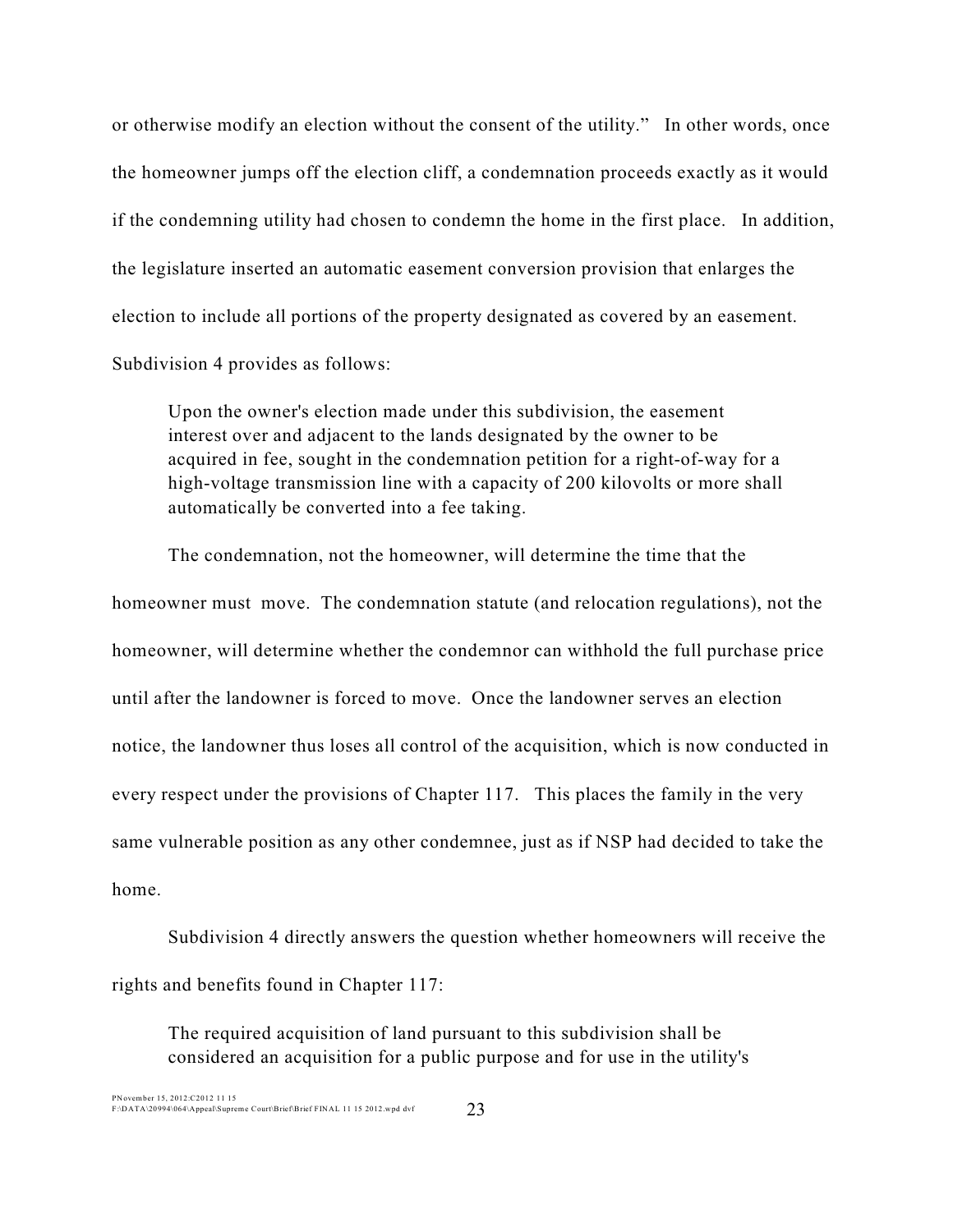business, for purposes of chapter 117 and section 500.24, respectively.

Actually, all of the substantive and procedural rights in Chapter 117 would apply to these condemnations, even if section 216E.12 were silent on the applicability of Chapter 117, because Chapter 117 contains its own pre-emption provision that assures that all acquisitions using governmental powers will be governed by all of Chapter 117. Minn. Stat. § 117.012. That section provides that:

Notwithstanding any other provision of law, including any charter provision, ordinance, statute, or special law, all condemning authorities, including home rule charter cities and all other political subdivisions of the state, must exercise the power of eminent domain in accordance with the provisions of this chapter, including all procedures, definitions, remedies, and limitations. Additional procedures, remedies, or limitations that do not deny or diminish the substantive and procedural rights and protections of owners under this chapter may be provided by other law, ordinance, or charter.

This preemption section alone would have been sufficient to make it clear that all of the provisions of Chapter 117 protect homeowners during the condemnations that occur pursuant to Chapter 216E. But the legislature was not satisfied with the section 117.02 pre-emption section alone. To hammer the point home, the legislature added section

216E.12 subdivision 2 to the election section as follows:

In eminent domain proceedings by a utility for the acquisition of real property proposed for construction of a route or a site, the proceedings shall be conducted in the manner prescribed in chapter 117, except as otherwise specifically provided in this section. Laws Minnesota 1977 Chapter 439 section 17.

Both relocation benefits (section 117.52) and minimum compensation (section 117.187)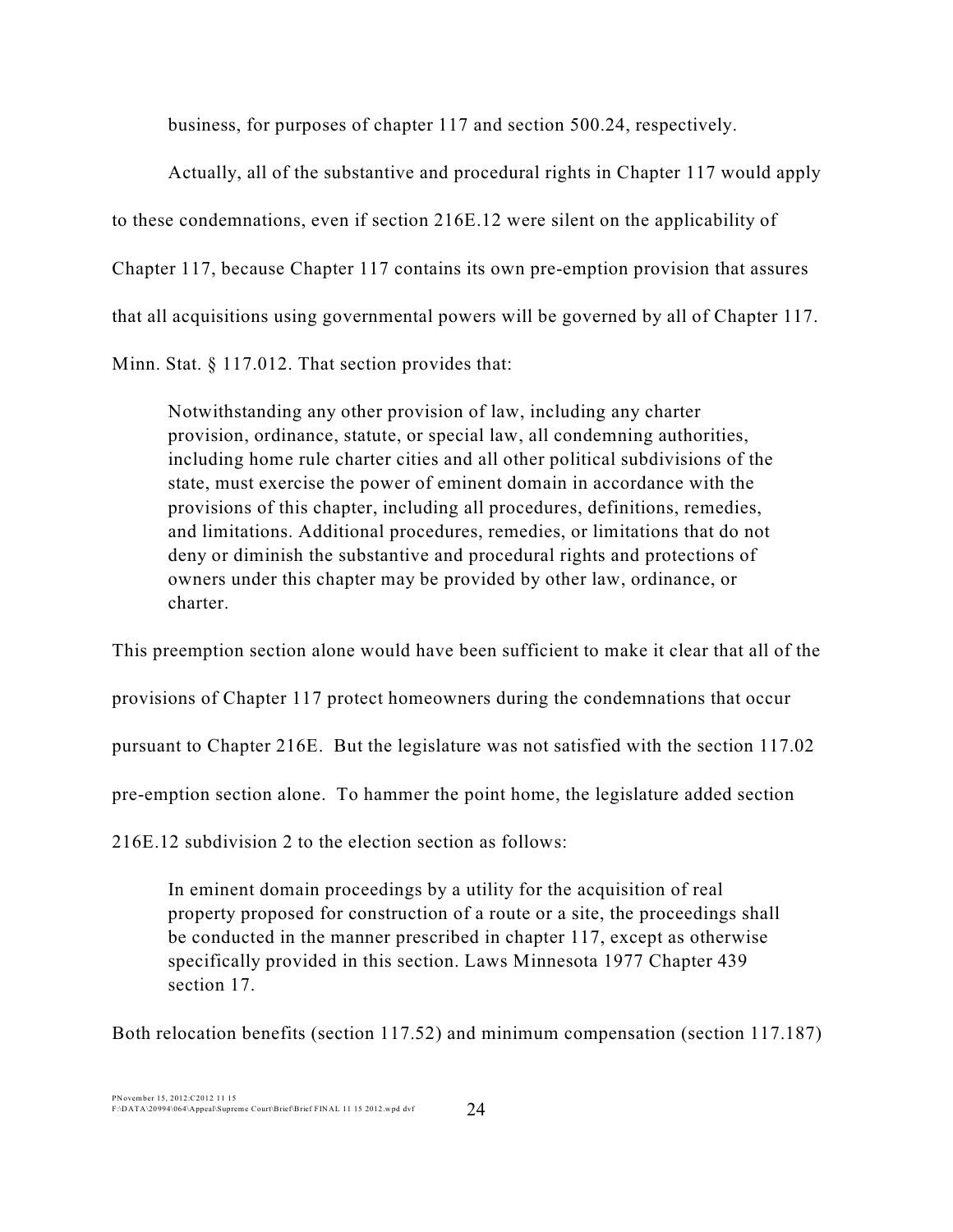are integral parts of Chapter 117. If the legislature actually intended to deny minimum compensation and relocation rights to electing landowners, it left us absolutely no hint in either Chapter 117 or Chapter 216E. In fact, as discussed Part D of this Memorandum, the legislature originally exempted the acquisition from minimum compensation, but then removed that exemption in 2009.

# **C. Electing Homeowners are "Displaced Persons" Because their Homes are Taken by Eminent Domain.**

Under Minnesota's Eminent Domain provisions, relocation assistance, services, payments and benefits are a "cost of acquisition" required to be paid by an "acquiring authority." Minn. Stat. § 117.52, subd.1 (2010). Chapter 117's relocation provisions apply to "all acquisitions undertaken by any acquiring authority" where relocation assistance would be available if it were a federally assisted project<sup>27</sup>. In its argument to the Court of Appeals, we understood NSP to concede that the taking of these homes is an "acquisition by any acquiring authority," and that electing homeowners are thus covered by section 117.52, but to contend rather that homeowners are deprived of that coverage

 $27$  In all acquisitions undertaken by any acquiring authority ... in which, due to lack of federal financial participation, relocation assistance, services, payments and benefits under the Uniform Relocation Assistance and Real Property Acquisition Policies Act of 1970, United States Code, Title 42, Sections 4601 to 4655, as amended by the Surface Transportation and Uniform Relocation Assistance Act of 1987, Statutes at Large, Volume 101, Pages 246 to 256 (1987), are not available, the acquiring authority, as a cost of acquisition, shall provide all relocation assistance services, payments and benefits required by the Uniform Relocation Assistance and Real Property Acquisition Policies Act of 1970, as amended by the Surface Transportation and Uniform Relocation Assistance Act of 1987, and those regulations adopted.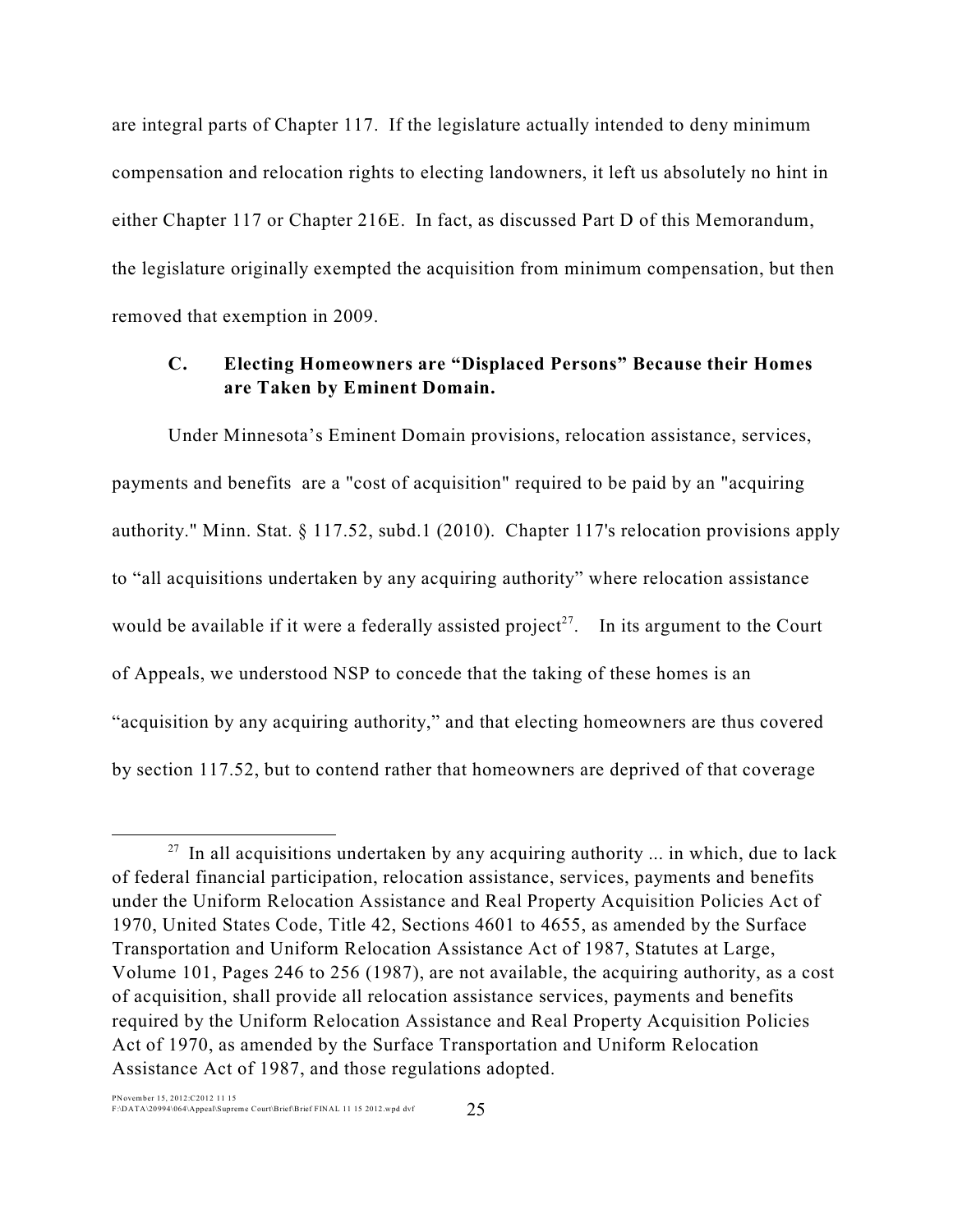because a homeowner is not a displaced person under federal regulations because they elect to be condemned. This contention, accepted by the Court of Appeals, represents a fundamental misunderstanding of how the federal relocation regulations operate. In this section, we show that the Court of Appeals erred in concluding that federal relocation regulations are ambiguous on this point, and then proceeded to misread the legislative history.

The State Relocation Act affords its benefits to displaced persons defined as "any person who, notwithstanding the lack of federal financial participation, meets the definition of a displaced person under United States Code, title 42, sections 4601 to 4655, and regulations adopted under those sections." The Federal Act defines a displaced person as "any person who moves from real property, or moves his personal property from real property as a direct result of a written notice of intent to acquire or the acquisition of such real property in whole or in part for a program or project undertaken by a Federal agency or with Federal financial assistance." 42 USC  $\S$  4601(c)(A) (emphasis added). That definition is mirrored in the implementing regulations. 24 CFR  $\S 24.2(a)(9)(i)(A)$ . A mechanical application of the displaced person definition thus leads to the conclusion that the Fairmont Road families are displaced persons. Their properties have been acquired by condemnation at prices set not through negotiation but by exercise of the state's condemnation power. The date that the homeowner must leave is likewise set by the state's power to determine when title and possession is transferred. Minn. Stat.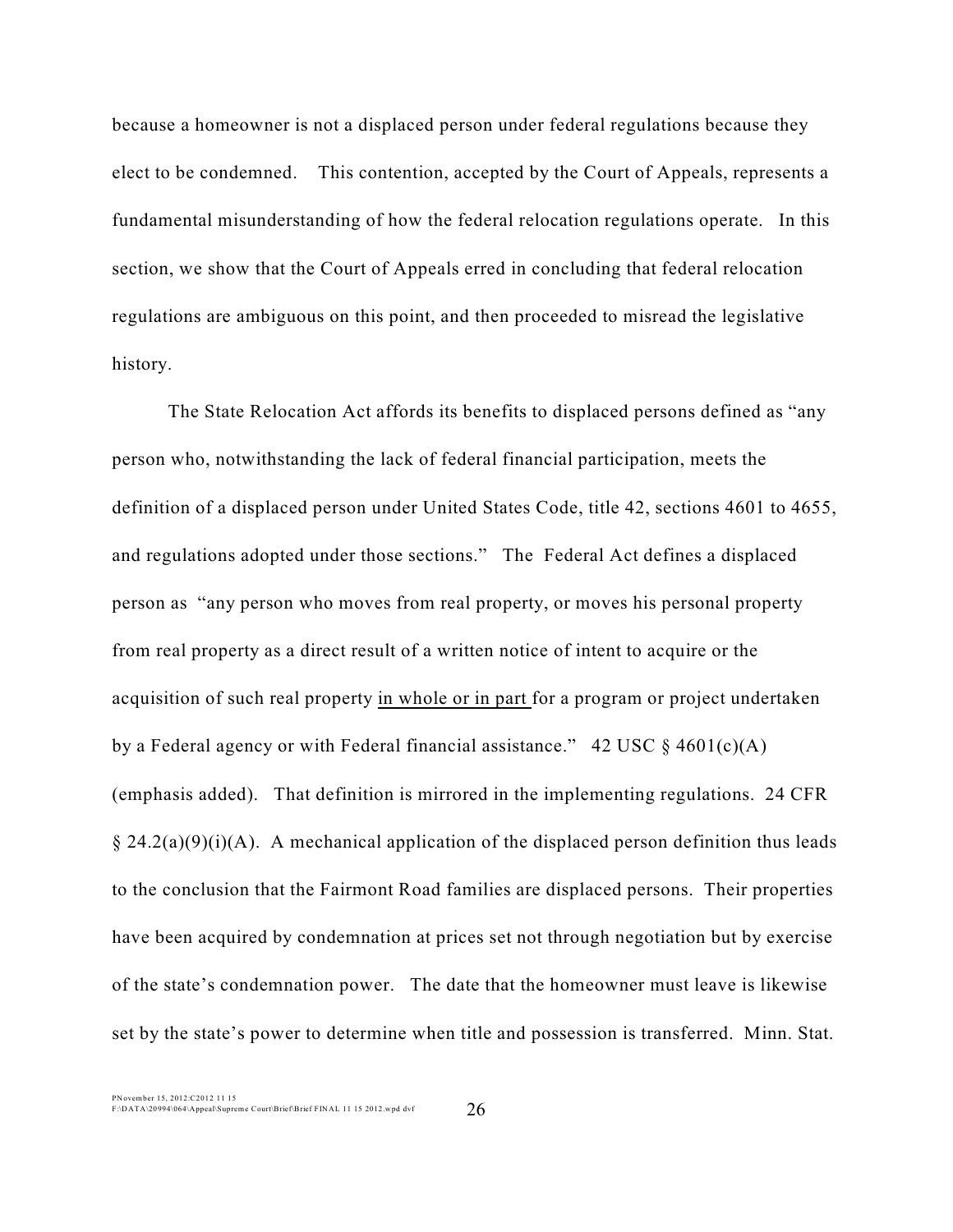§ 117.042. The fact that one part of the chain of events leading to the condemnation is the landowner election does not detract from the fact that the legislature chose condemnation as the statutory vehicle for consummating the acquisition. A direct cause is any cause that plays a substantial part in bringing about an event, See Civ Jig 27.10 and condemnation is the vehicle for effecting the acquisition.

Contrary to the Court of Appeals holding, relocation benefits must be paid even if the landowner volunteers to sell his land for a project, and even if the acquisition is accomplished by voluntary purchase agreement. 49 CFR  $\S$  24.101(a)(2); 49 CFR  $\S$ 24.101(b). Under those regulations, only if the acquiring authority completely disclaims any intent to acquire the property by condemnation should negotiations fail, can the landowner be deemed to have waived the right to relocation benefits. Id. See also Minn. Stat. § 117.521 (waiver of relocation act benefits). The federal relocation regulations recognize that a negotiation that takes place under threat of possible condemnation triggers the statutory protections and makes the homeowner a displaced person. Thus, 49 CFR section 24.101(a),(b) exempts property owners from relocation benefits only if the acquiring authority with condemnation powers "will not acquire a property because negotiations fail to result in an agreement" and requires that "the owner of the property shall be so informed in writing." Even if the acquiring authority has no eminent domain powers, but is merely a recipient of federal financial assistance, the acquiring authority cannot deprive the displaced person of relocation benefits unless the homeowner is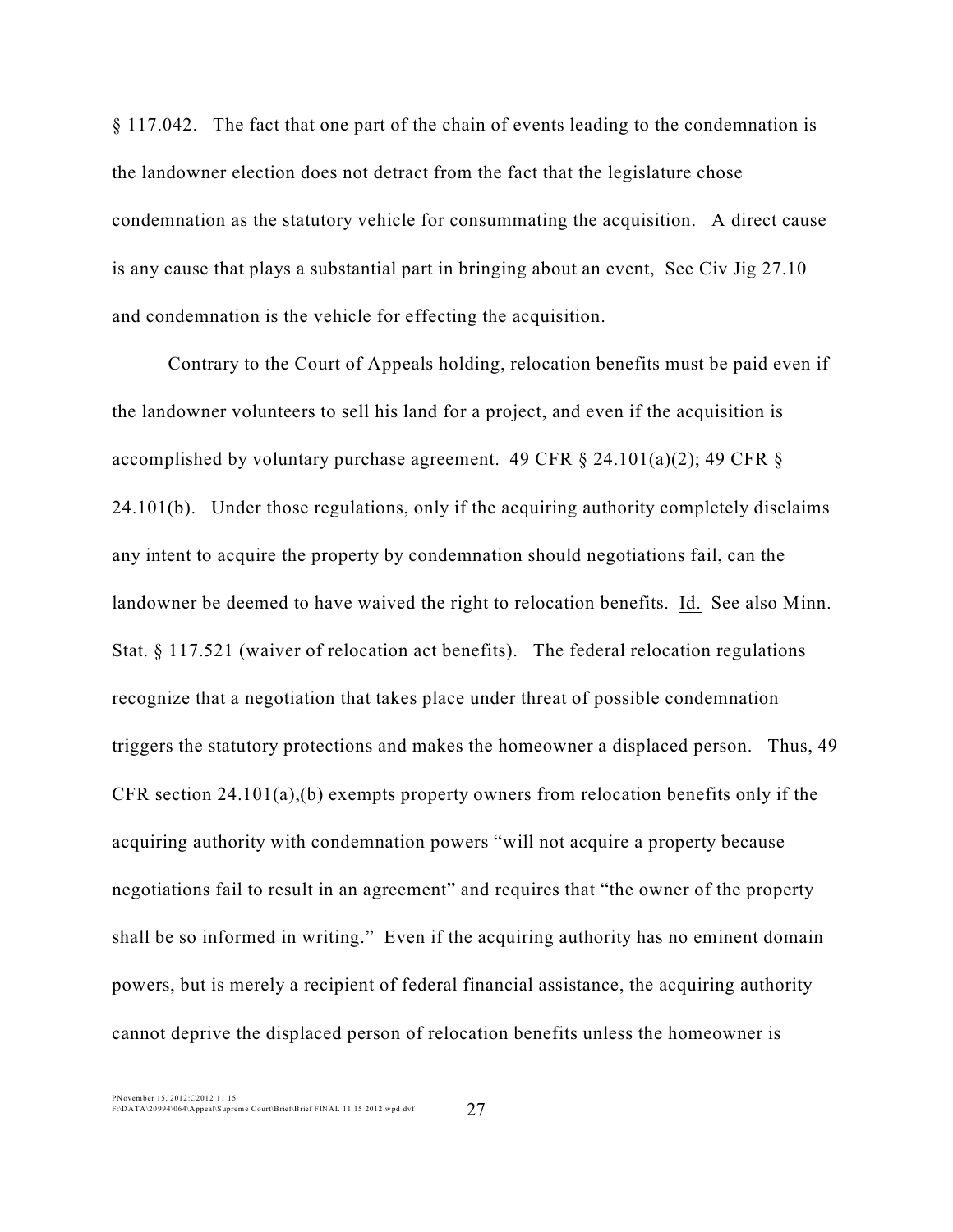specifically informed in writing that the power of eminent domain will not be exercised. 49 CFR § 24.101(b).

NSP convinced the Court of Appeals the displaced persons regulations were ambiguous on this point, but they are not. Concluding that they were ambiguous, the Court of Appeals reasoned that it could find guidance by referring to a short passage in the 2005 Congressional Conference Report, which supposedly supports NSP's position that voluntarily subjecting oneself to the condemnation process disentitles a homeowner to relocation benefits. Conference Report on H.R. 2, H. Rept. 100-27, 133 Cong Rec H 1333.

Actually, the full text of the Congressional Conference Report is completely consistent with our interpretation, not with the interpretation of the Court of Appeals majority opinion. The Court of Appeals quoted only the first sentence of the Conference Report's discussion of voluntary sales. The conference report is actually echoing the content of the regulations, making it clear that even a voluntary sale under threat of condemnation entitles the homeowner to relocation benefits:

In certain cases, where a property owner voluntarily agrees to sell his or her property and moves from the property in connection with the sale, the move should not be considered to be permanent displacement as a direct result of the project. For example, such cases may include a person selling property to an entity that does **not have the authority to acquire that property under the power of eminent domain**. Another example is the sale of property to a Federal or State agency in response to a public invitation or solicitation for offers **by an agency which makes it clear that it will not purchase the property unless a mutually satisfactory agreement between the two parties can be reached.** (Emphasis added).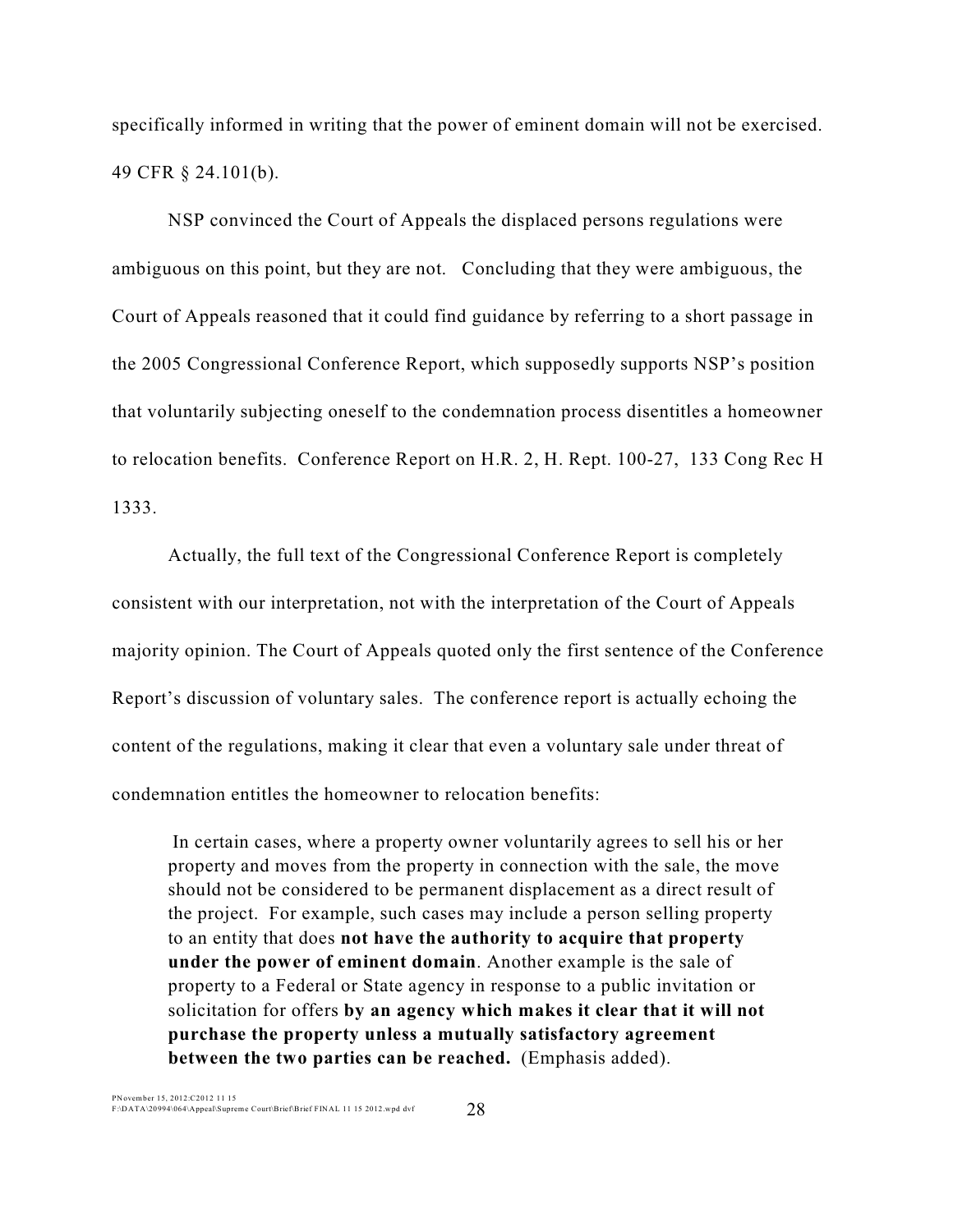The Conference Report actually ties directly to the above quoted regulations, by confirming that an acquisition that leaves open even the possibility of a taking by eminent domain means that the property owner is displaced. 49 CFR  $\S$  24.101(a)(2) (federal acquiring authority); 49 CFR § 24.101(b)(recipient of governmental financial assistance). The Court of Appeals' reliance upon the "voluntary sale" reference in the Congressional Conference Report" is thus completely misplaced. Putting aside the fact that the landowners here did not consummate anything remotely like a voluntary sale, even a truly voluntary sale does not deprive property owner from relocation benefits. In fact, one of the purposes of the Relocation Act is to encourage agreement, but to ensure that the result of the voluntary sale is the product of fair and equal bargaining power. 49 CFR §  $24.1(a)^{28}$ . That purpose could not be attained if a landowner would forfeit the right to relocation benefits by entering into a voluntary acquisition agreement with an entity with compulsory taking powers.

As we said at the outset, the Federal Relocation Act applies to all acquisitions of real property or displacements of persons resulting from . . . programs or projects." 70 Fed. Reg. 590 (Jan 4, 2005) (Preamble to discussion of Rule on adoption). The definition

 $28$  To ensure that owners of real property to be acquired for Federal and federally-assisted projects are treated fairly and consistently, to encourage and expedite acquisition by agreements with such owners, to minimize litigation and relieve congestion in the courts, and to promote public confidence in Federal and federally-assisted land acquisition programs. 49 CFR § 24.1(a).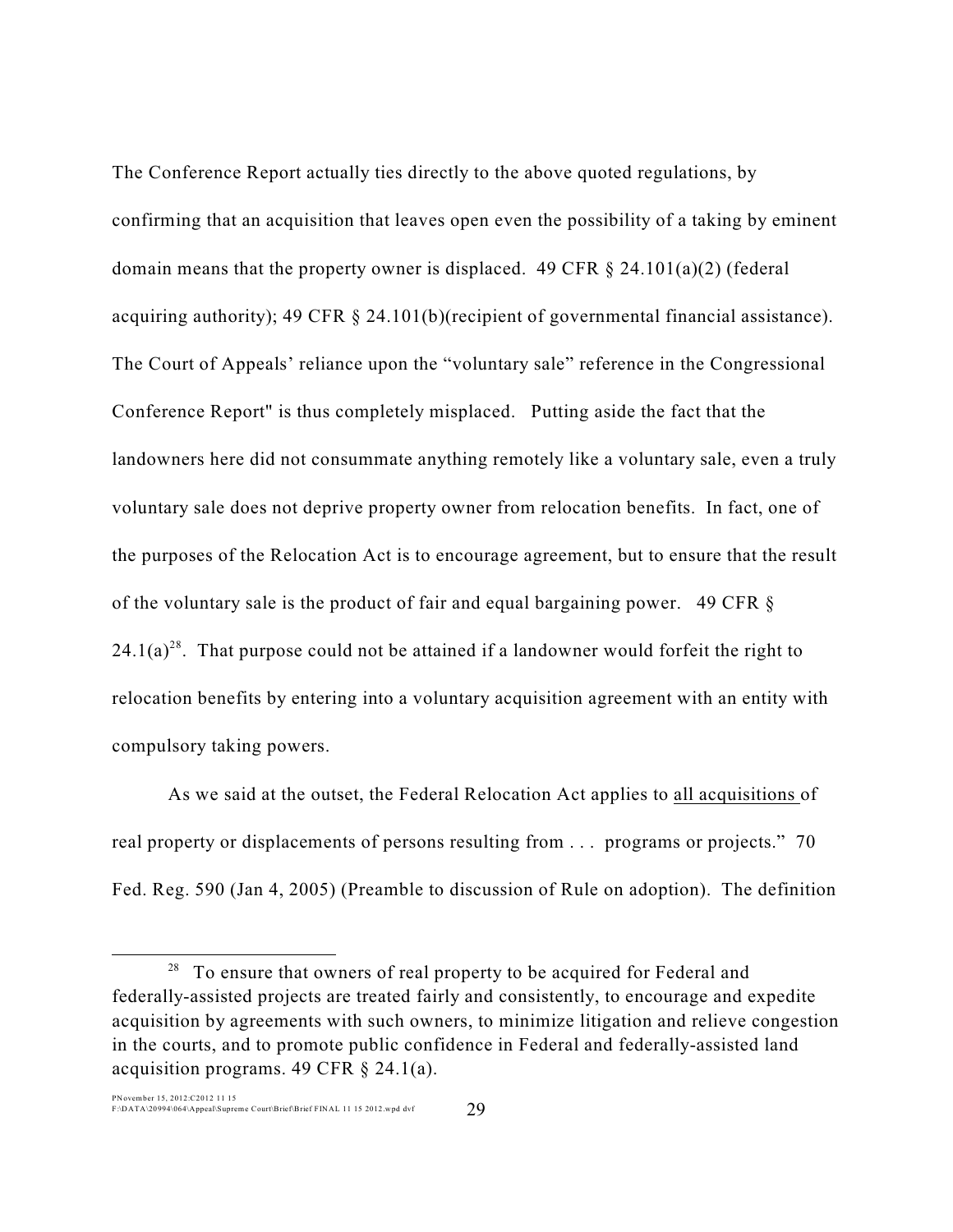of displaced person is triggered by an acquisition: a taking by eminent domain is simply not required. 49 CFR  $\S$  24.2(a)(9)(A) (displaced person results from acquisition). When the acquiring entity consummates a truly voluntary sale, if the acquiring authority has eminent domain power, relocation benefits are still due unless the acquiring authority notifies the potential seller that if negotiations fail, there will be no use of the power of eminent domain to take the property. 49 CFR  $\S$  24.101(a)(2) (federal acquiring authority); 49 CFR § 24.101(b)(recipient of governmental financial assistance).

Minnesota Statutes section 117.521 reinforces the federal approach to the issue of voluntary acquisitions. Under section  $117.521^{29}$  relocation benefits may be waived by an owner-occupant of property who proposes to sell the property "prior to any action by the acquiring authority indicating an intent to acquire the property whether or not the owner-occupant is willing to sell", if the owner-occupant "requests that the property be acquired through negotiation," but only if the condemnor specifically disclaims any intent to acquire the property by condemnation. In other words, the legislature has made it

 $29$  Any owner-occupant of property who (a) prior to any action by the acquiring authority indicating an intent to acquire the property whether or not the owner-occupant is willing to sell, requests that the property be acquired through negotiation, or (b) has clearly shown an intent to sell the property on the public market prior to any inquiry or action by the acquiring authority, may voluntarily waive any relocation assistance, services, payments and benefits, for which eligible under this chapter by signing a waiver agreement specifically describing the type and amounts of relocation assistance, services, payments and benefits for which eligible, separately listing those being waived, and stating that the agreement is voluntary and not made under any threat of acquisition by eminent domain by the acquiring authority. Prior to execution of the waiver agreement by the owner-occupant, the acquiring authority shall explain the contents thereof to the owner-occupant. (Emphasis added).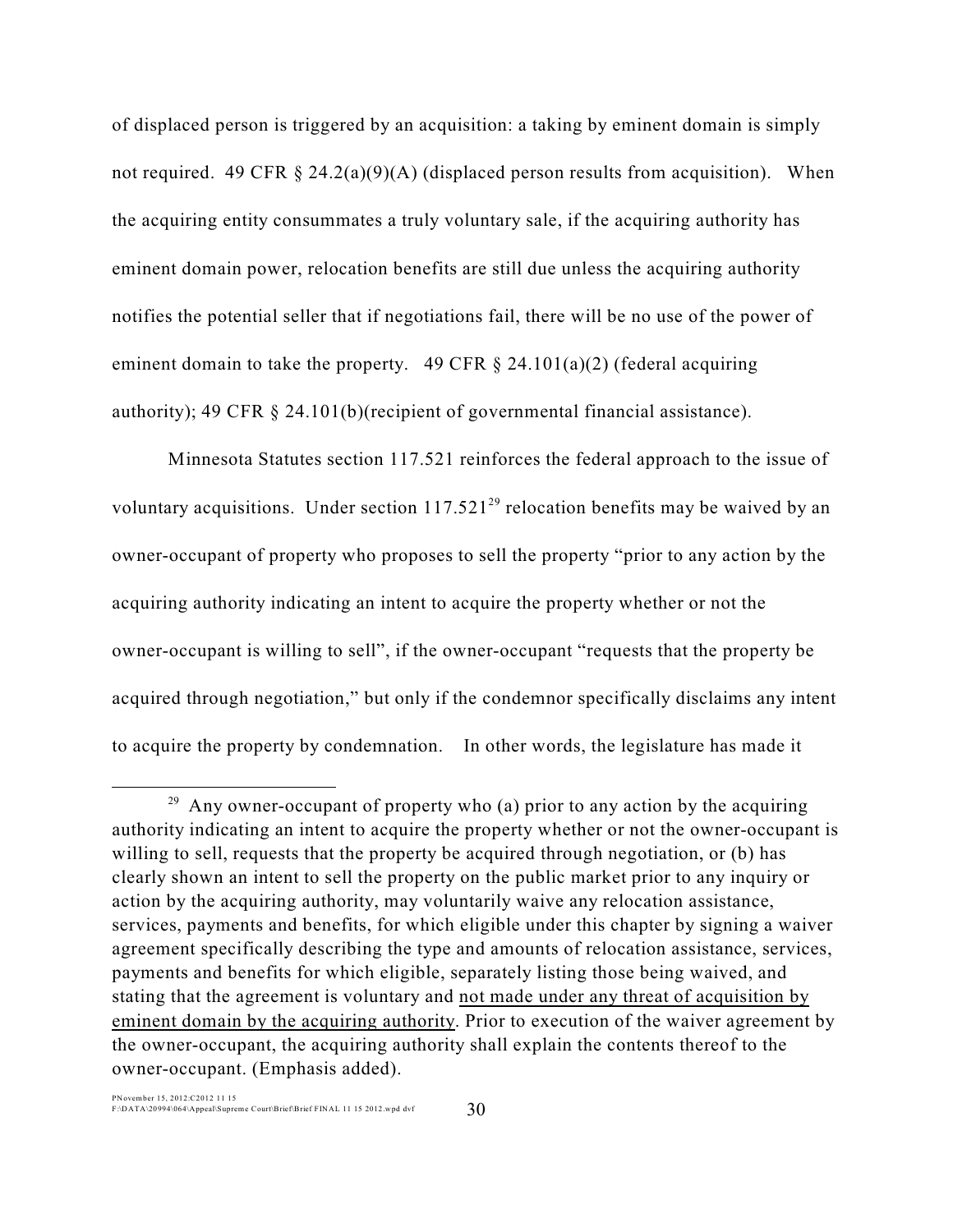clear that proposing to be taken by condemnation does not, and cannot, trigger a waiver of relocation benefits.<sup>30</sup> Even if those circumstances apply, the waiver is still not effective unless the waiver is effected by:

signing a waiver agreement specifically describing the type and amounts of relocation assistance, services, payments and benefits for which eligible, separately listing those being waived, and stating that the agreement is voluntary and not made under any threat of acquisition by eminent domain by the acquiring authority.

In order to be valid, the waiver must be without any express or implied threats of taking the property by eminent domain.

# **D. The History of Amendments to Chapter 117 and the Power Plant Siting Act Show the Legislative Intent that Relocation Protections and Minimum Compensation apply to Homeowners Electing Under Buy the Farm.**

As discussed above, the Power Plant Siting Act mandates that utility companies exercising the power of eminent domain to acquire easements for power lines may be forced to condemn entire homesteads upon the election of the owner and must do so pursuant to the procedures set forth in Minnesota Statutes Chapter 117. Following implementation of the Act in the 1970's, and again in the 2000's after the CapX 2020 project was underway, the Minnesota legislature revisited Chapter 117 to specifically address the way in which particular provisions in that chapter affected landowners subject

 $30$  The other avenue for waiver applies to situations where owner - occupant has clearly shown an intent to sell the property on the public market prior to any inquiry or action by the acquiring authority.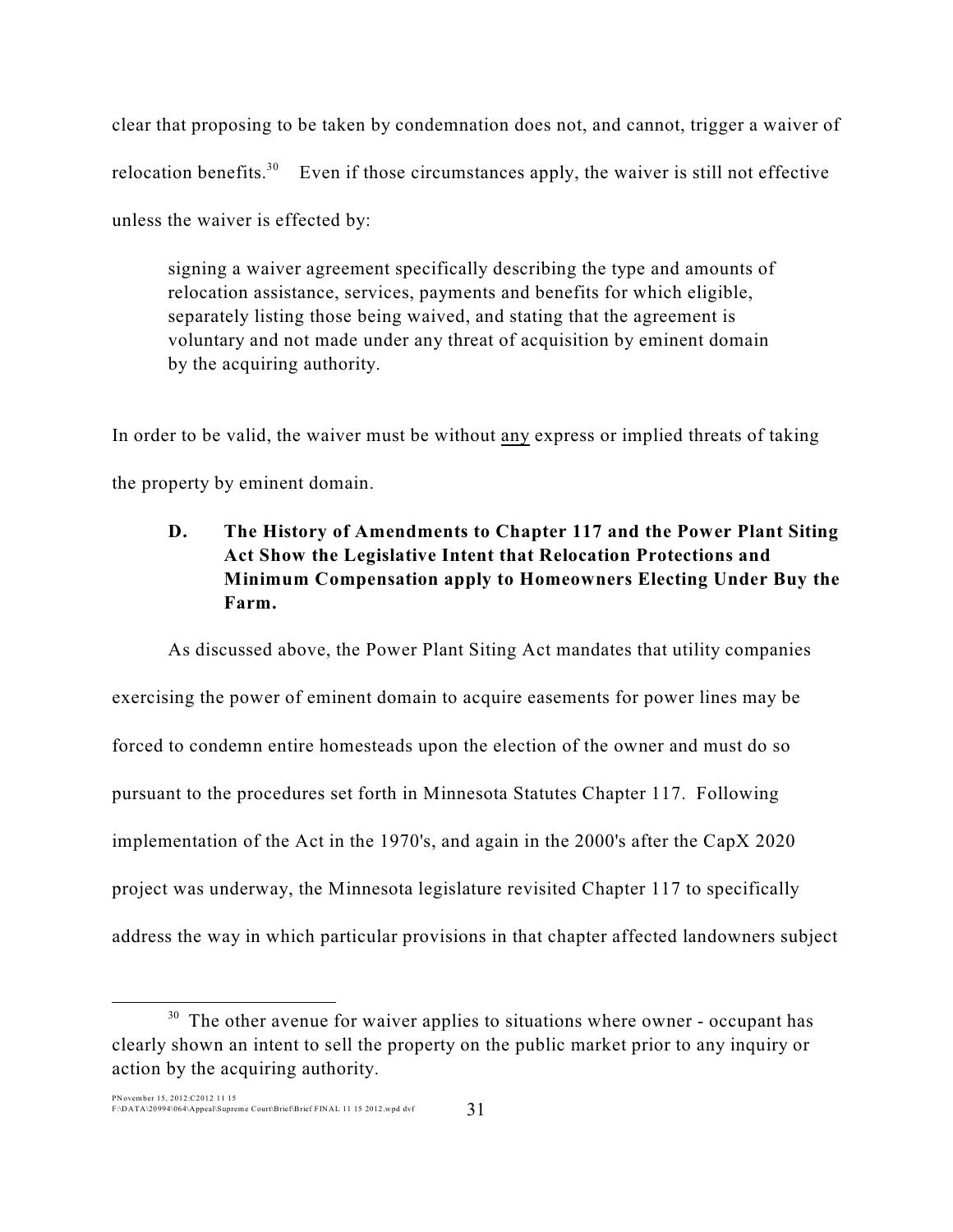to power line condemnations under Chapter 216E. Significantly, a review of the amendments to Chapter 117 reveals that the legislature was acutely aware of the interplay between the two chapters and sought to ensure that both relocation protections and minimum compensation apply to high voltage power line acquisitions. These actions are all the more powerful because the legislature could not possibly have failed to recognize that the amendments would impact landowners exercising the Buy-the-Farm election.

In Cooperative Power Association v. Aasand, Cooperative Power did not contend that electing landowners should be denied relocation benefits, but warned the Court that the statutory election might be abused by landowners who already intended to sell their property. See Cooperative Power Association Brief to the Supreme Court, pgs. 75-76, (App. A-40 - App. A-42). In Aasand, the Court did not address Cooperative Power's concern about abuse of the right to relocation benefits, but did address Cooperative Power's concern that the election provision should specifically require landowners to identify only commercially viable parcels and invited the legislature to adopt an amendment confining landowner elections to commercially viable parcels.

The Court's invitation created an opportunity for the power industry to revisit the scope of the Buy-the-Farm election right at the legislature. In 1980, the legislature responded by Laws Minnesota 1980 Chapter 614 section 84, which amended section 216E.12, subdivision 4 (codified at the time as section 116C.63, subdivision 4). The amendment did require that the election cover commercially viable parcels only. In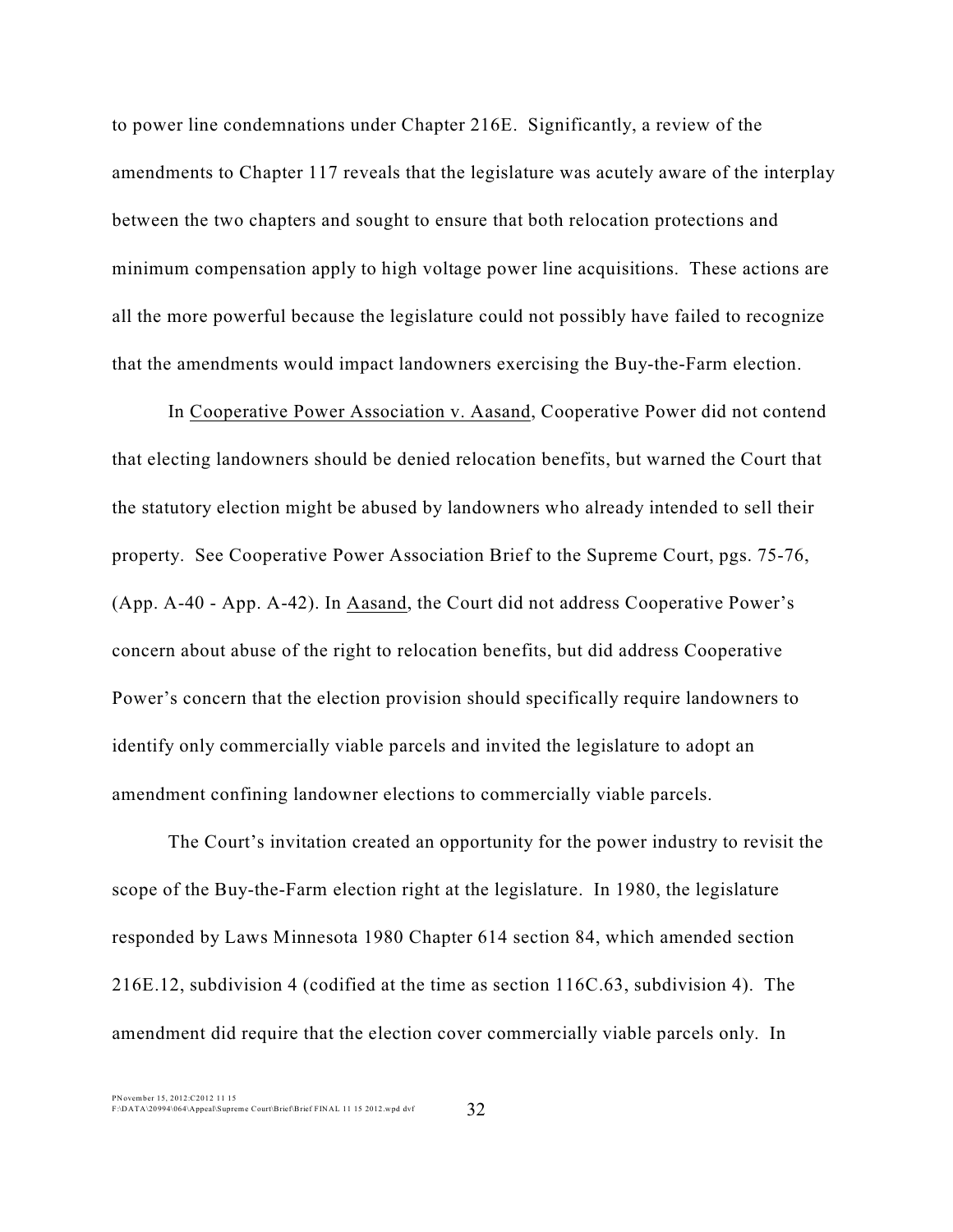addition, the amendment responded to power industry complaints that the compulsory resale provision should make allowance for the depression in value inflicted on the remaining parcel by the power line. The amended statute provided that the utility would not be compelled to disgorge the property unless they recovered at least "the fair market value paid less any diminution in value by reason of the presence of the utility route or site." $31$ 

Conspicuously absent from the 1980 amendments was any attempt by the legislature to remove the relocation rights that the power industry had identified and discussed in its Aasand brief. To the contrary, the 1980 amendments added the automatic-conversion language referred to above, stating that upon the landowner's election, the entire easement taking would be automatically converted to the taking of a fee. This amendment thus strengthened the force of the Power Plant Siting Act's mandate that all rights under Chapter 117, including relocation benefits, are available to power line condemnees.

In 2004, Great River Energy, Minnesota Power, Otter Tail Power Company and Xcel Energy jointly formed CapX 2020. This effort lead to three major certificate-ofneed proceedings before the Public Utilities Commission (Brookings, Monticello and St. Cloud-Fargo), each with its own docket number and Administrative Law Judge. Each of

 $31$  Ironically, the utilities wanted relief from the same damage to the fee caused by the power line easements that motivated landowners to protest sharing their properties with high voltage power lines and towers.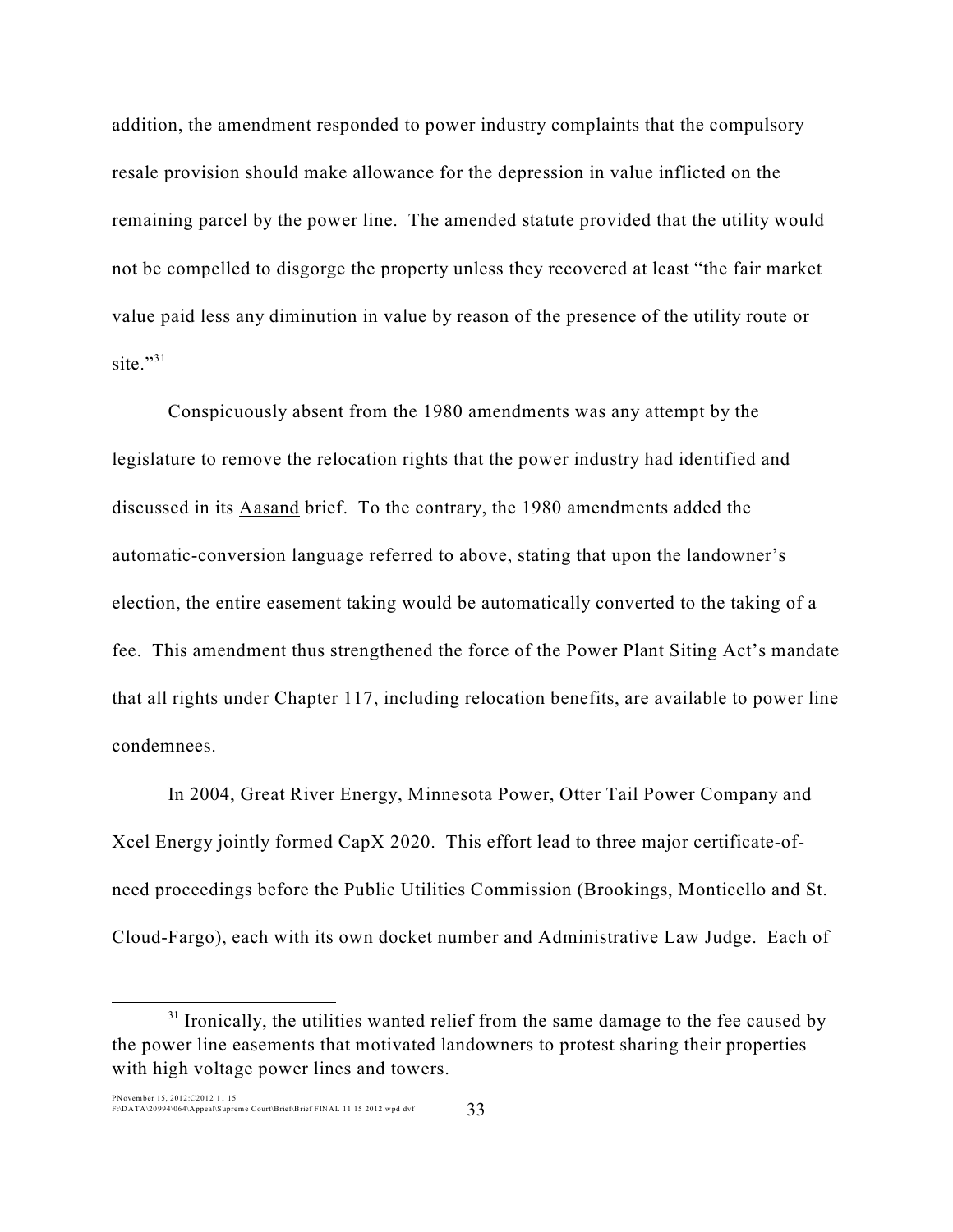these proceedings were followed by route-selection and permitting proceedings that implemented for the first time the Power Plant Siting Act as amended. In June of 2005, the United States Supreme Court decided Kelo v. City of New London, 545 U.S. 469 (2005), launching a complete reexamination of the fairness of condemnation procedures and condemnation compensation in Minnesota and many other states. The confluence of the CapX 2020 project and the issuance of Kelo placed landowner rights in power line takings front and center before the legislature.

One of the key reforms of the 2006 legislation was the recognition that "just compensation," even as supplemented by the Relocation Act protections in section 117.51 and following sections, was not adequate compensation for homeowners and business owners, and further, that the condemnation process itself was flawed and unfair to condemnees. Specifically, the 2006 reforms added new appraisal and negotiation requirements to section 117.036. Laws 2006, Chapter 214 § 5. It raised the amount of appraisal fees allowable to landowners by the Commissioners. Id. at  $\S$  9. And pertinent here, it added new section 117.187, which provided landowners "minimum compensation" as follows:

When an owner must relocate, the amount of damages payable, at a minimum, must be sufficient for an owner to purchase a comparable property in the community and not less than the condemning authority's payment or deposit under section 117.042, to the extent that the damages will not be duplicated in the compensation otherwise awarded to the owner of the property. For the purposes of this section, "owner" is defined as the person or entity that holds fee title to the property.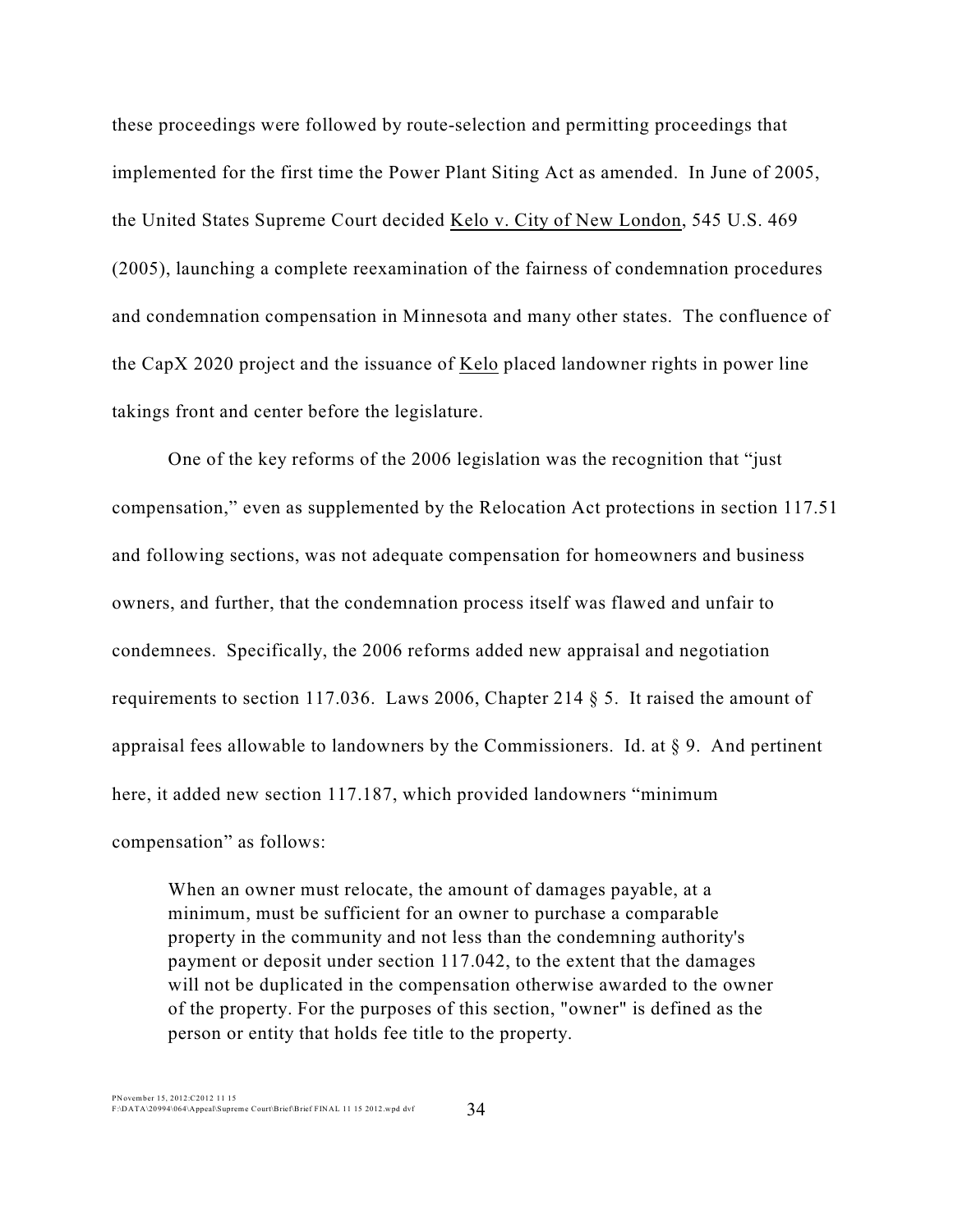The minimum compensation provisions represented recognition by the legislature that "just compensation," even when supplemented by relocation benefits, did not account for the unacceptable economic burdens on homeowners, businesses and farms that result from certain condemnations. The minimum compensation provision contemplates that condemnations may occur at a time when the landowner cannot find suitable replacement property in the same community, forcing the landowner to relocate out of the community of employment, or to purchase an inadequate replacement property. Minn. Stat. § 117.187. NSP's suggestion in the Court of Appeals that "just compensation" without minimum compensation is adequate compensation has been emphatically rejected by the legislature.

In this context, the legislature carefully considered which provisions of Chapter 117 should apply to high voltage power line condemnations as it implemented the 2006 reforms. Power line siting was at the forefront of the legislature's consideration because of the three major power line cases moving forward at the Office of Energy Security and Public Utilities Commission at that time. As the next few paragraphs of this brief explain, the legislature's position on applicability of the reforms to public service corporations and high voltage line condemnations evolved from 2006 through 2010. In 2006, the Minnesota legislature added a new preemption, section 117.012, which stated:

Notwithstanding any other provision of law, including any charter provision, ordinance, statute, or special law, all condemning authorities, including home rule charter cities and all other political subdivisions of the state, must exercise the power of eminent domain in accordance with the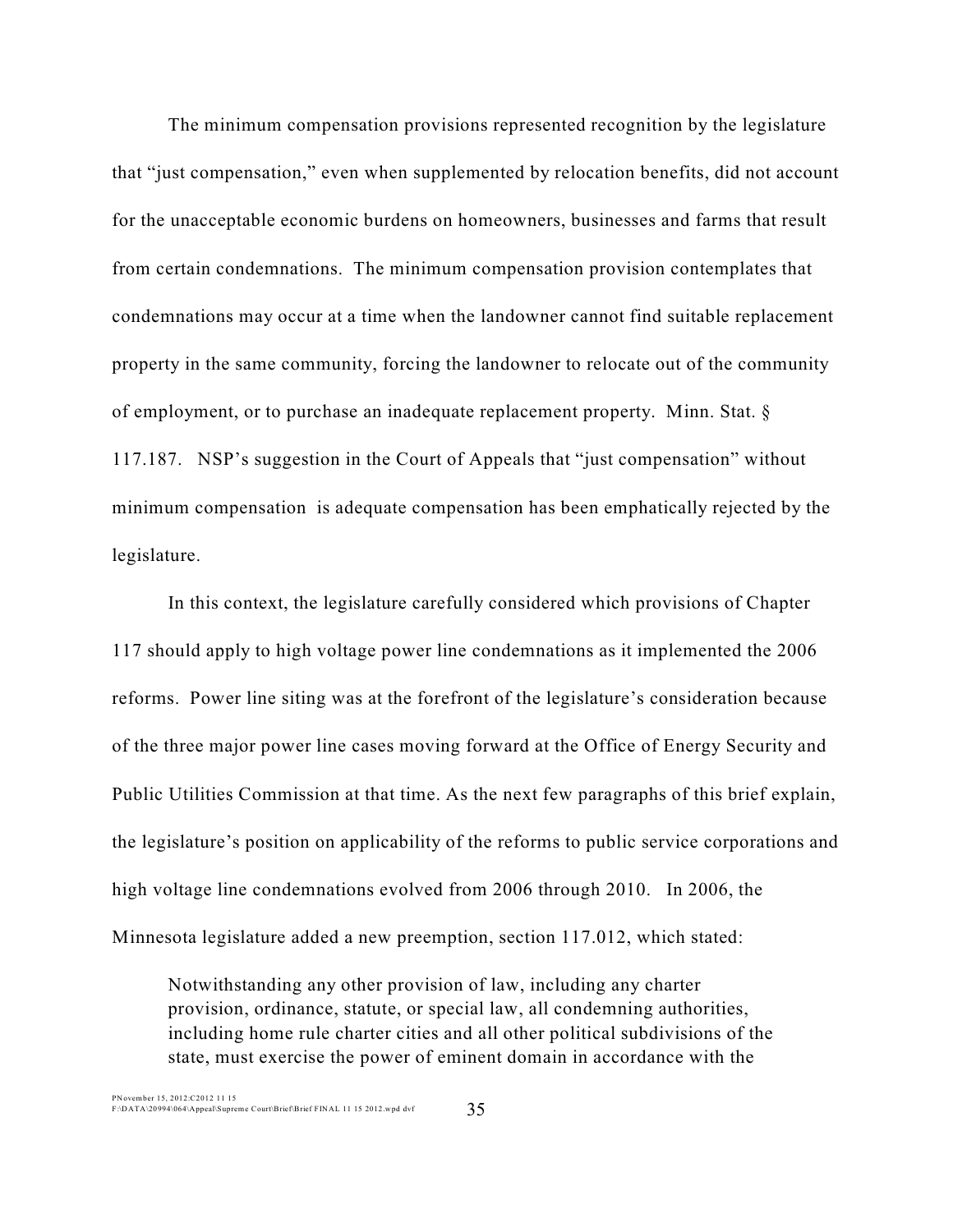provisions of this chapter, including all procedures, definitions, remedies, and limitations. Additional procedures, remedies, or limitations that do not deny or diminish the substantive and procedural rights and protections of owners under this chapter may be provided by other law, ordinance, or charter.

The import of this clause was to assure that any rights found in Chapter 117 would not be implicitly overridden by inference.

In addition, the legislature chose to provide specific exemptions to public service corporations like NSP. Notably, the 2006 amendments did exempt public service corporations like NSP from the minimum compensation requirement (although as we shall see, the exemption was thereafter removed as to high voltage lines). But the public service corporation exemption language retained the application of Chapter 117's relocation provisions, affording exemptions for only two minor benefits within the universe of relocation benefits. As written in 2006, all relocation rights would extend to public service corporation condemnees, except those in section 117.52, subdivision 1(a) and 4. Section 117.189 now reads:

Sections 117.031 [attorneys fees]; 117.036 [appraisal and negotiation requirements]; 117.055, subdivision 2, paragraph (b) [petition requirements]; 117.186 [loss of going concern]; 117.187 [minimum compensation]; 117.188[substitute property]; and 117.52, subdivisions 1(a) [reestablishment cost limits] and 4 [administrative proceedings for relocation], do not apply to public service corporations. For purposes of an award of appraisal fees under section 117.085, the fees awarded may not exceed \$500 for all types of property. Laws Minnesota 2006 Chapter 214 § 14 (adding new section, Minn. Stat. § 117.189 (2007)).

In 2009, the legislature revisited this provision in a Bill dealing with energy and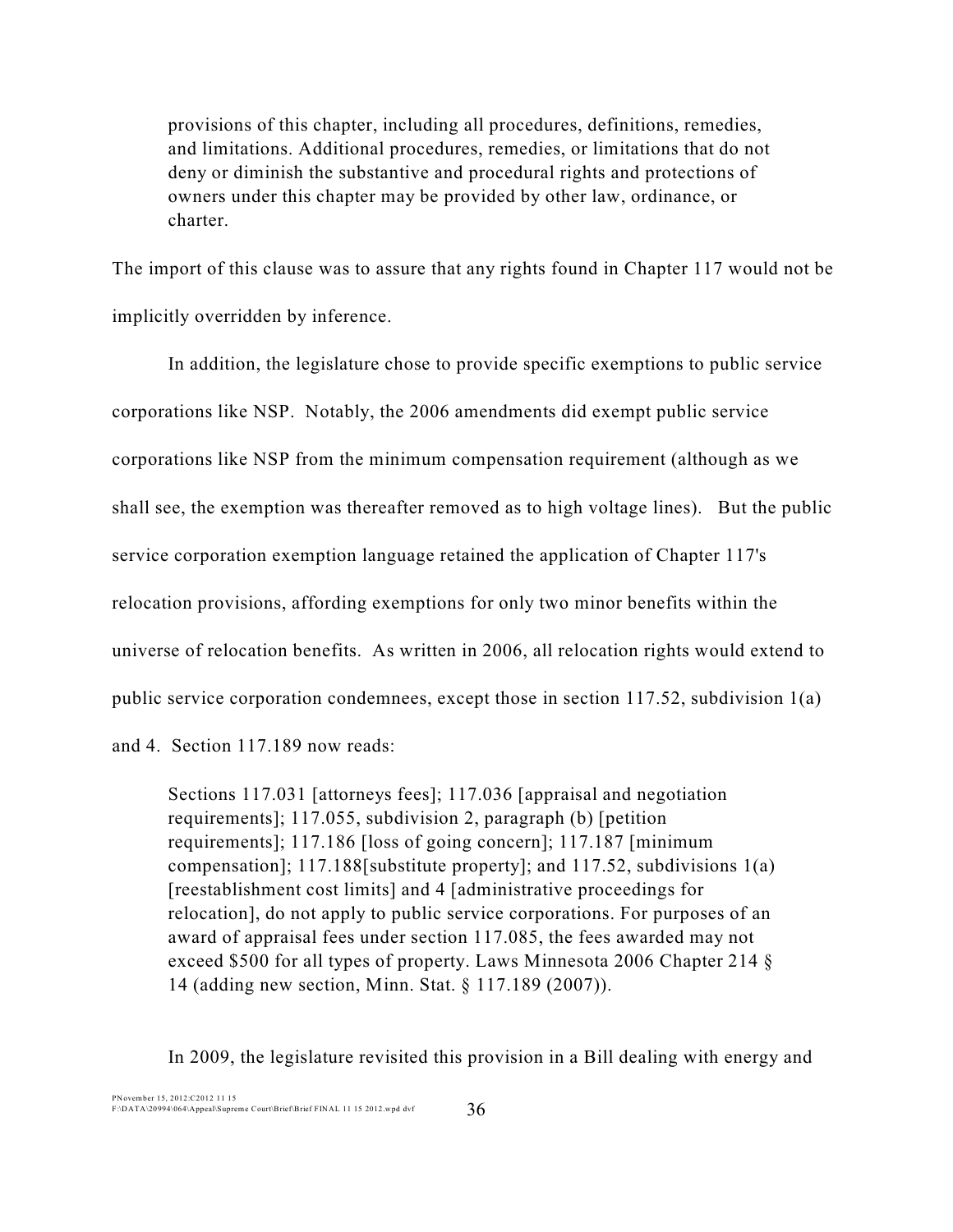utilities. The legislature took a second look at the public service corporation exception (section 117.189) and kept all of the exemptions untouched, but provided a higher appraisal fees limit for high voltage transmission line condemnations, again indicating that the legislature's attention had been directed specifically to high voltage line condemnations. The line and strike provision as passed in 2009 read as follows:

Sections 117.031; 117.036; 117.055, subdivision 2, paragraph (b); 117.186; 117.187; 117.188; and 117.52, subdivisions 1a and 4, do not apply to public service corporations. For purposes of an award of appraisal fees under section 117.085, the fees awarded may not exceed  $$500$  \$1,500 for all types of property except for a public service corporation's use of eminent domain for a high-voltage transmission line, where the award may not exceed \$3,000. Laws of Minnesota 2009 Ch. 110 § 3.

In this amendment, the legislature confirmed once again that the only relocation protection that would be denied to targets of public service corporation condemnations would be the section 117.52, subdivision 1(a) and subdivision 4 benefits. Again, the power industry had an opportunity to convince the legislature to remove other relocation benefits from the rights conferred in the pending cases, and again, the industry failed to do so.

Then in 2010, again with several major PUC route proceedings pending, the legislature acted directly to remove all the exemptions relative to high voltage utility lines $^{32}$ . Laws Minnesota 2010, Chapter 288. The 2010 amendments removed the

 $32$  The Act was titled: "service corporations; regulating the granting of route permits for high-voltage transmission lines; requiring a report; amending Minnesota Statutes 2008, sections 117.225; 216E.03, subdivision 7; Minnesota Statutes 2009 Supplement, section 117.189.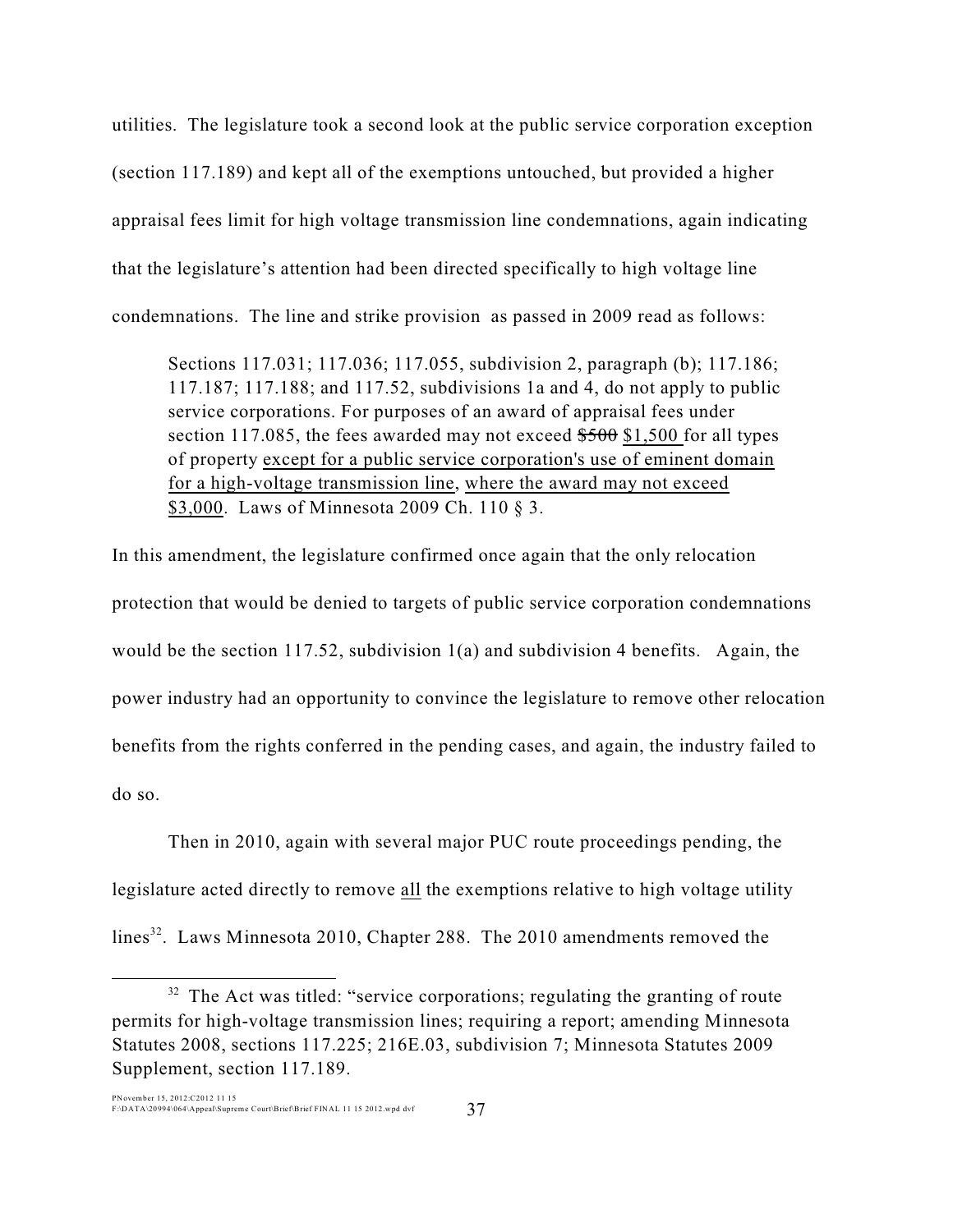exemptions contained in section 117.189 altogether for both high voltage transmission lines and subsidiary substations as follows:

Sections 117.031; 117.036; 117.055, subdivision 2, paragraph (b); 117.186; 117.187; 117.188; and 117.52, subdivisions 1a and 4, do not apply to the use of eminent domain authority by public service corporations for any purpose other than construction or expansion of: (1) a high-voltage transmission line of 100 kilovolts or more, or ancillary substations; or (2) a natural gas, petroleum, or petroleum products pipeline, or ancillary compressor stations or pumping stations. (Emphasis added)

As such, the 2010 amendments specifically extended the minimum compensation protections to power line and substation condemnations. Importantly, the legislature had already provided in numerous sections affirmation that all provisions of Chapter 117 not specifically exempted in Chapter 216E apply to landowners in Pudas and Enos's circumstances. The 2010 amendments now make it clear that minimum compensation provisions apply to power line right of way acquisitions. Since minimum compensation does not apply to easement acquisitions, it seems incontrovertible that the legislature intended to grant minimum compensation to electing landowners. The 2010 legislation also reinstated the protections found in subdivision 1(a) and subdivision 4 of relocation section 117.52 as to acquisitions for a high-voltage transmission line. The primary beneficiaries of this change are persons forced to relocate as a result of the taking of their land for a high voltage line in fee, and that would almost always be persons electing to require the taking be in fee. In summary, the Minnesota legislature responded to the implementation of the Power Plant Siting Act in its subsequent amendments to Chapter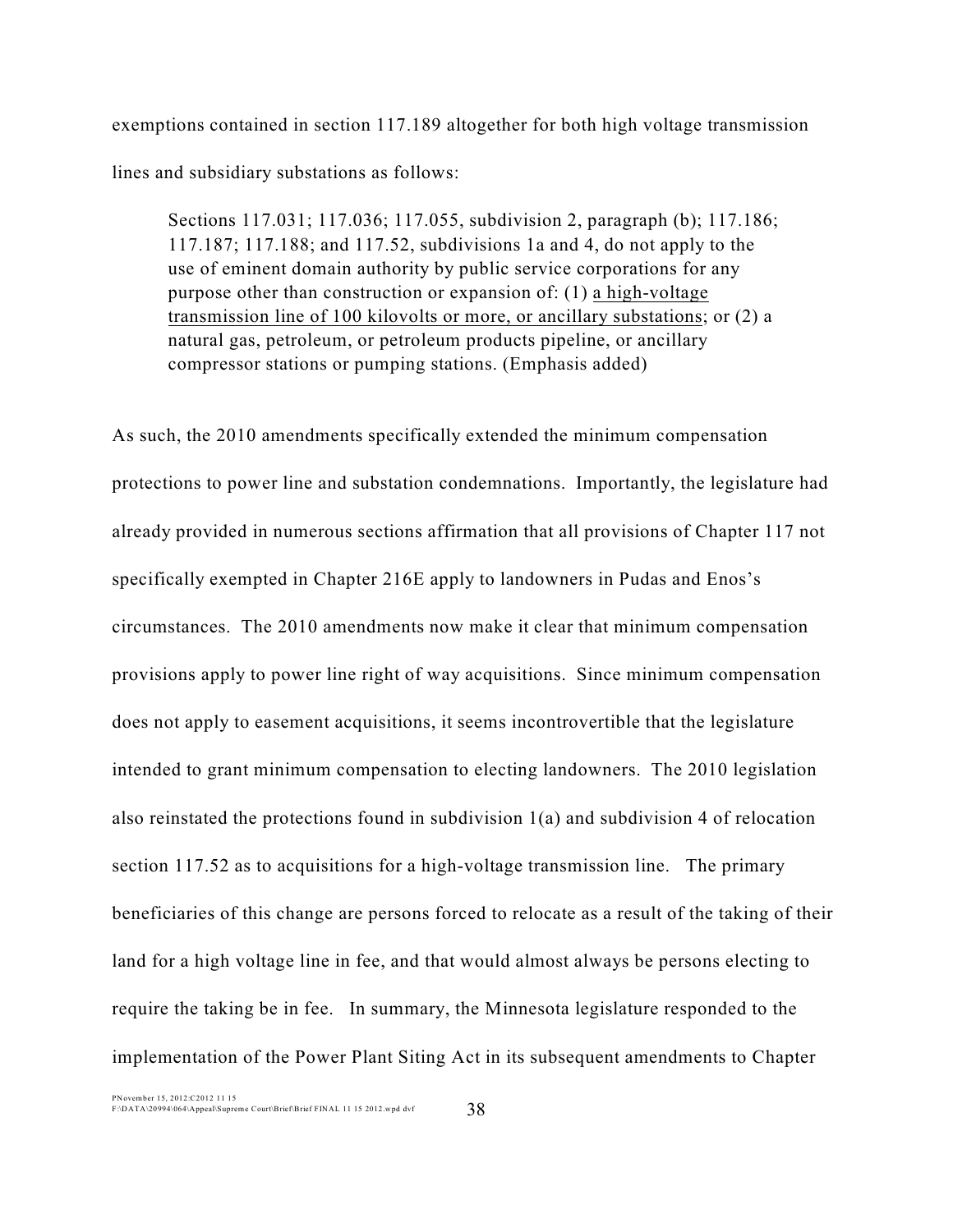117. The Minnesota legislature was acutely aware of the interrelationship between the two chapters and the fact that landowners electing a Buy-the-Farm acquisition were subject to the same procedures, rights, and protections of all other condemnees of Chapter 117. As discussed below, the legislative intent to provide relocation benefits and minimum compensation to electing landowners is consonant with the particular harms inflicted on homeowners subject to high voltage power line condemnations as addressed in the federal relocation regulations.

# **E. Denying Relocation Rights would Subject Electing Landowners to the Very Evils that the Relocation Act is Designed to Correct by Allowing Utilities to Force Electing Landowners to Relocate Before Receiving Compensation Sufficient to a Find Suitable Replacement Dwelling.**

While the language of the regulations clearly entitle electing homeowners to benefits, still it is helpful to understand how the Relocation Act operates in this context to prevent what would otherwise be an untenable unfairness to electing homeowners. The protections for displaced persons were designed to protect homeowners from two perceived evils of the condemnation process as it existed before passage of the Act. The evils addressed by the Uniform Act were procedural and substantive. Congress recognized that condemning authorities had tremendous advantages over individual landowners whose land was being taken at a time convenient to the condemnor, but often at times completely inconvenient to the landowner in terms of their personal financial situation and their personal or business circumstances. Without relocation protections, the quick-take provisions of condemnation necessary to assemble parcels for an expedited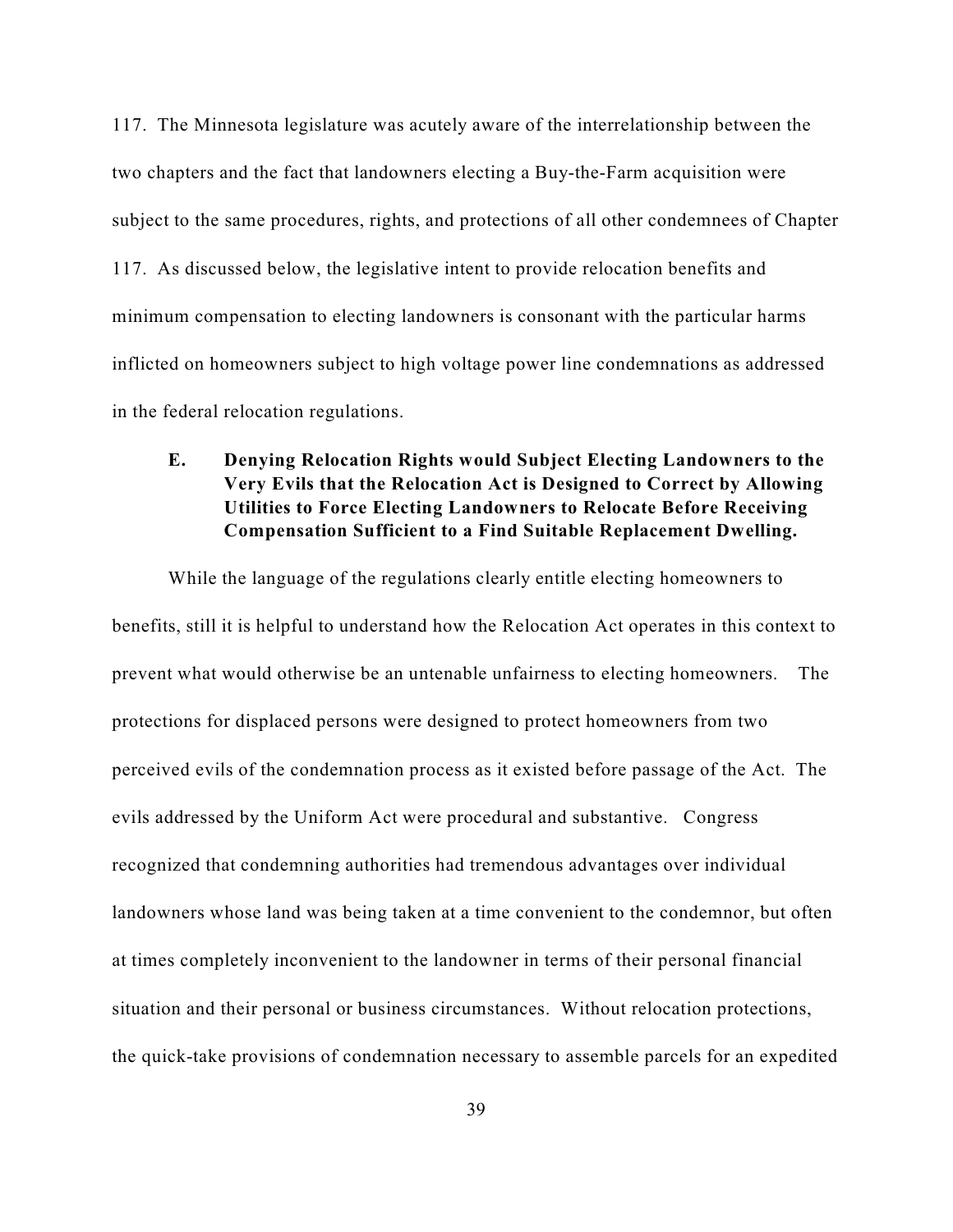project, could place the landowner in the position of being forced to accept the condemnor's offer, or being forced to relocate from a home or business without resources to pay off their mortgage, let alone provide a down payment or obtain financing for a new property. Refusal of the offer, might force the homeowner who declines the condemning authority's offer to endure unwanted construction activity at inconvenient times. There was, as well, evidence that condemnors frequently offered citizens substantially less than the condemnor's own appraised value, taking advantage of the property owner's compromised position to consummate an otherwise unfair sale.

In addition to its goal to remove the inherent negotiating disadvantage experienced by individual landowners, the other purpose of the Relocation Act was to protect homeowners from absorbing costs not traditionally included in the definition of "just compensation." Congress and the Minnesota legislature both recognized that payment of "fair market value" shifts disproportionate costs to property owners. In his testimony supporting the original Federal Relocation Act, Richard C. Van Dusen, Under-Secretary of the Department of Housing and Urban Development, explained:

While the Constitution clearly provides that private property may not be taken for public purposes without just compensation, we have applied in many situations an unrealistic concept of "just compensation." ......We have assumed that if the owner of the property, or some legal interest in it, is paid the market value of what is taken from him, the Government's obligation to him then comes to an end. Quoted in Moorer v. Department of Housing  $\&$ Urban Development, 561 F.2d 175, 180 (8th Cir. 1977).

40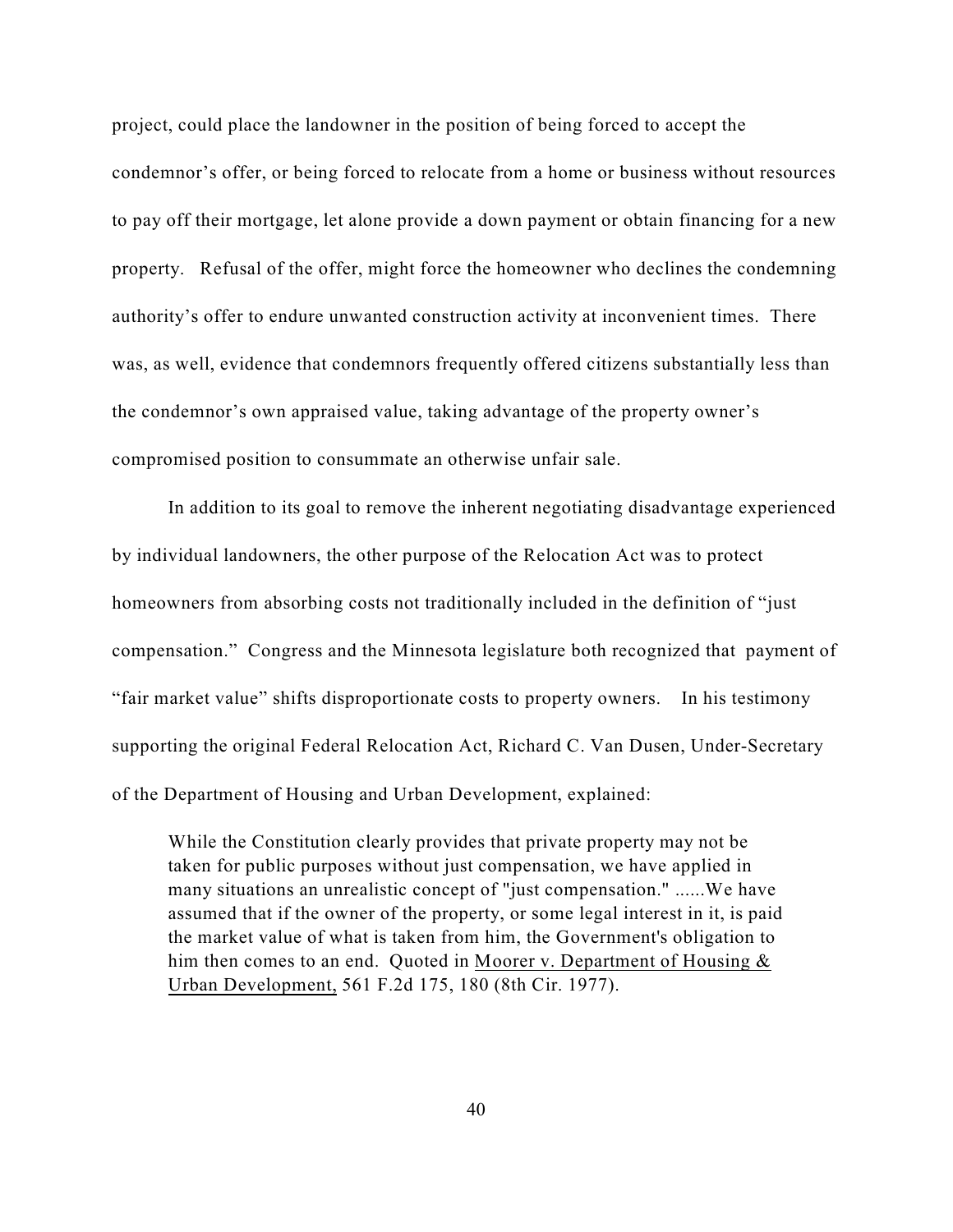Similarly, the Supreme Court explained:

Another, equally important, purpose of the [Uniform Relocation] Act was to ensure that persons displaced by federal and federally funded programs would "not suffer disproportionate injuries as a result of programs designed for the benefit of the public as a whole." 42 U. S. C. § 4621. Under traditional concepts of eminent domain, a homeowner would receive only the market value of his condemned house. H. R. Rep. No. 91-1656, p. 8 (1970). A tenant at will, residing or doing business at condemned premises, received nothing. Id., at 12. Yet both would incur significant, perhaps devastating, expenses in moving personal property. S. Rep. No. 91-488, pp. 6-7 (1969); H. R. Rep. No. 91-1656, supra, at 2-3. The Relocation Act was intended to alleviate the "disproportionate injuries" suffered by such persons. Norfolk Redevelopment & Hous. Auth. v. Chesapeake & Potomac Tel. Co., 464 U.S. 30 (U.S. 1983).

The core idea of the Relocation Act is that a homeowner should not be required to move until the homeowner receives sufficient compensation to acquire a comparable replacement property. Under 24 CFR §24.204, no person to be displaced shall be required to move from his or her dwelling unless at least one comparable replacement dwelling (defined at  $\S 24.2$  (a)(6)) has been made available to the person. When possible, three or more comparable replacement dwellings shall be made available. In addition, the acquiring authority is required to provide relocation advisory services designed to assist homeowners in finding property that is at least equal to the property from which they are displaced. <sup>33</sup> The Act and its implementing regulations provide for prompt payment of relocation expenses, 24 CFR § 24.207, including payment for actual reasonable moving and related expenses. 24 CFR §§ 301, 302 (residential moving expenses). Removing

<sup>&</sup>lt;sup>33</sup> The Agency shall carry out a relocation assistance advisory program....and offer the services described in paragraph (c)(2) of this section. 24 CFR  $\S 205(c)(1)$ .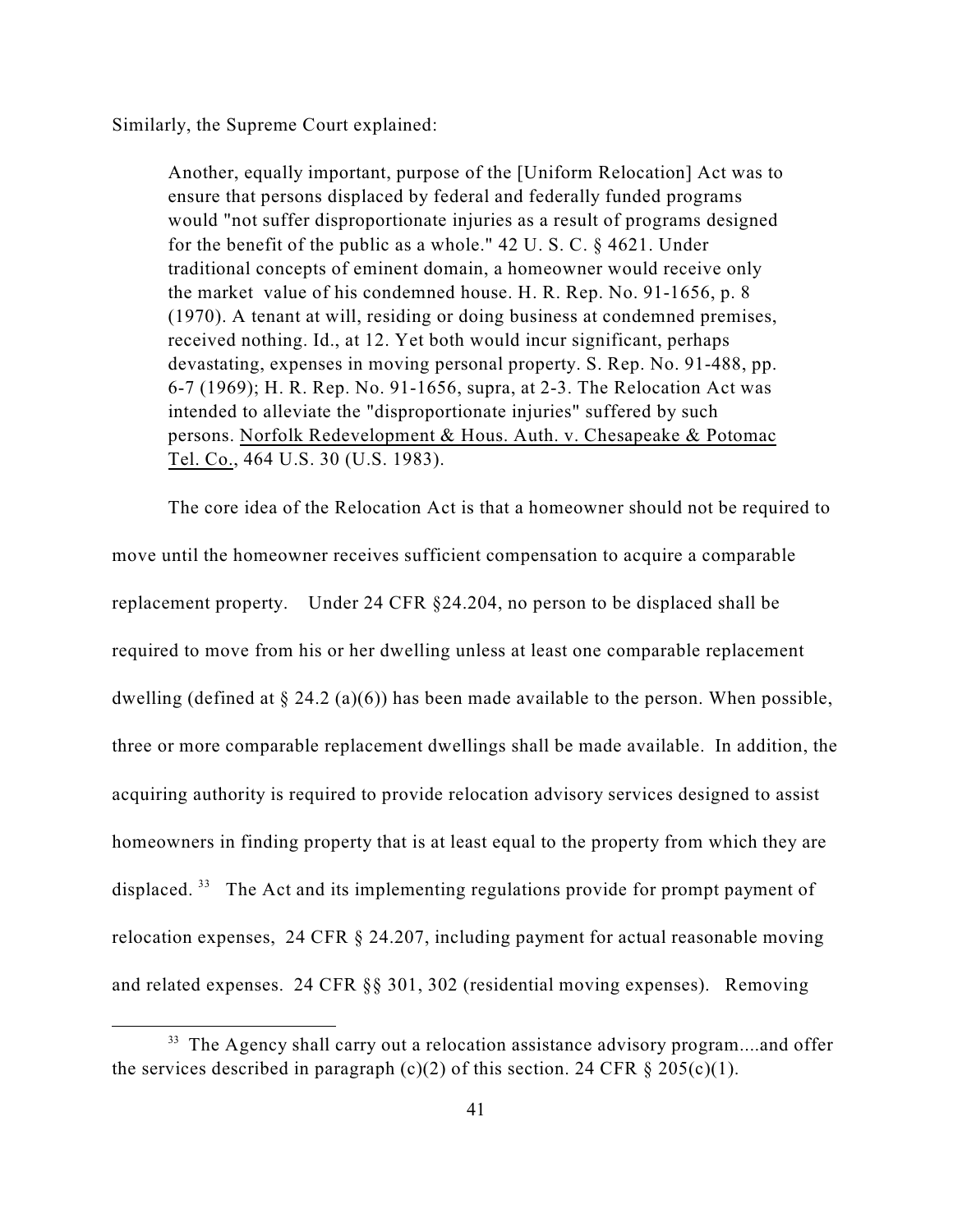Relocation Act protections is tantamount to granting to the power company the ability to decide when landowners must move, without the corresponding obligation to provide sufficient funds or assistance to relocate.

Once the Enos, Pudas, Stich and Hanson families elected to include their homes in the taking, their homes became subject to all of powers afforded to eminent domain authorities by Chapter 117. If they regret their decision, because they don't like the purchase price offered by NSP, they are not afforded the right by statute to modify the election. We have lived in Minnesota with the Relocation Act for so long, that we may have forgotten the oppressive nature of the eminent domain powers that existed before passage of the Relocation Act. Without the Relocation Act's protections, the power company has virtually unbridled power to decide whether the family will stay in the home during construction and power up of the line, or whether they must leave. Without the Relocation Act's protections, the homeowner can be compelled to vacate the premises at a time that the utility chooses, without receiving sufficient funds to purchase a replacement home. Without the Relocation Act's protections, even when the condemnation commissioners issue their compensation decision, the utility has the right to force the family to vacate the premises in return for receiving only 75% of the fair market value, withholding the remaining 25% until a jury trial is completed. Minn. Stat.  $§ 117.042<sup>34</sup>$ .

<sup>&</sup>lt;sup>34</sup> Minn. Stat § 117.042 provides that in cases where there has not been a quick take: "petitioner has the right to the title and possession after the filing of the award by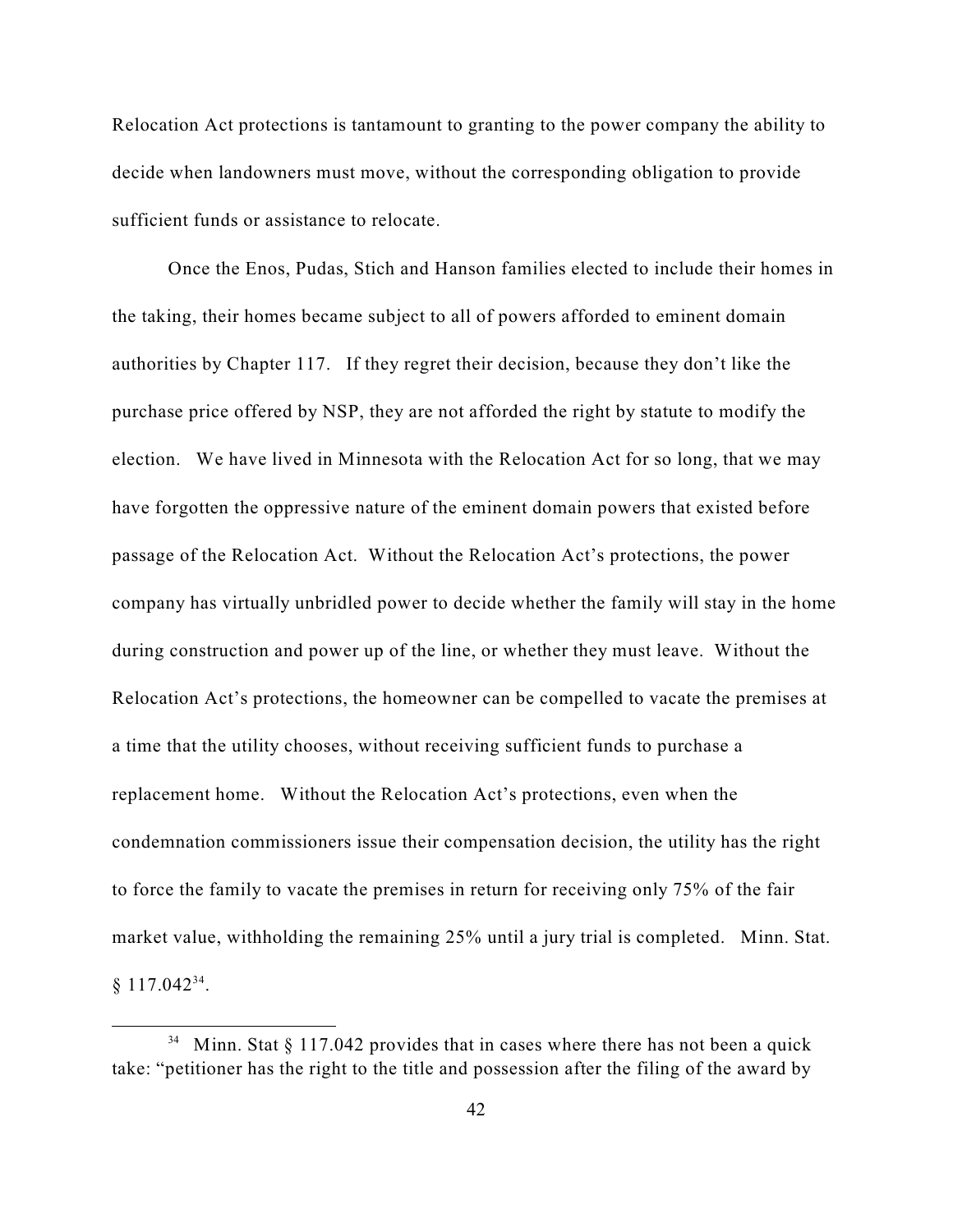But even if the transmission line condemnor chooses not to quick-take the home, still the homeowner is still placed in an unenviable position. Under section 117.042, NSP is required to deposit its appraised value for the easement, including any severance damages which the appraiser may have found. That amount, of course, is substantially below the fair market value of the homes themselves, and save in exceptional circumstances, would not be enough to pay off first mortgages, let alone find a replacement home. As a result, unless the homeowner can arrive at an agreement with the condemnor, it will likely be living in the home during construction and even when the line is powered up, even though leaving the home before construction commences - - and certainly before line power up - - is an important goal for most electing landowners.

In fact, the Commissioners' awards for each of these families determined that the fair market value of their homes exceeded NSP's appraisal. The Commissioners' awards for each of these families also determined that the cost of a suitable replacement home is greater than the fair market value of their homes. Yet, without the Relocation Act and minimum compensation protections, none of these families is entitled even now to

the court appointed commissioners as follows: (a) if appeal is waived by the parties upon payment of the award; (b) if appeal is not waived by the parties **upon payment or deposit of three-fourths of the award.** The amount deposited shall be deposited by the court administrator in an interest bearing account no later than the business day next following the day on which the amount was deposited with the court. All interest credited to the amount deposited from the date of deposit shall be paid to the ultimate recipient of the amount deposited..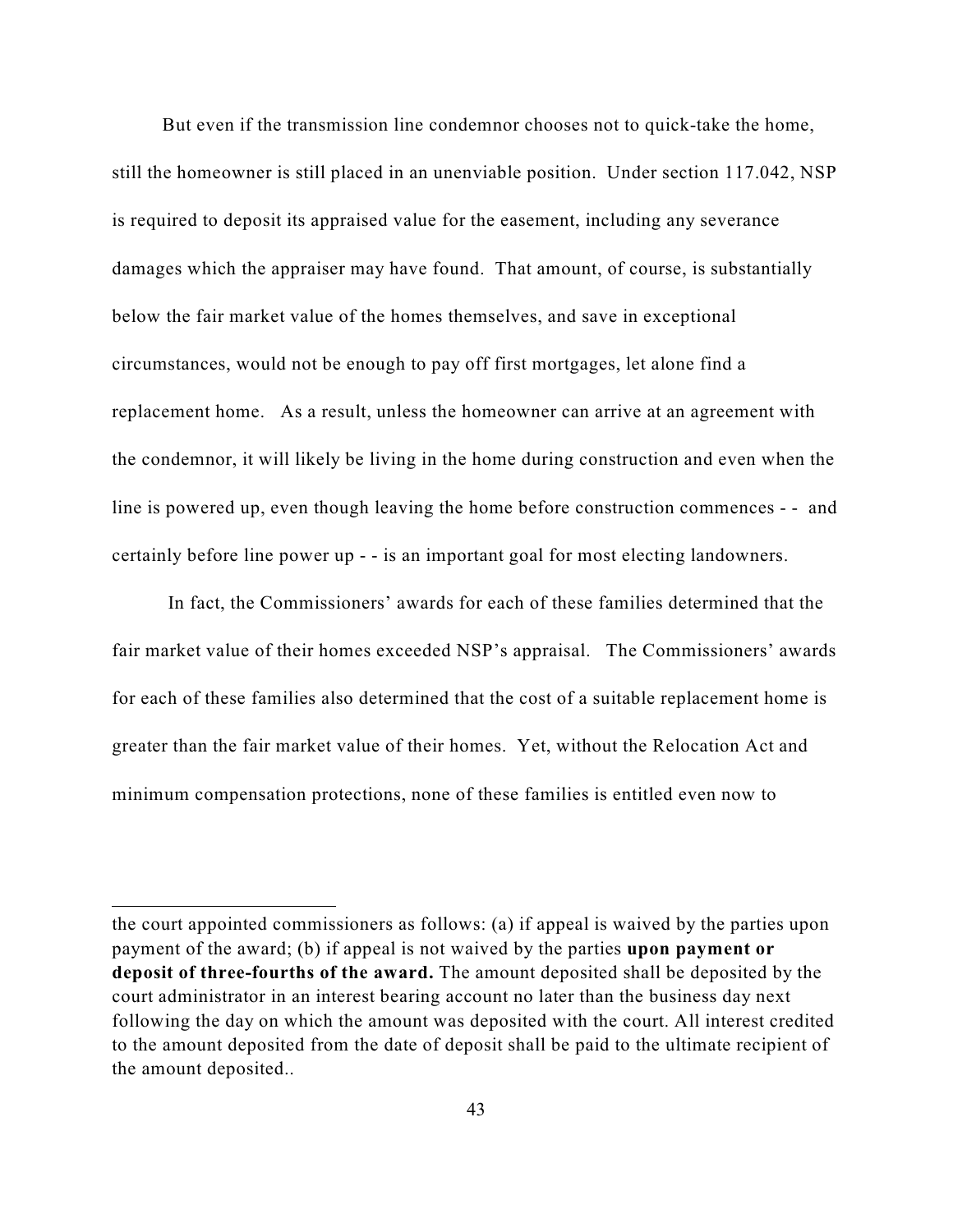payment of the fair market value of their homes, nor sufficient funds to pay for a replacement home.

#### **F. Electing Homeowners Must Relocate Because they are Condemnees and are Thus Entitled to Minimum Compensation**.

Section 117.187, setting forth the requirement for minimum compensation, provides:

> When an owner must relocate, the amount of damages payable, at a minimum, must be sufficient for an owner to purchase a comparable property in the community and not less than the condemning authority's payment or deposit under section 117.042, to the extent that the damages will not be duplicated in the compensation otherwise awarded to the owner of the property.

Much of the argument regarding the application of this statute echoes the argument with regard to relocation, except for the difference in the legislative history of the application of minimum compensation to high voltage transmission condemnations, because after extensive testimony during 2009 hearings, the legislature explicitly removed the previous exemption from minimum compensation for high voltage transmission acquisitions. We discussed that difference.

The district court determined that the statute applied to owners making a Buy-the-Farm election because section 216E.12, subd. 2 explicitly states that proceedings under that chapter "shall be conducted in the manner prescribed in chapter 117, except as otherwise specifically provided in this section." The Court of Appeals reversed, reasoning that landowners who make a Buy-the-Farm election are not owners who "must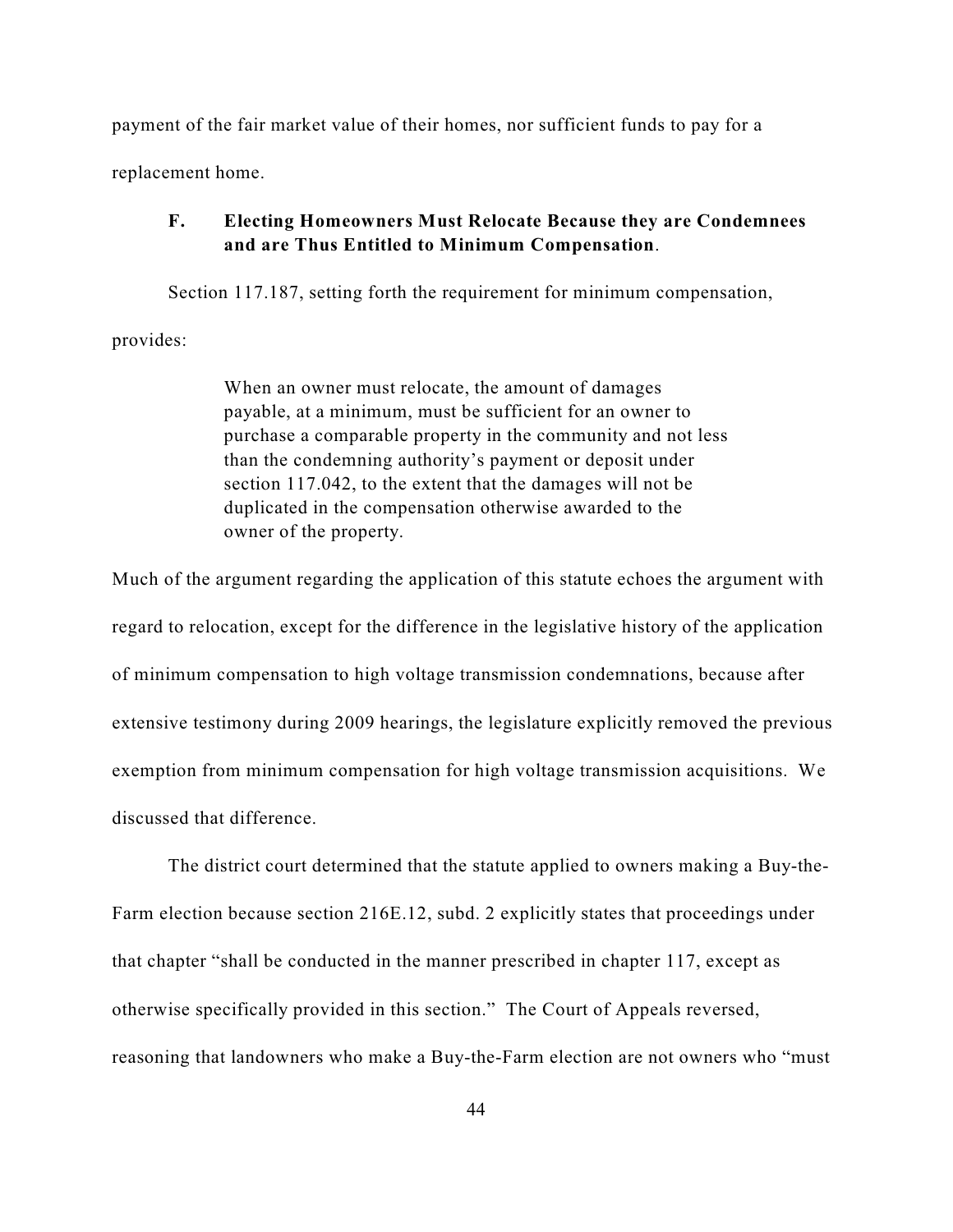relocate." Specifically, the Court of Appeals emphasized that electing landowners have a "choice": the landowners may choose to stay on the property with the HVTL towers and lines or they may choose to require the utility company to acquire the parcel by making a Buy-the-Farm election. This reasoning is flawed in two important ways. The Court of Appeals also reasoned that the phrase "must relocate" would somehow be superfluous if the minimum compensation provision were applied to high voltage transmission condemnations.

The simple rejoinder to these arguments is that on the day that the Commissioners issue their award, if there has been no quick-take, the condemnor has a right to possession and title of an electing homeowner's property, exactly as it would for a home taken because NSP listed the home in the petition in the first place. The Court of Appeals fails to address the district court's compelling conclusion that section 216E.12, subd. 2 mandates that the provisions of chapter 117, including the minimum-compensation requirement, apply to HVTL condemnations unless otherwise specified in that section and that section 216E.12 does not in any way exempt application of minimum compensation. The legislature's intentions can not be any more plain in this regard.

Second, the Court of Appeals improperly shifted the focus of the analysis to the two words "must relocate," reasoning that the landowners making the Buy-the-Farm election did not technically *have* to relocate, but were *choosing* to relocate. This interpretation is contrary to the plain language of the minimum-compensation statute as it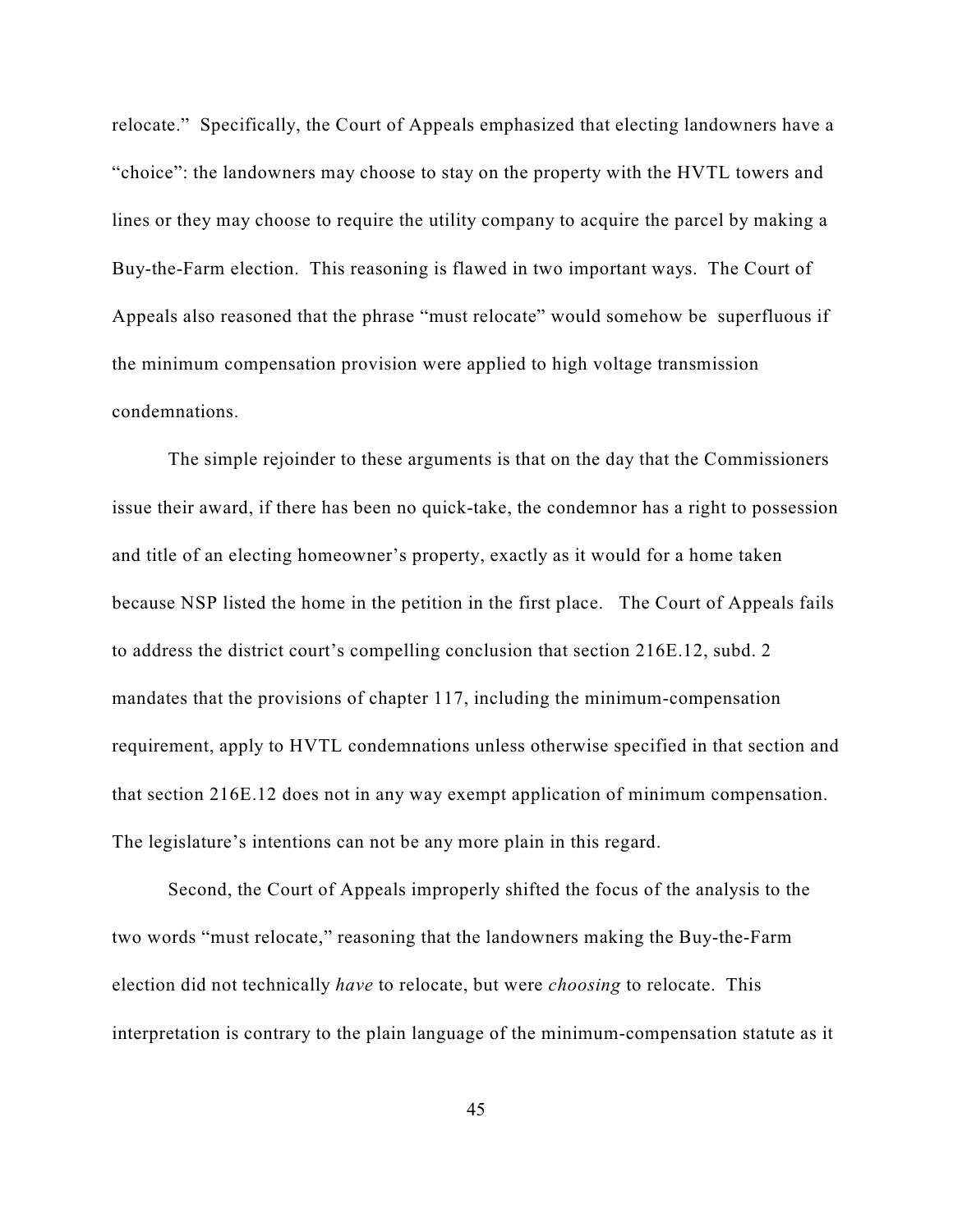applies in its substantive context. Section 216E.12, subdivision 4 explicitly states, "When private real property that is homestead . . . is proposed to be acquired for the construction of a site or route for a high-voltage transmission line with a capacity of 200 kilovolts or more by eminent domain proceedings, the fee owner . . . shall have the option to require the utility *to condemn a fee interest* in any amount of contiguous, commercially viable land which the owner . . . wholly owns . . . ." (emphasis added). Subdivision 4 goes on to specify, "The required acquisition of land pursuant to this subdivision shall be considered an acquisition for a public purpose and for use in the utility's business, for purposes of chapter 117 . . . ." With regard to the easement interest itself, subdivision 4 states, "Upon the owner's election . . ., the easement interest over and adjacent to lands designed by the owner to be acquired in fee, sought in the condemnation petition for a right-of-way for a high-voltage transmission line with a capacity of 200 kilovolts or more shall *automatically be converted into a fee taking*." (emphasis added). Thus, subdivision 4 unambiguously indicates that, once an owner makes a Buy-the-Farm election, the condemnation procedures set forth in chapter 117 are set into motion and the condemning authority, as a matter of law, must condemn both the HVTL easement and contiguous land as "any other acquisition for a public purpose" and the landowner, as a matter of law, must relocate. The Court of Appeals' analysis improperly places the landowner back in time to a point prior to making that election; as set forth in the statute, once the election is made, the landowner no longer has any choice in the matter.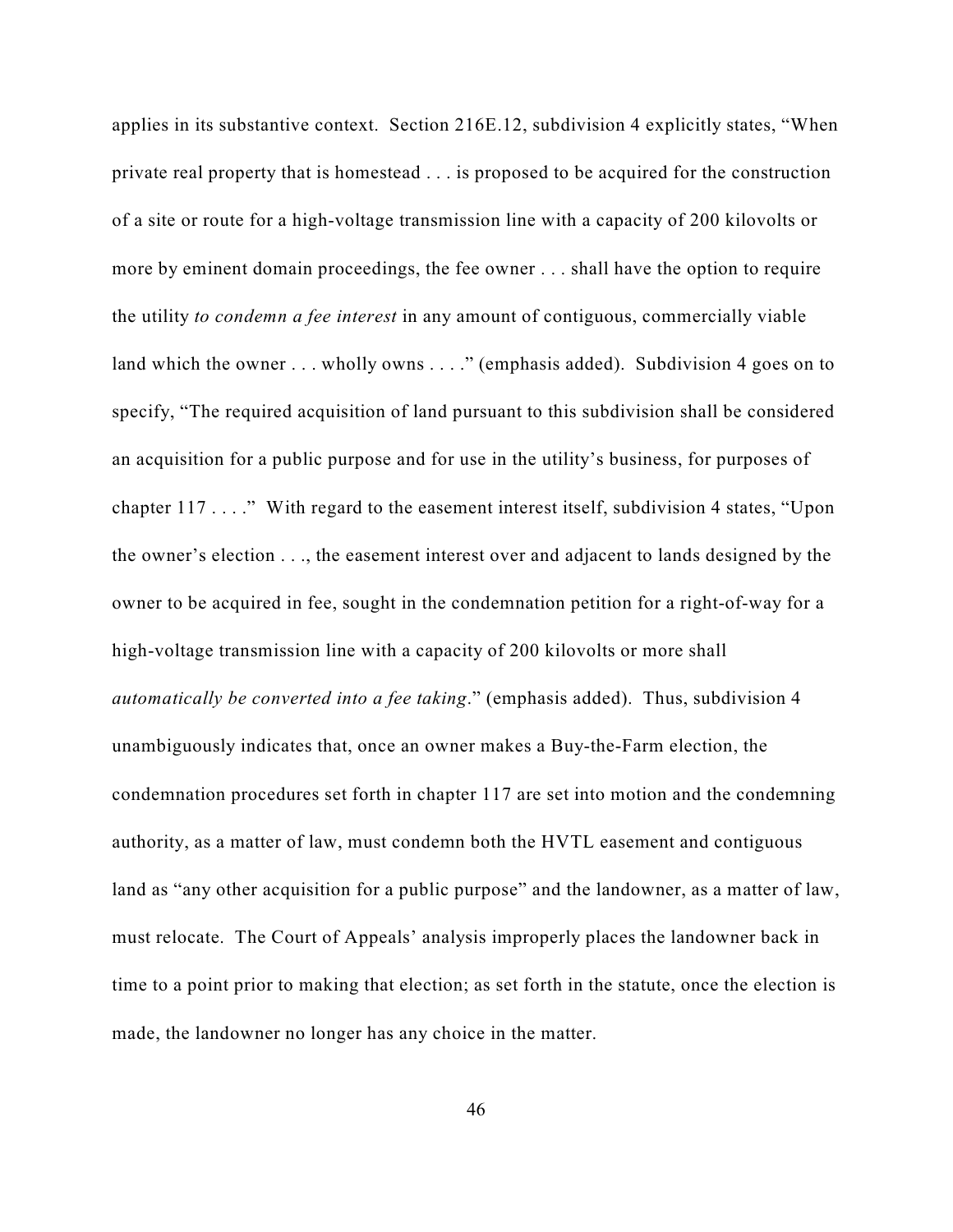Third, the Court of Appeals makes much of the contention that a landowner has a "choice" whether to stay on the property with the high voltage transmission tower and lines or to make the election and move, and therefore, the landowner is not forced to relocate. However, this choice is for all practical purposes a Hobson's choice: the landowner has absolutely no say whatsoever regarding the placement of high voltage transmission towers and lines on their property. Taking the landowners here, they had no choice regarding the cutting down of mature trees that separated their homes from the freeway. It is undisputable that the CapX 2020 project will indelibly change the character, appearance, and use of the subject homestead properties. As set forth in Section A, the legislature recognized that homeowners subject to such condemnations suffer in ways that are difficult if not impossible to rectify by mere diminution-in-fairmarket-value compensation. The legislature sought to address these concerns when it enacted the Power Plant Siting Act and explicitly mandated that the procedures of Chapter 177 apply. Significantly, the Minnesota legislature specifically sought to provide minimum compensation to homeowners electing under Buy-the-Farm when in 2010 it removed the exemption. The legislature was obviously aware that landowners "have a choice" regarding whether to make a Buy-the-Farm election; the simple truth of the matter is, had the legislature believed that such a "choice" rendered the landowners ineligible for the benefits all other condemnees receive under Chapter 117, it would have expressed the same. Instead, it has consistently expressed the opposite. In light of the